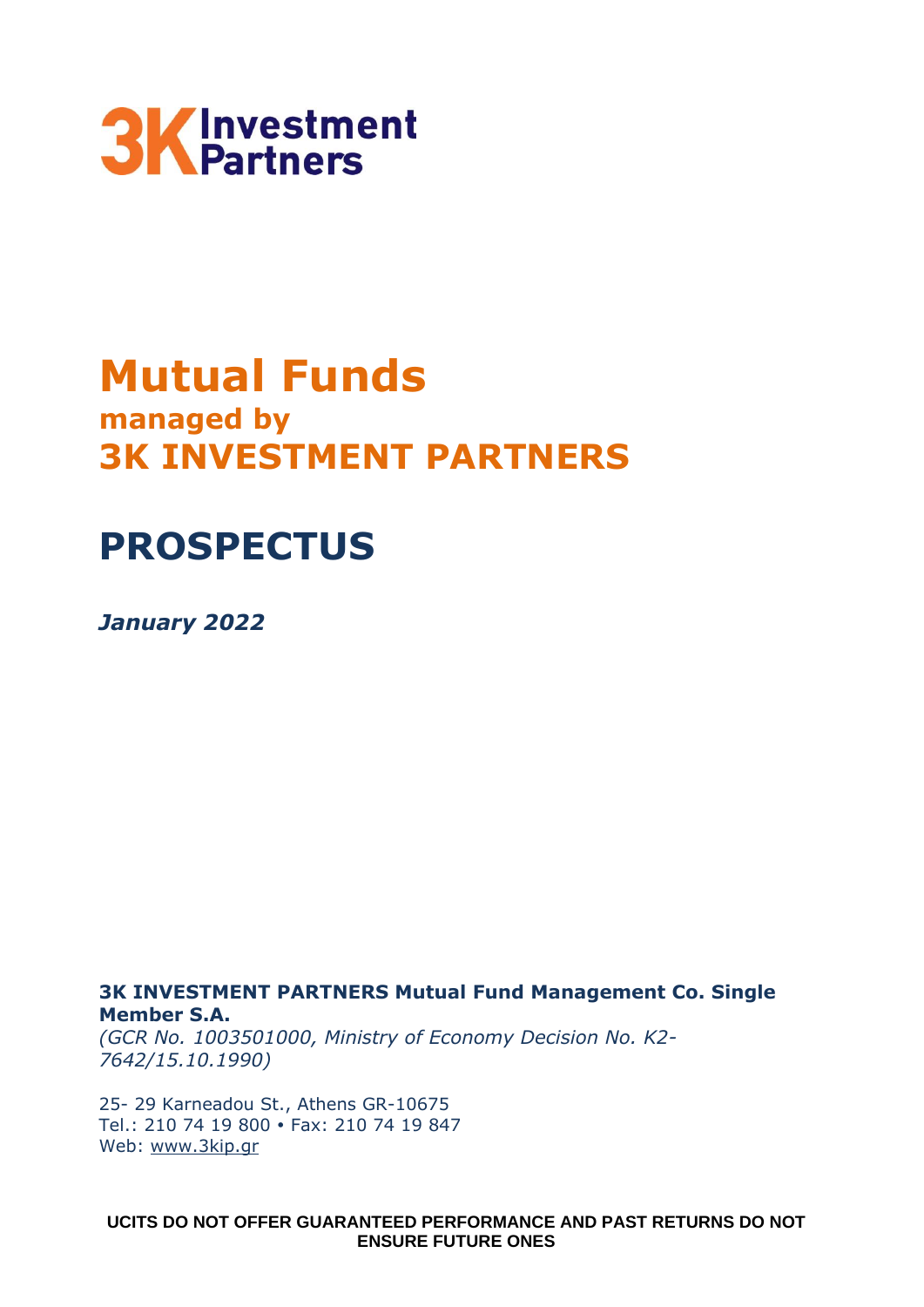*This prospectus was prepared in accordance with Law 4099/2012 and the relevant Hellenic Capital Market Commission decisions.*

We would like to inform you that by means of Hellenic Capital Market Commission Decision No. 233/09-01-2015, read in conjunction with Ministry of Development Decision No. 8165/23-01-2015, entered in the General Commercial Register on 23/01/2015 under entry No. 296427, the company's corporate name was changed from **ING Mutual Fund Management Co. S.A.** to **3K INVESTMENT PARTNERS MUTUAL FUND MANAGEMENT Co. S.A.**, trading as **3K INVESTMENT PARTNERS**, and pursuant to Decision No. 554/06-12-2019 of the Company's Board of Directors, the phrase "Single Member" was added to its name. The Company's other particulars (Tax Reg. No., GCR No., registered offices and other legal information) remain unchanged. If you require more information or clarifications please phone the Company during normal business hours on 210-7419800.

This Prospectus and the annexes attached hereto contain all the information needed by investors to join the mutual funds managed by 3K Investment Partners.

The regulations of the mutual funds managed by 3Κ Investment Partners are attached to this Prospectus and form an integral part hereof.

This Prospectus, the last published annual report and/or the last published half-yearly report and the Key Investor Information forms for the mutual funds managed by 3K Investment Partners are available on the Company's website ([www.3kip.gr\)](http://www.3kip.gr/) and are distributed free of charge (in Greek) upon request at the Company's registered offices (3K Investment Partners Single-Person Mutual Fund Management Co. S.A., 25-27-29 Karneadou St., Athens, Greece GR-10675) and by associates of NN Hellas Life Insurance Co. S.A. who are certified to sell mutual funds, and units in other distribution networks are available in the countries where units of mutual funds are available.

Any information or statements not contained in this Prospectus and the mutual fund regulations which are an integral part hereof, are not binding on the Company.

This Prospectus is not an offer or exhortation to make investments where the persons making such an offer or exhortation are not authorised to do so.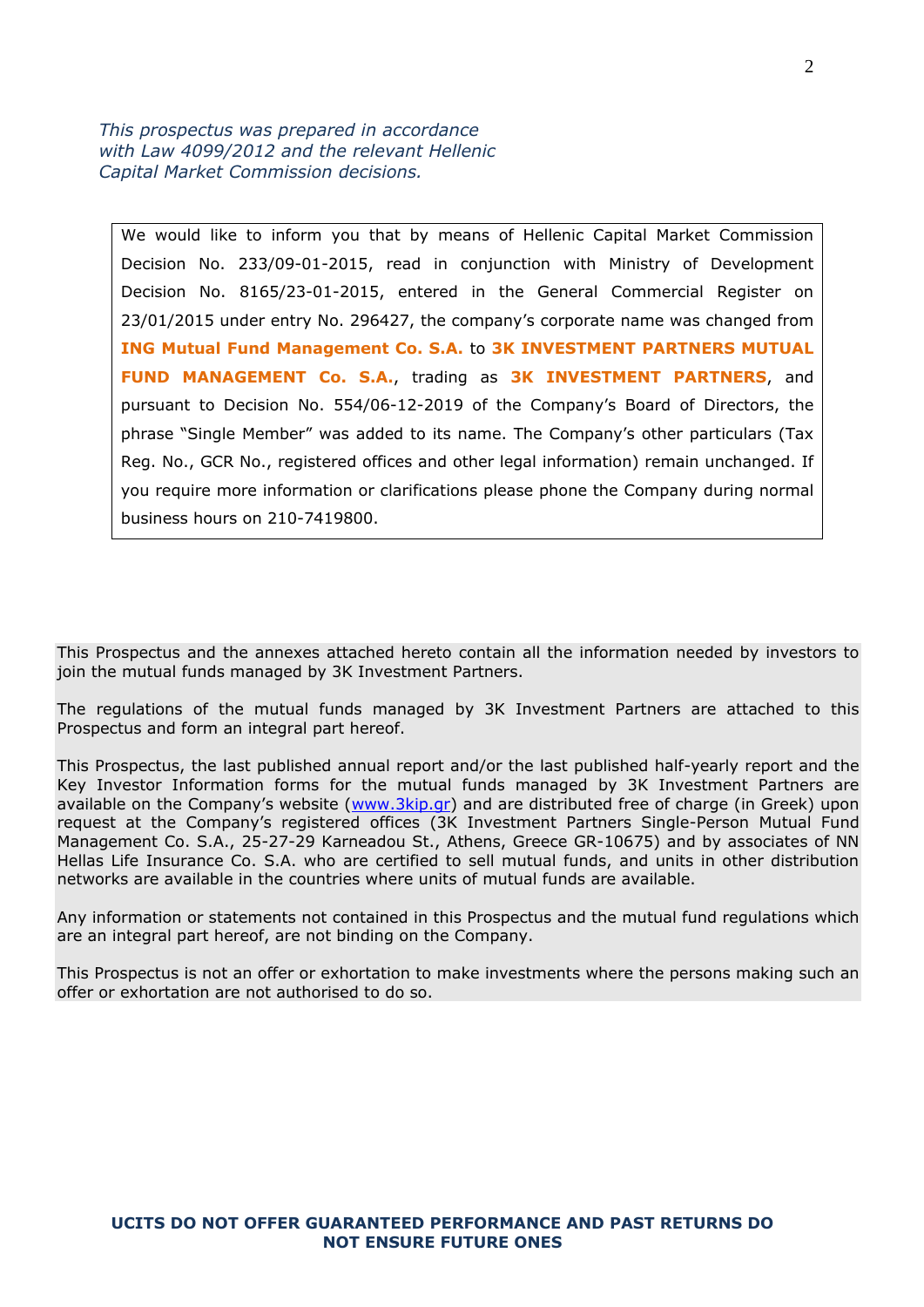| 1.                                                                                             |                                                                                                                                                                                                             |
|------------------------------------------------------------------------------------------------|-------------------------------------------------------------------------------------------------------------------------------------------------------------------------------------------------------------|
| 1.1<br>1.1.1<br>1.1.2<br>1.1.3<br>1.1.4<br>1.1.5<br>1.1.6<br>1.1.7<br>1.1.8<br>1.1.9<br>1.1.10 | Company remuneration policy in accordance with the provisions of Article                                                                                                                                    |
| 1.2<br>1.2.1<br>1.2.2<br>1.2.3<br>1.2.4<br>$\mathbf{2}$                                        | Risk management, management methods and derivative financial                                                                                                                                                |
| 2.1                                                                                            |                                                                                                                                                                                                             |
| 2.2                                                                                            | Investments in non-Member States and public international organisations<br>18                                                                                                                               |
| 2,3<br>2.3.1<br>2.3.2<br>2.3.3<br>2.3.4<br>2.3.5<br>2.3.6<br>2.3.7                             | Investment objectives and risks for each mutual fund  19<br>The return on the benchmark may differ significantly from the mutual fund's<br>return. It does not seek to match the return on the benchmark 21 |
| 2.4<br>2.4.1<br>2.4.2<br>2.4.3<br>2.4.4                                                        |                                                                                                                                                                                                             |
| 2.5.1.                                                                                         |                                                                                                                                                                                                             |
|                                                                                                |                                                                                                                                                                                                             |
|                                                                                                |                                                                                                                                                                                                             |
| 2,8                                                                                            | Framework application form (this option is only available in the context of mutual                                                                                                                          |
| 2.9<br>3                                                                                       |                                                                                                                                                                                                             |
| 3.1                                                                                            | The Fund's net assets and the unit's net value 37                                                                                                                                                           |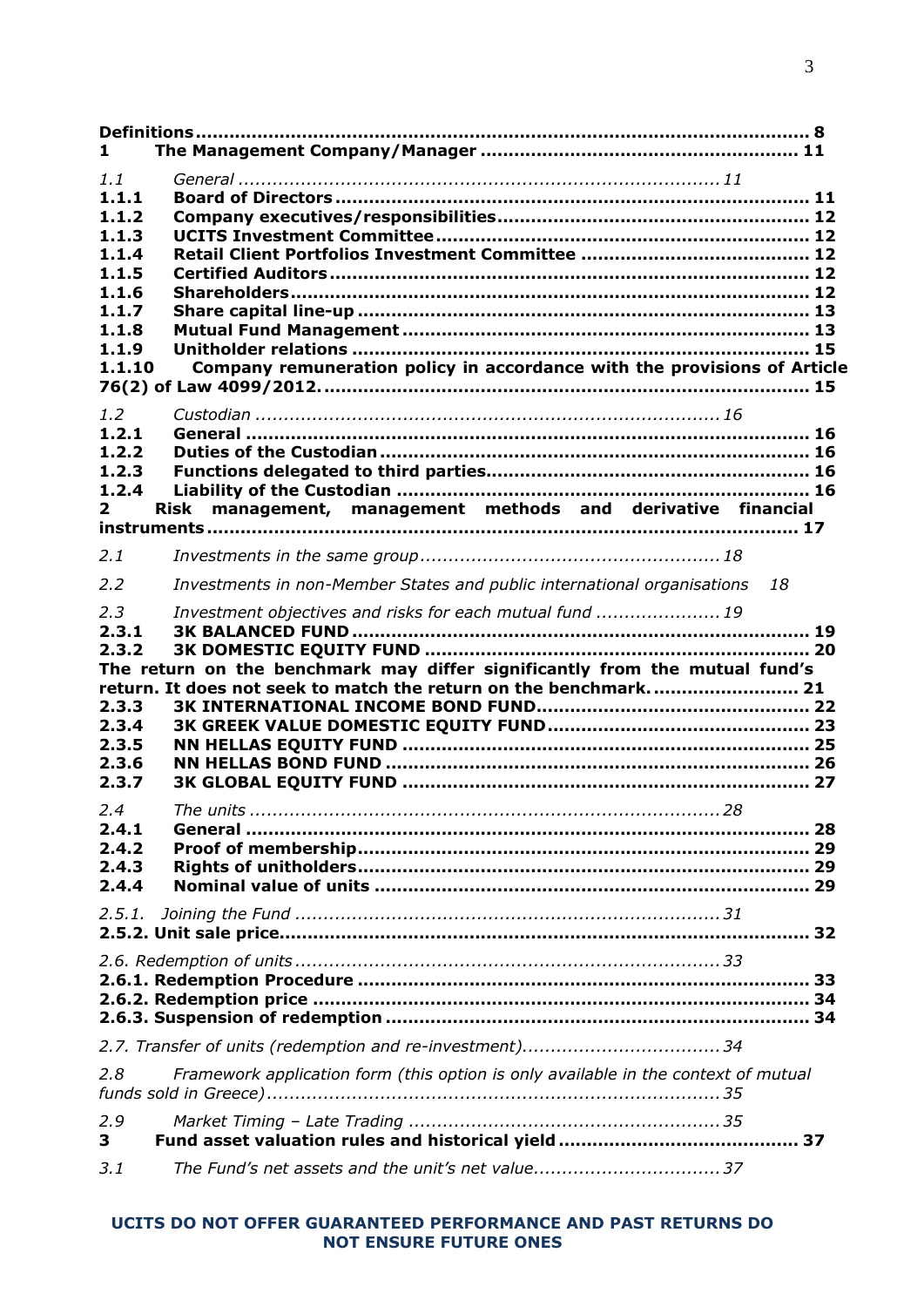| 3.1.1<br>3.1.2 |                                                             |  |
|----------------|-------------------------------------------------------------|--|
| 4              |                                                             |  |
| 4.1<br>4.1.1   |                                                             |  |
| 4.1.2          |                                                             |  |
| 4.2<br>4.2.1   | Commission, fees and expenses payable from Fund assets:  42 |  |
| 4.2.2          |                                                             |  |
| 4.2.3<br>5.    |                                                             |  |
| 5.1            |                                                             |  |
| 5.2            |                                                             |  |
| 5.3<br>5.3.1   |                                                             |  |
| 5.3.2          |                                                             |  |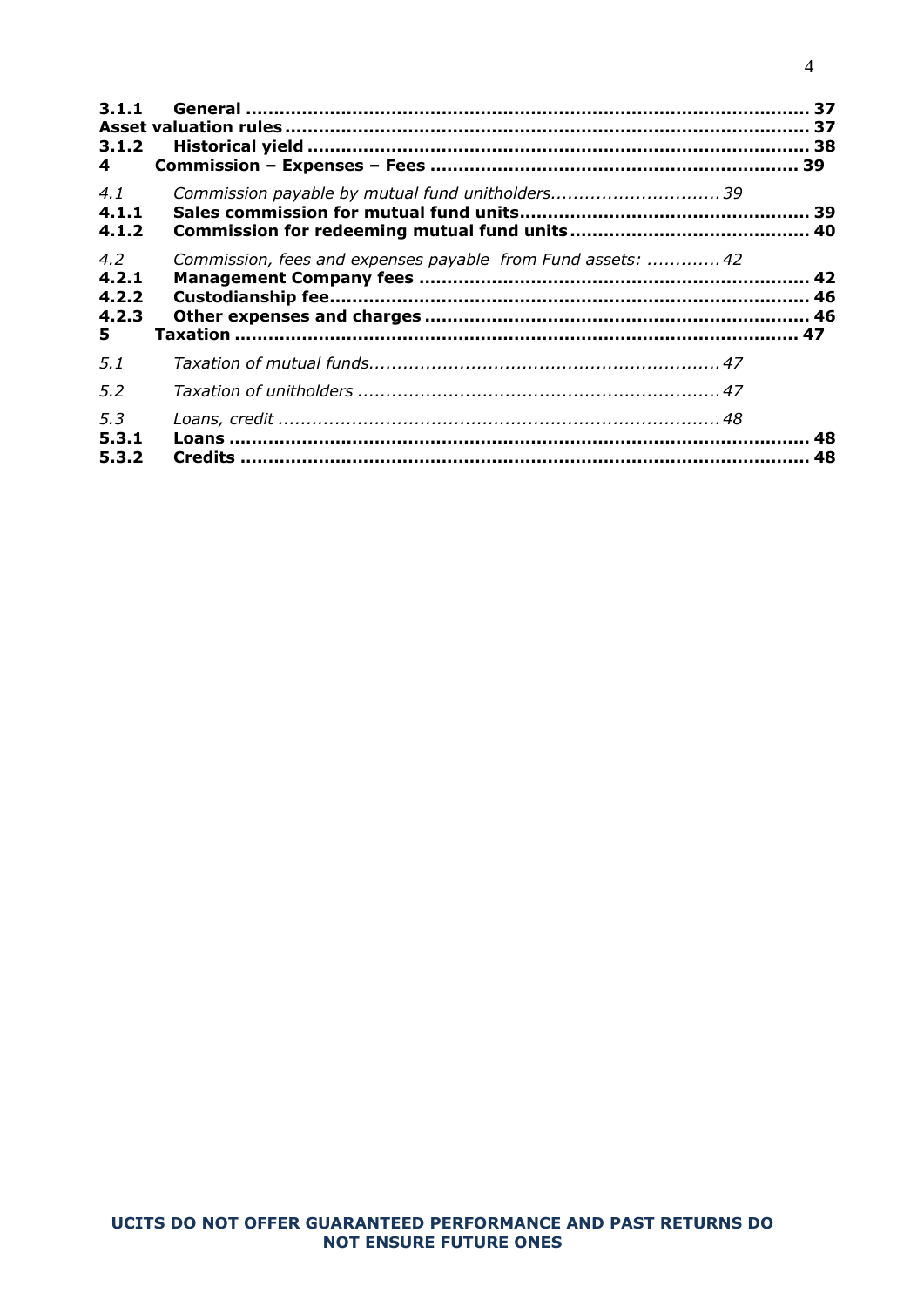#### **General description**

**3K Investment Partners Mutual Fund Management Co. Single Member S.A.**  (hereinafter the Company), which manages the mutual funds referred to in this Prospectus, is a mutual fund management company whose sole purpose is to manage mutual funds and is governed by Law 4099/2012, as in force. The duties of *custodian of the mutual funds* managed by the Company are performed by the **PIRAEUS BANK S.A.** (4 Amerikis St., Athens, Greece)

**All mutual funds referred to in this Prospectus are available in Greece.**

**The units in the 3K BALANCED FUND, 3K DOMESTIC EQUITY FUND, 3K INTERNATIONAL INCOME FUND, 3K GREEK VALUE DOMESTIC EQUITY FUND and NN HELLAS BOND FUND are also available to investors in the Republic of Cyprus. In order to ensure that unitholders located in the Republic receive payments and can redeem units in mutual funds, the credit institution with the corporate name AstroBank (Cyprus) LTD whose registered offices are in the Republic of Cyprus at 1 Spyrou Kyprianou Ave., 1065 Nicosia.**

Before applying to join a mutual fund, we recommend that your carefully read the Key Investor Information Document, this Prospectus and the mutual fund regulations which form an integral part hereof, and take into account the last annual or half-yearly report for the mutual funds. The mutual fund regulations are attached to and form an integral part of this Prospectus. Copies of these documents are available on the website of 3Κ Investment Partners [\(www.3kip.gr](http://www.3kip.gr/)) and at the Company's offices and at local branches of the sales network of NN Hellas Life Insurance Co. S.A., as well as from local branches of other sales networks in Greece and the Republic of Cyprus: Application forms can only be submitted in accordance with the terms, conditions and procedures outlined in this Prospectus.

The Company declares that it has not taken any of the steps specified by the Investment Company Act of 1940, amendments to it, and the Transferable Securities Act of 1933, and amendments to it, or any other transferable securities legislation, to register the Company or the mutual funds it manages with the US Securities and Exchange Commission. Consequently, this document cannot be imported into, transmitted or distributed in the USA or in its territories or acquisitions or be served on any US Person (permanent residents of the USA, companies or cooperatives in the USA or any other legal entities which have been established in accordance with the laws of the USA or are governed by them).

The Company declares that unitholder data and particulars collected when they join the Funds may, where appropriate, be transmitted to the competent officials at the Ministry of Finance and/or the competent authority of another Member State and exchanged with the competent tax authorities of another state or states where unitholders have their tax residence, in accordance with the provisions of Law 4378/2016 or any applicable legislation in the other state, as appropriate, applicable OECD regulations and transnational agreements on the exchange of information in the tax sector, including the transnational agreement between Greece and the USA on Foreign Account Tax Compliance (FATCA). Note that the information and data collected which may be transmitted in accordance with the above, in the context of automatic information exchanges shall be kept and stored by the Company and/or persons participating in the network via which units in the Funds are sold in a secure environment, solely and exclusively for the purpose for which it was intended, namely proper annual transmission to the competent authority, and shall be retained for the time period required to achieve that objective, and in all events, in accordance with the provisions on statute-barring and limitation contained in the applicable tax laws.

# **PERSONAL DATA**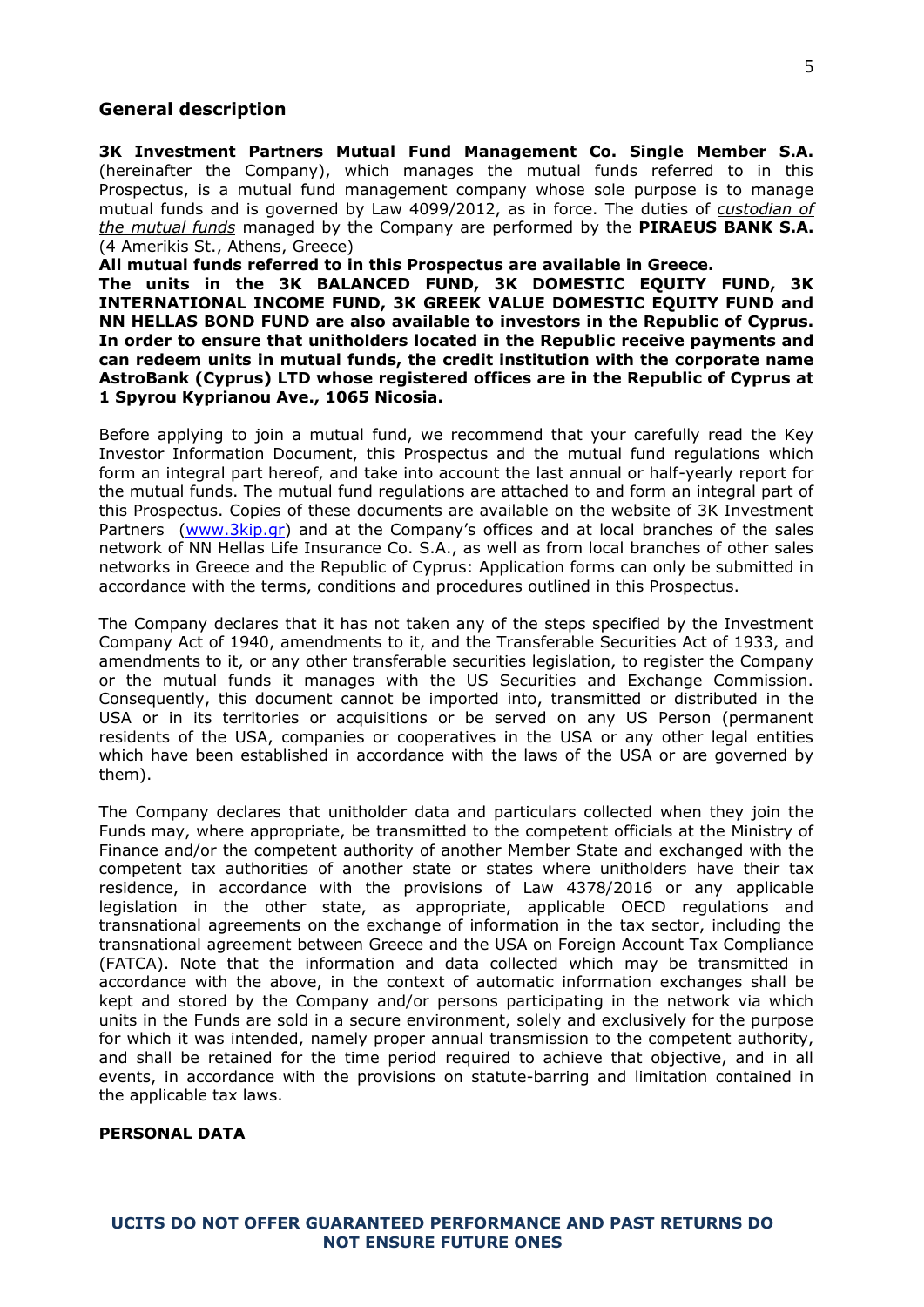The Company processes personal data (hereinafter referred to as "Personal Data") of the unitholders of Mutual Funds and other persons relating to holdings in Mutual Funds (hereinafter referred to collectively as "Data Subjects") which have been submitted or will be submitted by the Data Subjects themselves or their legal representatives or third parties (whether natural or legal person) or public bodies or which come from publicly accessible sources and/or files, where that data are needed for the purpose of data processing.

The purposes for which the Company processes data are as follows:

a) to facilitate, support and monitor unitholders' holding in Mutual Funds, based on the participation, redemption and redemption/re-investment application forms they submit.

b) to register, record and archive all manner of orders, applications and requests from unitholders of the Company provided in writing, electronically or by phone, in the context of their participation in Mutual Funds.

c) in the context of Mutual Fund management, to fulfil the Company's obligations deriving from the legislative and regulatory framework applicable from time to time, and to comply with decisions of the competent supervisory, administrative, public and judicial/prosecution authorities and services.

d) to satisfy all manner of requests addressed to the Company by unitholders and to examine complaints from unitholders and

e) to send messages in hard copy and electronic format from the Company to unitholders for advertising/marketing purposes, where they have first given the Company specific consent for that.

As a Data Processor, the Company takes all necessary measures to comply at all times with the provisions of the General Data Protection Regulation (Reg. (EU) 2016/679, hereinafter the "GDPR") and the relevant legislation applicable in Greece.

Given that the Personal Data which the company processes is only limited to that strictly needed to achieve the processing purposes, any refusal by investors to provide the Company with such data will mean they are unable to acquire holdings in Mutual Funds.

The recipients of the personal data of the Data Subjects may include:

i) any credit institution which performs the duties of custodian/sub-custodian, the intermediaries/sub-intermediaries appointed in each case to distribute units in the Mutual Funds, and third parties - providers to whom the Company has outsourced under contract its functions in the context of the managing the Mutual Funds.

ii) third parties to whom the Company has assigned in whole or in part the performance of personal data processing functions on its behalf, to better facilitate the management of Mutual Funds, and compliance with the legislative and regulatory framework applicable from time to time.

iii) third parties with whom the Company collaborates in carrying on its activities to perform its obligations in the context of managing Mutual Funds.

iv) any person to whom transmission of data is required under the applicable legislative and regulatory framework or on the basis of an administrative decision and

v) the supervisory authorities competent for inspection and operation of Mutual Funds and in general any public, administrative, supervisory, judicial, prosecution or other authority and/or service when performing its lawful duties.

Personal Data can only be transmitted to third countries or international organisations where an adequate level of protection is ensured by the third country or international organisation. If that is no so, the Company may transfer personal data to a third country or international organisation *only* under the strict conditions set out in the GDPR.

The personal data of Company clients is subject to processing, and is held and stored by the Company in a secure environment solely and exclusively for the purposes intended and only for such time as is needed to achieve those purposes, subject to more specific provisions of the applicable legislation. In all events, the personal data of clients is held for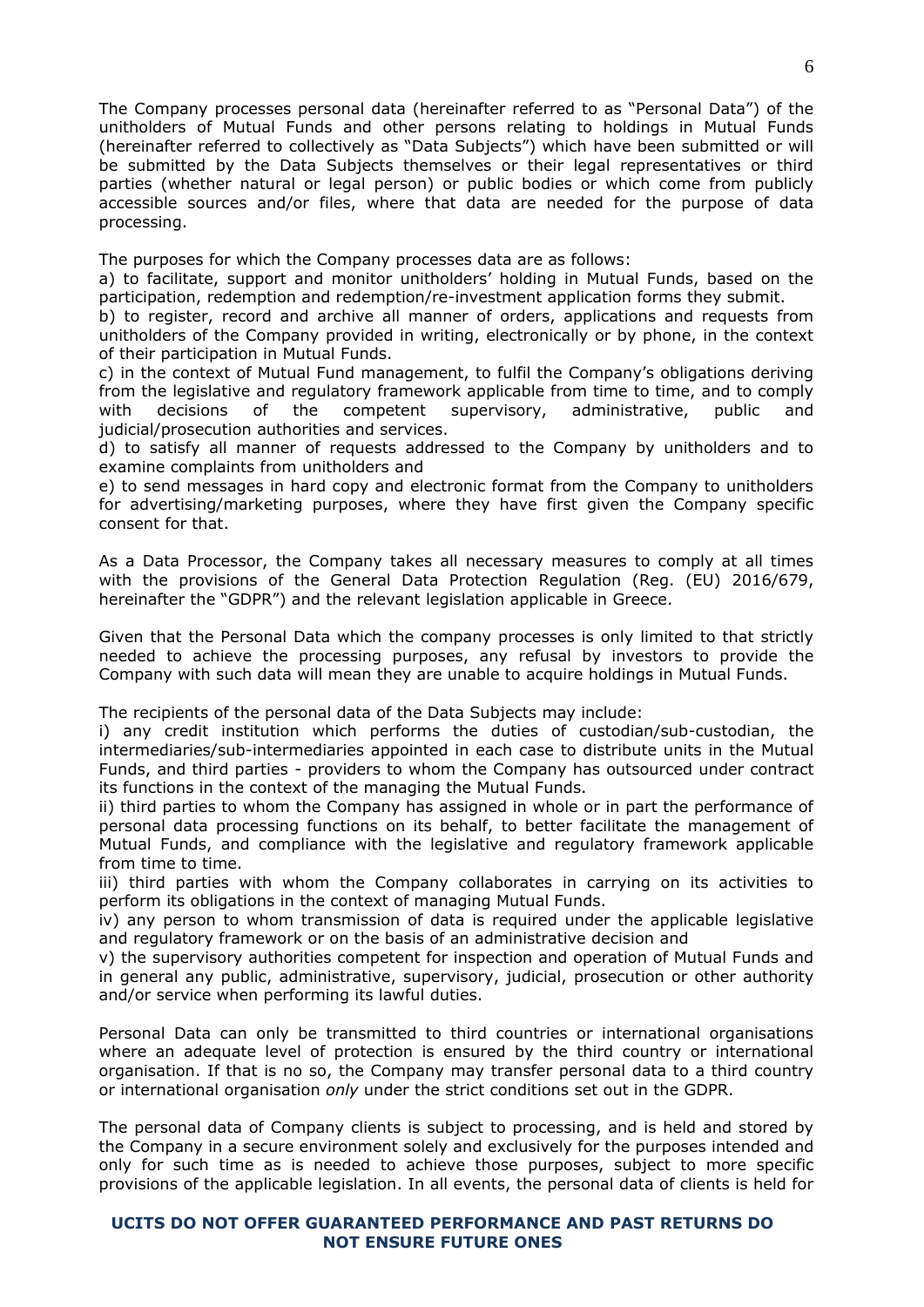20 years from termination of the contractual relationship between the Company and the unitholder in any manner or from total redemption of all units in the Mutual Funds by the unitholder. Those time limits do not apply in the case of litigation, in which case the data retention periods extends until an irrevocable court judgment is handed down.

Data subjects have the following rights: a) the right to information and access to their data, b) the right to rectification of their data, c) the right to erase their data, d) the right to restrict the processing of their data, e) the right to data portability to another controller and f) the right to object to the processing of their data. In addition, Data Subjects may withdraw any consent for the processing of their data that has been given to the Company and raise any other issue relating to their Personal Data with the Hellenic Data Protection Authority (1- 3 Kifissias Ave., Athens/ [contact@dpa.gr\)](mailto:contact@dpa.gr) and submit complaints to it.

Requests from Data Subjects about their personal data and requests to exercise their rights must be submitted to the Company's Data Protection Officer at the email address [dpo@3kip.gr](mailto:dpo@3kip.gr) or in writing to the Company's offices at 25-29 Karneadou St., Athens GR-10675, marked for the attention of the Data Protection Officer.

The Company has appointed a Data Protection Officer whose contact details are as follows: [dpo@3kip.gr.](mailto:dpo@3kip.gr)

Detailed information about how the Company processes the Personal Data of investors in Mutual Funds and in particular about the type of personal data processed, the legality and purpose of processing, the persons to whom data can be sent, the method and duration for which it is retained, and their rights as data subjects is available free of charge at the Company's registered offices (25-29 Karneadou St., Athens GR-10675), at branches in the Mutual Fund distribution network and on the Company's website www.3kip.gr, where one can find the Company documents entitled "DATA PROCESSING NOTICE" and "PRIVACY POLICY", in their most current version. Those documents may be unilaterally amended by the Company at its unfettered discretion, and will be immediately posted in their most current version to the Company's website after any updates are made.

Upon acquiring units in Mutual Funds, unitholders (as Data Subjects) acknowledge that prior to the submission of their application to join the Mutual Funds, they were given an info-sheet by the Company about how the Company processes their personal data (which was sent to them and is available on the Company's website), whose terms they have been apprised of, understand, accept and which constitute an integral part of the Mutual Fund application form they submitted.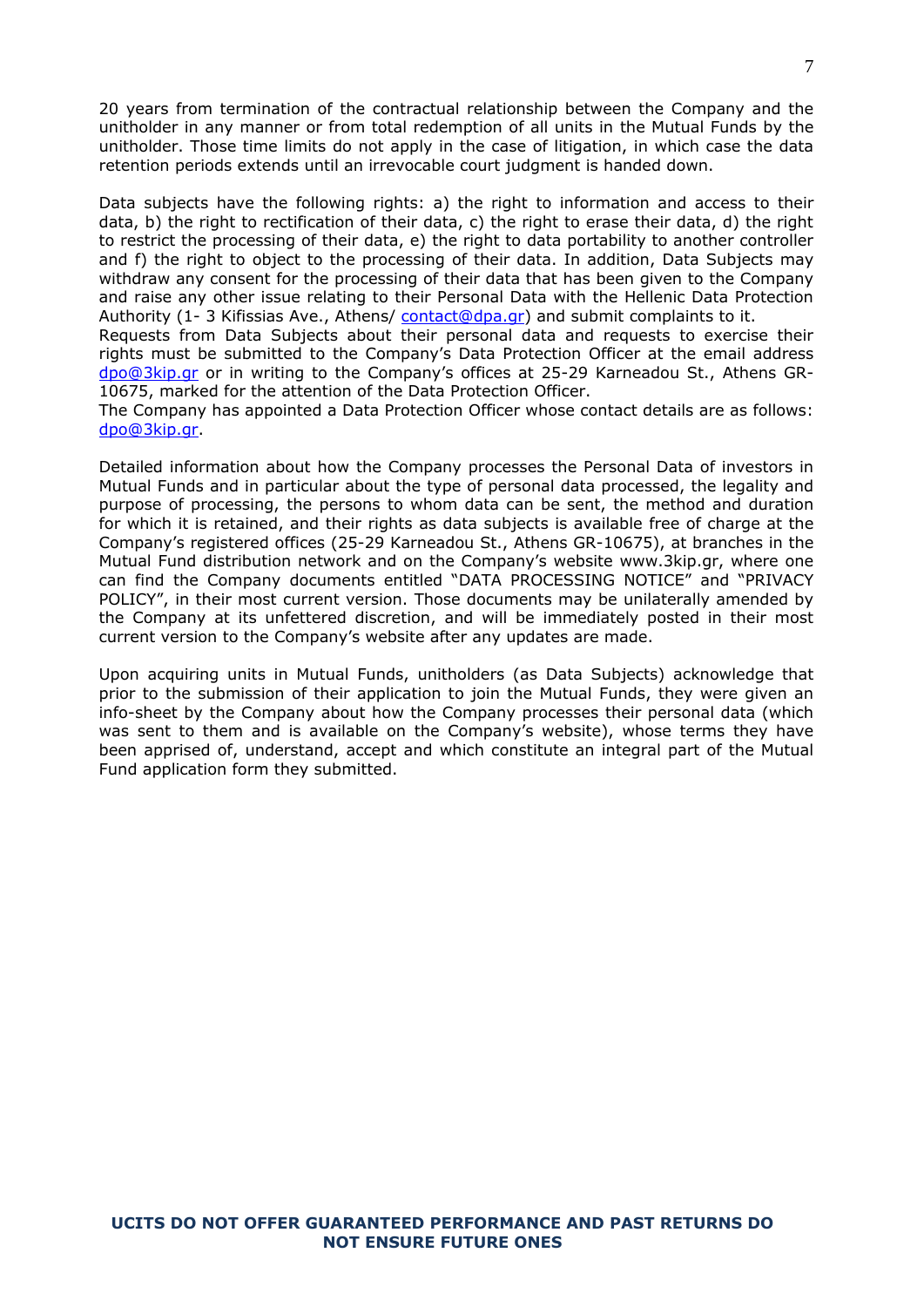<span id="page-7-0"></span>

| <b>Definitions</b>                                     |                                                                                                                                                                                                                                                                                                                                  |
|--------------------------------------------------------|----------------------------------------------------------------------------------------------------------------------------------------------------------------------------------------------------------------------------------------------------------------------------------------------------------------------------------|
| <b>Transferable</b><br>securities                      | a) Shares/equities in companies and other securities<br>equivalent to shares in companies.                                                                                                                                                                                                                                       |
|                                                        | b) Bonds and other forms of securitised debt, as defined in<br>a decision of the Hellenic Capital Market Commission.                                                                                                                                                                                                             |
|                                                        | c) Any other negotiable securities which carry the right to<br>acquire any such transferable securities by subscription or<br>exchange, apart from the techniques and instruments<br>referred to in Article 60 of Law 4099/2012.                                                                                                 |
| <b>Money market</b><br>instruments                     | Instruments of adequate liquidity normally traded on the<br>money market and have a value which can be accurately<br>determined at any time. Money market instruments may<br>be specified in detail in a decision of the Hellenic Capital<br>Market Commission.                                                                  |
| <b>Custodian</b>                                       | The credit institution whose registered offices are in<br>Greece or in another Member State and which carries on<br>activities via a branch in Greece, to which the duties<br>referred to in Article 36 have been assigned, and which is<br>subject to the provisions of Articles 36 to 38 of Law<br>4099/2012.                  |
|                                                        | PIRAEUS BANK S.A. has been appointed as the custodian<br>for the mutual funds managed by 3K Investment Partners.                                                                                                                                                                                                                 |
| <b>Paying Bank</b>                                     | The credit institution with the corporate name AstroBank<br>(Cyprus) LTD whose registered offices are in the Republic<br>of Cyprus at 1 Spyrou Kyprianou Ave., 1065 Nicosia,<br>which has assumed the duties of Paying Bank under a<br>contract with the Manager in the context of selling mutual<br>fund units in the Republic. |
| <b>Manager</b>                                         | The company whose main activity is to manage UCITS in<br>the form of mutual funds and/or investment companies<br>and which may also provide the services cited in Article<br>12(2) of Law 4099/2012.                                                                                                                             |
| Mutual Fund<br><b>Management Co.</b><br>S.A. (Manager) | The management company which has obtained an<br>authorisation for Greece in accordance with the provisions<br>of Law 4099/2012.                                                                                                                                                                                                  |
| <b>Manager's home</b><br><b>Member State</b>           | The Member State in which the Manager's registered<br>offices are located.                                                                                                                                                                                                                                                       |
| <b>Manager's host</b><br><b>Member State</b>           | The Member State (other than the home Member State) in<br>which the Manager has a branch or provides services<br>under the freedom to provide services.                                                                                                                                                                          |
| <b>UCITS</b>                                           | UCITS means Undertakings for Collective Investment in<br>Transferable Securities which are subject to Law<br>4099/2012 and may be in the form of a Mutual Fund or a<br>Investment Company with Variable Capital.                                                                                                                 |
| <b>UCITS Home</b><br><b>Member State</b>               | The Member State in which the UCITS has obtained an<br>establishment or operating license in accordance with<br>Article 5 of Directive 2009/65/EC.                                                                                                                                                                               |
| <b>UCITS Host</b><br><b>Member State</b>               | The Member State (other than the home Member State) in<br>which units in the UCITS are sold.                                                                                                                                                                                                                                     |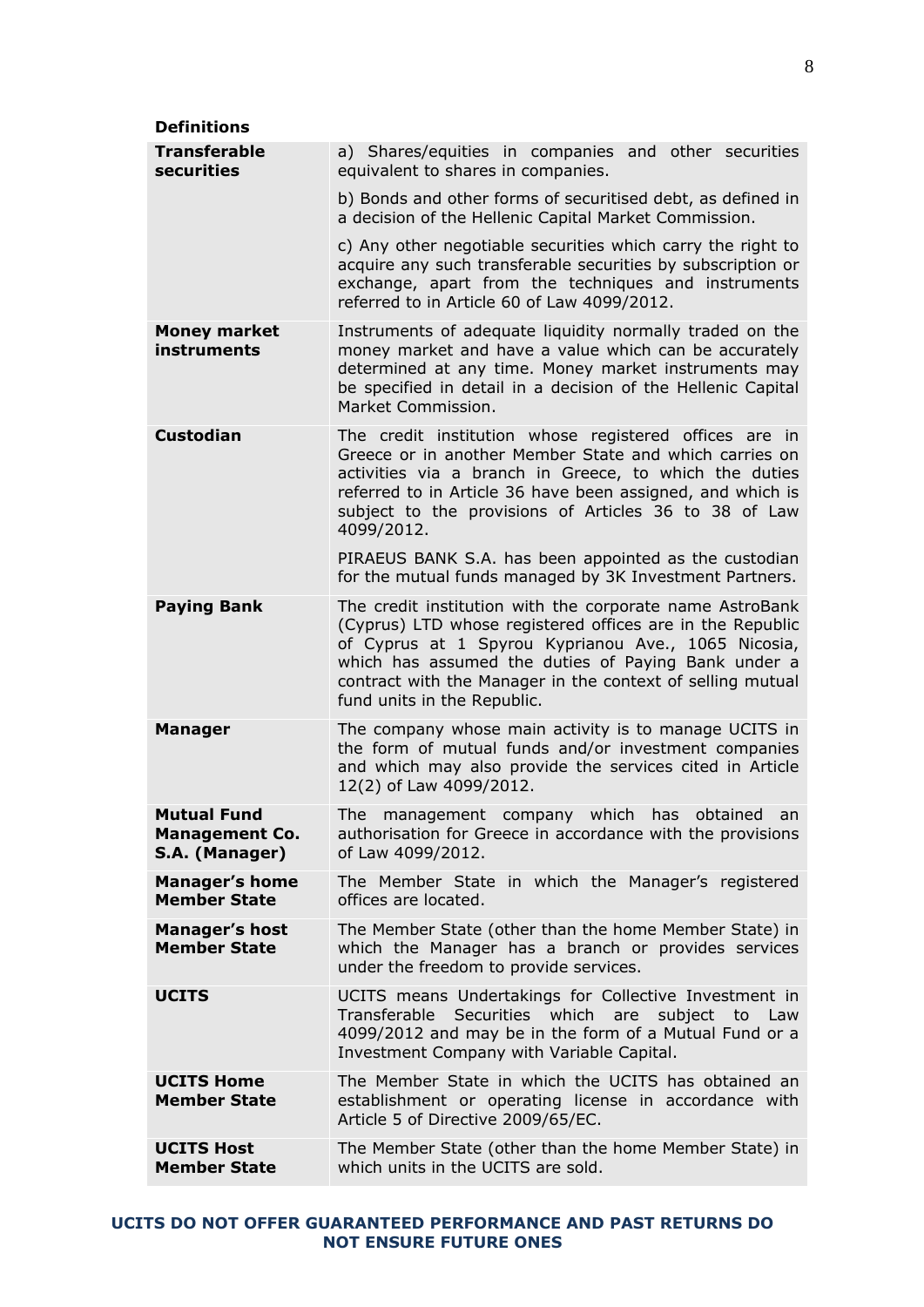| <b>Supervisory</b><br><b>Authority</b> | The Hellenic Capital Market Commission - Supervisory<br>Authority's website:http://www.hcmc.gr/                                                                                                                                                                                                                                                                                                                                                                                                                                                                                                                                                                                                                                                                                                                                                            |  |  |  |  |
|----------------------------------------|------------------------------------------------------------------------------------------------------------------------------------------------------------------------------------------------------------------------------------------------------------------------------------------------------------------------------------------------------------------------------------------------------------------------------------------------------------------------------------------------------------------------------------------------------------------------------------------------------------------------------------------------------------------------------------------------------------------------------------------------------------------------------------------------------------------------------------------------------------|--|--|--|--|
| <b>Close links</b>                     | The links defined in Article 3(f)(i) of Law 4099/2012.                                                                                                                                                                                                                                                                                                                                                                                                                                                                                                                                                                                                                                                                                                                                                                                                     |  |  |  |  |
| <b>Qualifying holding</b>              | A direct or indirect holding in a management company<br>which represents 10% or more of the capital or of the<br>voting rights or which makes it possible to exercise a<br>significant influence over the management of the<br>management company in which that holding subsists.                                                                                                                                                                                                                                                                                                                                                                                                                                                                                                                                                                          |  |  |  |  |
| <b>Parent</b><br>undertaking           | A parent undertaking within the meaning of Articles 52(2)<br>Codified Law 4548/2018, as in force and Article 32 (2)<br>Law 4308/2014, as in force.                                                                                                                                                                                                                                                                                                                                                                                                                                                                                                                                                                                                                                                                                                         |  |  |  |  |
| <b>Subsidiary</b>                      | A subsidiary undertaking within the meaning of Articles<br>52(2) Codified Law 4548/2018, as in force and Article 32<br>(2) Law 4308/2014, as in force. Any subsidiary of a<br>subsidiary is also considered to be a subsidiary of the<br>parent undertaking, which is at the head of those<br>undertakings.                                                                                                                                                                                                                                                                                                                                                                                                                                                                                                                                                |  |  |  |  |
| <b>Equity</b>                          | Equity as defined in Article 13(2) et seq. of Law<br>4099/2012 and the relevant Hellenic Capital Market<br>Commission decisions.                                                                                                                                                                                                                                                                                                                                                                                                                                                                                                                                                                                                                                                                                                                           |  |  |  |  |
| <b>The Company</b>                     | 3K Investment Partners, which is a single member mutual<br>fund management company incorporated in accordance<br>with Law 1969/1991 and operating in accordance with Law<br>4099/2012 as in force.<br>3K Investment Partners is entered in the General<br>Commercial Registry held by the relevant department of<br>the Ministry of Development and has obtained General<br>Commercial Register No. 1003501000 (ex Companies<br>Register No. 22671/06/B/90/27). It meets all the<br>conditions laid down in Law 4099/2012 for incorporating<br>and running a mutual fund management company.                                                                                                                                                                                                                                                               |  |  |  |  |
| <b>Mutual Funds</b>                    | The mutual fund is a pool of assets comprised of<br>transferable securities, money market instruments and<br>cash, whose individual assets belong indivisibly to more<br>than one unitholder. The Mutual Fund is not a legal entity<br>and its unitholders will be represented both in and out of<br>court in their legal relations arising from management of<br>the fund and their rights to its assets by the Company.<br>Mutual fund unitholders are not liable for the acts or<br>omissions of the Company or the custodian when those<br>parties are discharging their duties.<br>The mutual funds managed by the Company are referred<br>to in section 2 of this Prospectus and are described in<br>detail in section 3 hereof.<br>Every mutual fund managed by the Company implements<br>its own investment policy and can be distinguished by its |  |  |  |  |
|                                        | specific investment objectives.                                                                                                                                                                                                                                                                                                                                                                                                                                                                                                                                                                                                                                                                                                                                                                                                                            |  |  |  |  |
| <b>Investment</b><br>objectives and    | The investment policy implemented by each mutual fund<br>is outlined in detail in the regulations and in summary                                                                                                                                                                                                                                                                                                                                                                                                                                                                                                                                                                                                                                                                                                                                           |  |  |  |  |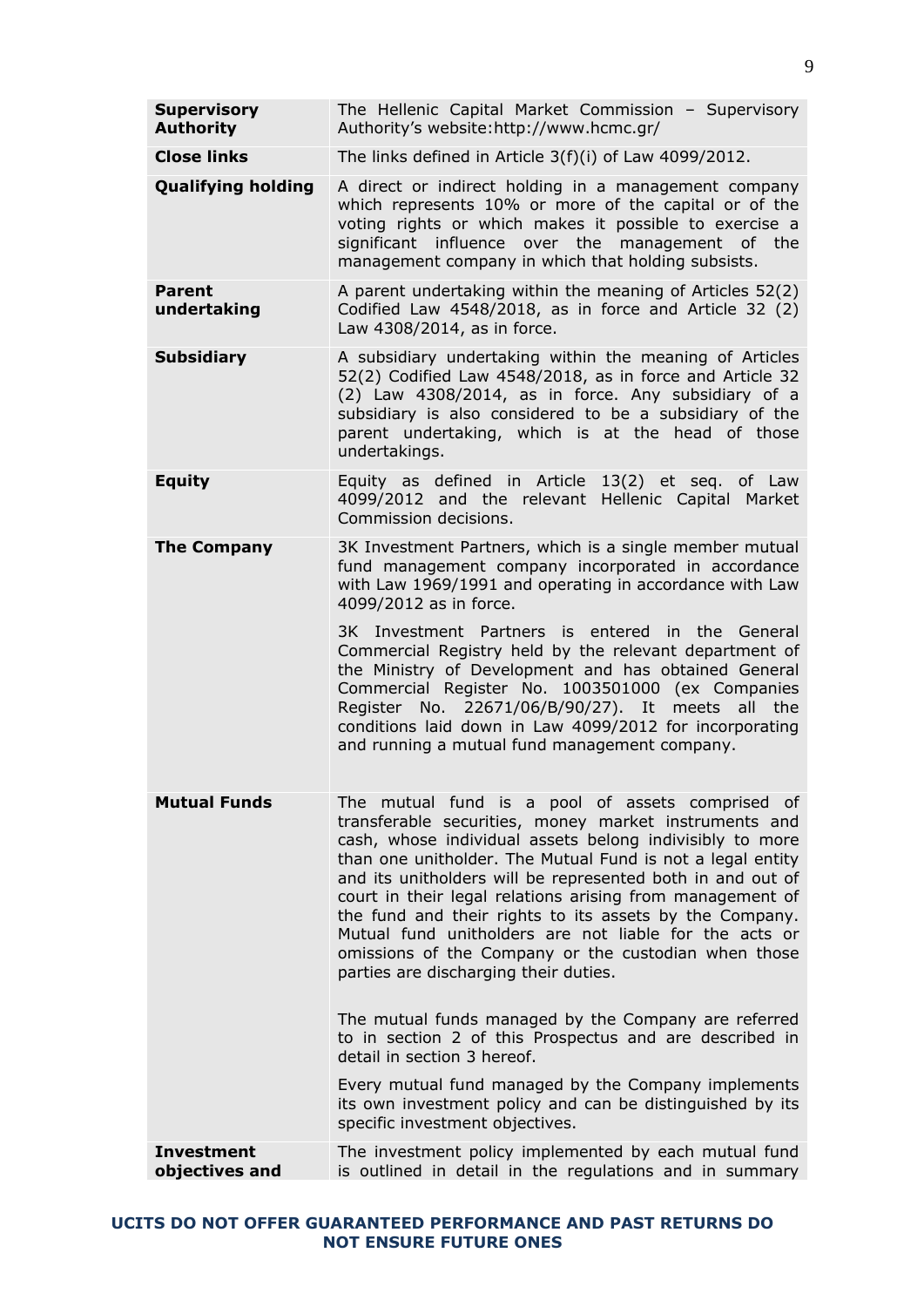| policy                | form in section 4.6 below. Investment objectives and risks<br>for each mutual fund.                                                                                                                 |
|-----------------------|-----------------------------------------------------------------------------------------------------------------------------------------------------------------------------------------------------|
|                       | The Company believes that the investment policy adopted<br>for each mutual fund allows the mutual funds to achieve<br>the preferred objectives without it being in a position to<br>quarantee this. |
|                       | Every mutual fund can invest in a wide range of<br>transferable securities and/or money market instruments<br>as defined in Law 4099/2012 and outlined in section 2 of<br>this Prospectus.          |
|                       | The Hellenic Capital Market Commission may regulate<br>details or technical issues relating to the implementation<br>of these investment policies by a decision.                                    |
| <b>Company shares</b> | The shares in 3K Investment Partners are only issued as<br>registered shares.                                                                                                                       |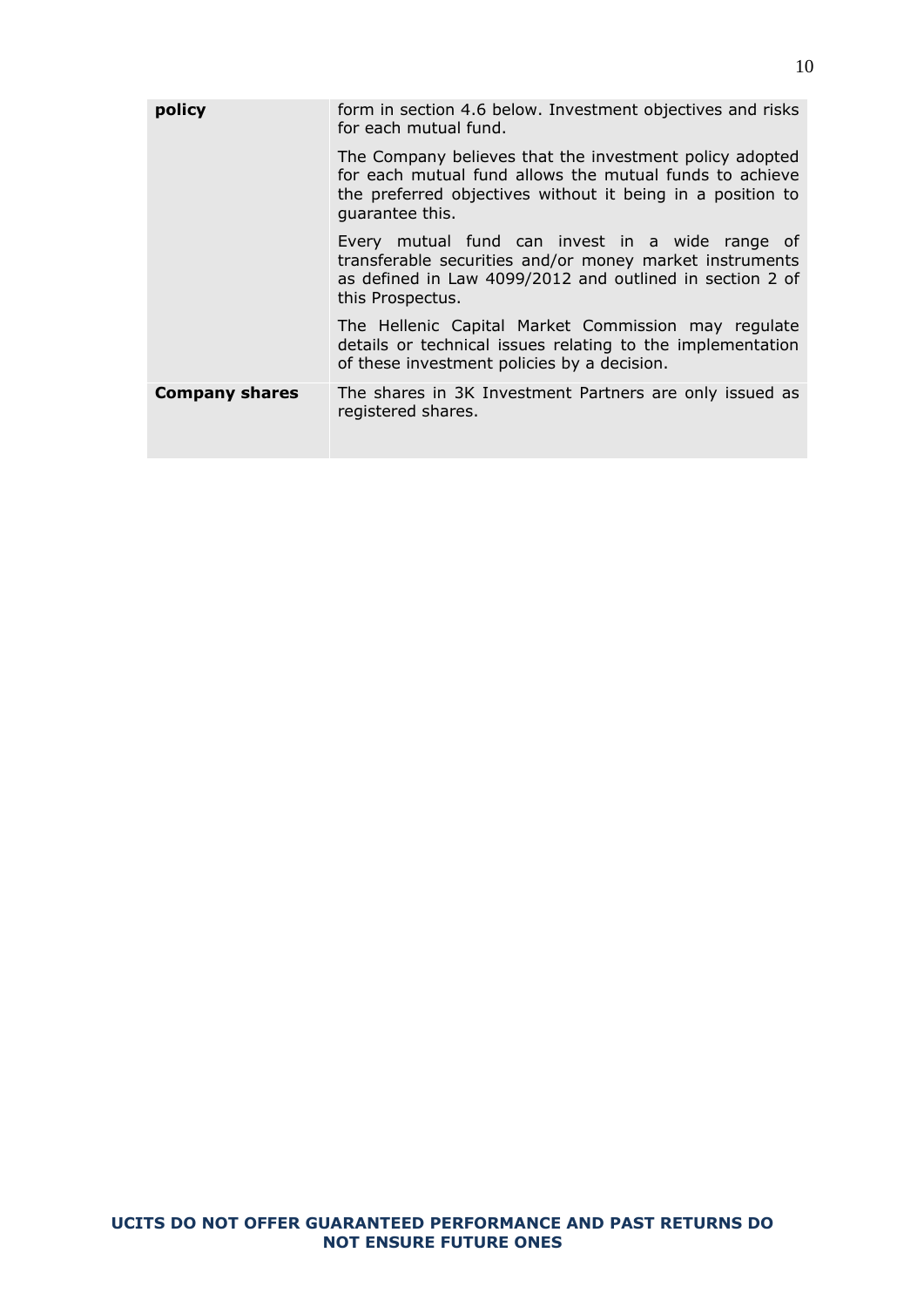# <span id="page-10-0"></span>**1 The Management Company/Manager**

# <span id="page-10-1"></span>**1.1 General**

The company with the corporate name 3Κ INVESTMENT PARTNERS MUTUAL FUND MANAGEMENT CO. SINGLE MEMBER S.A., trading as 3Κ Investment Partners (hereinafter the Company) is a mutual fund management company whose exclusive purpose is to manage mutual funds, which has been incorporated on the basis of Law 1969/1991 and operates in accordance with the provisions of Law 4099/2012 as in force.

The company was initially incorporated with the corporate name NATIONALE NEDERLANDEN Mutual Fund Management Co. S.A. following Hellenic Capital Market Commission Decision No. 49/25.07.1990 read in conjunction with Ministry of Commerce & Trade Decision No. Κ2-7642/15.10.1990 (Government Gazette 3842/18.10.1990). On 15.10.1990 it was entered in the Companies Register held by the Ministry of Commerce & Trade and received Companies Register No. 22671/06/Β/90/27.

By means of Hellenic Capital Market Commission Decision No. 22/386/10.12.2002, read in conjunction with Ministry of Development Decision published in Government Gazette issue No. 921/3.2.2003 the corporate name was changed to ING PIRAEUS MUTUAL FUND MANAGEMENT Co. S.A., trading as ING PIRAEUS MFMC.

Decision No. Κ2-7973/30.6.2005 of the Deputy Minister of Development approved the merger of the companies ING PIRAEUS MUTUAL FUND MANAGEMENT CO. S.A. and ING PIRAEUS INVESTMENT FIRM S.A. with the latter being absorbed by the former.

Lastly, by means of Hellenic Capital Market Commission Decision No. 397/21.6.2006, read in conjunction with a Ministry of Development Decision No. K2-9532/29.6.2006 the corporate name of the company was changed to ING MUTUAL FUND MANAGEMENT Co. S.A., trading as ING MFMC.

Pursuant to Ministry of Development, Competitiveness, Infrastructure, Transport & Networks Decision No. Κ5-182.12/12-02-2013 the Company was assigned General Commercial Register No. 1003501000.

Hellenic Capital Market Commission Decision No. 233/9.1.2015 read in conjunction with Decision No. 8165/23.1.2015 of the Ministry of Development, which was entered in the General Commercial Register on 23.1.2015 (Entry No. 296427), changed the company's corporate name 3K INVESTMENT PARTNERS Mutual Fund Management Co. S.A., trading as 3K INVESTMENT PARTNERS.

Lastly, Decision No. 554/06.12.2019 of the Company's Board of Directors inserted the phrase "Single Member" into the Company's corporate name which in accordance with Article 6(3) of Law 4548/2018 was changed to "3K INVESTMENT PARTNERS MUTUAL FUND MANAGEMENT CO. SINGLE MEMBER S.A.".

The Company's operating term has been set at 100 years from the date of incorporation.

<span id="page-10-2"></span>The Company's registered offices are at 25-27-29 Karneadou St., Athens.

# **1.1.1 Board of Directors**

The line-up of the Company's Board of Directors is shown in the table below:

| <b>Georgios Koufopoulos</b> | <b>Chairman and CEO</b>                |
|-----------------------------|----------------------------------------|
| <b>Gerasimos Vasileiou</b>  | <b>Vice Chairman, Executive Member</b> |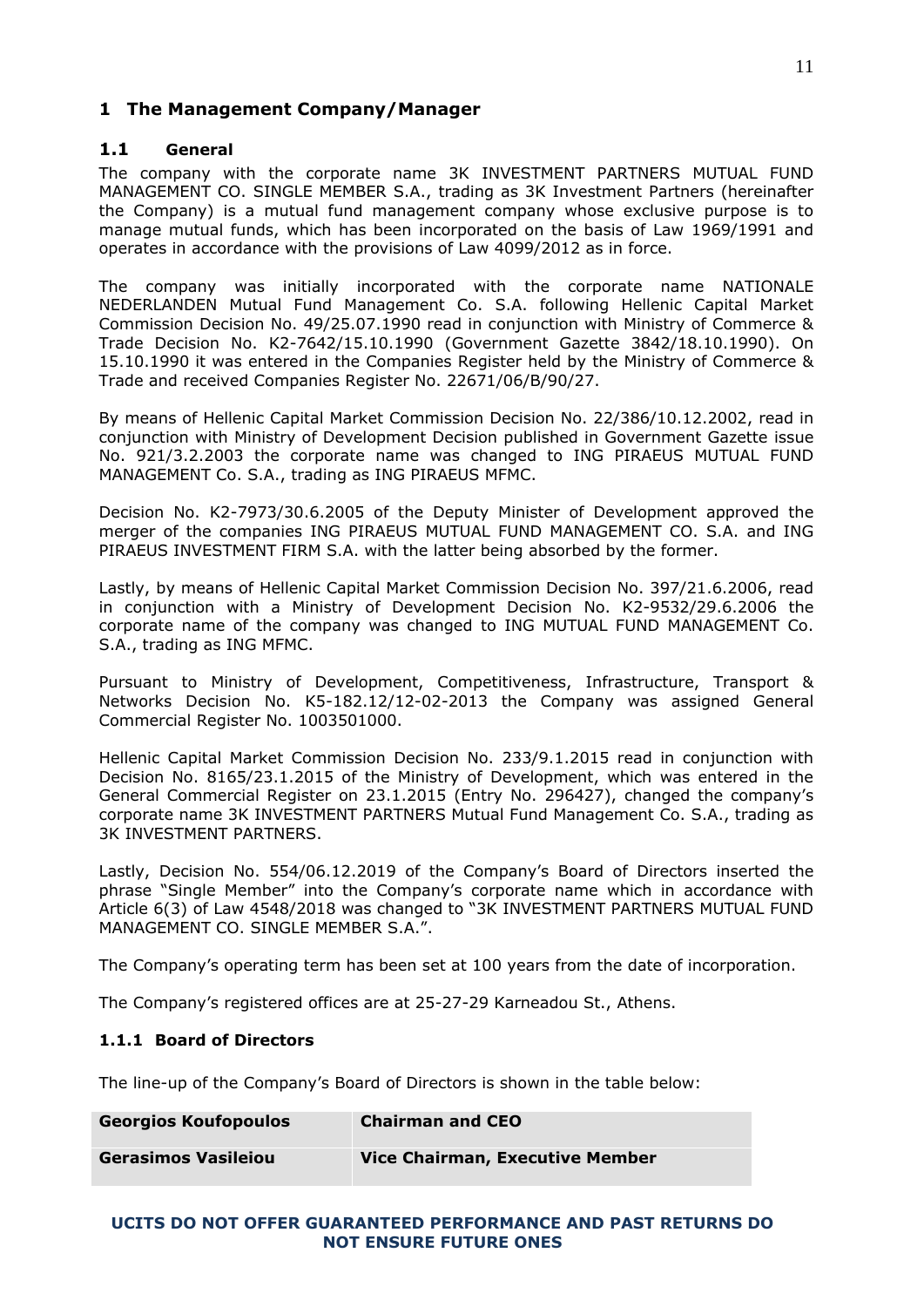| <b>Theodoros Lizardos</b> | <b>Vice Chairman, Executive Member</b> |
|---------------------------|----------------------------------------|
| Anna Margariti            | <b>Executive Member and Deputy CEO</b> |
| <b>Nikolaos Kampanis</b>  | Non-executive member                   |

# <span id="page-11-0"></span>**1.1.2 Company executives/responsibilities**

| <b>Georgios Koufopoulos</b>    | CEO & Chief Investment Officer                                  |
|--------------------------------|-----------------------------------------------------------------|
| <b>Anna Margariti</b>          | Deputy CEO                                                      |
| <b>Gerasimos Vasileiou</b>     | Chief Financial Officer                                         |
| <b>Theodoros Lizardos</b>      | Sales Support, Marketing & PDM<br>Manager                       |
| <b>Panagiotis Karachristos</b> | Chief Operations Officer, Head of<br>Corporate Development & IT |
| <b>Panagiotis Mitropoulos</b>  | Chief Direct Sales Officer                                      |
| <b>Eleni Hilari</b>            | Regulatory Compliance & Risk<br>Management Officer              |
| <b>Katerina Mantziara</b>      | <b>Internal Auditor</b>                                         |

The members of the Company's Board of Directors and the said executives do not engage in activities outside of the Company.

# <span id="page-11-1"></span>**1.1.3 UCITS Investment Committee**

| <b>Name</b>                      | Capacity  |
|----------------------------------|-----------|
| <b>Georgios Koufopoulos</b>      | President |
| <b>Anna Margariti</b>            | Member    |
| Anna Maria Afthinou              | Member    |
| <b>Konstantinos Fotinopoulos</b> | Member    |
| <b>Dimitrios Giannoulis</b>      | Member    |

#### <span id="page-11-2"></span>**1.1.4 Retail Client Portfolios Investment Committee**

| <b>Name</b>                      | Capacity  |
|----------------------------------|-----------|
| <b>Georgios Koufopoulos</b>      | President |
| <b>Anna Margariti</b>            | Member    |
| Anna Maria Afthinou              | Member    |
| <b>Konstantinos Fotinopoulos</b> | Member    |
| <b>Panagiotis Mitropoulos</b>    | Member    |
| <b>Dimitrios Giannoulis</b>      | Member    |

#### <span id="page-11-3"></span>**1.1.5 Certified Auditors**

The duties of certified auditors of the mutual funds managed by the Company have been assigned to

ERNST & YOUNG (HELLAS) S.A. Certified Public Accountants

<span id="page-11-4"></span>**1.1.6 S**

#### **hareholders**

The sole shareholder in the Company is **3K Investments Company S.A.**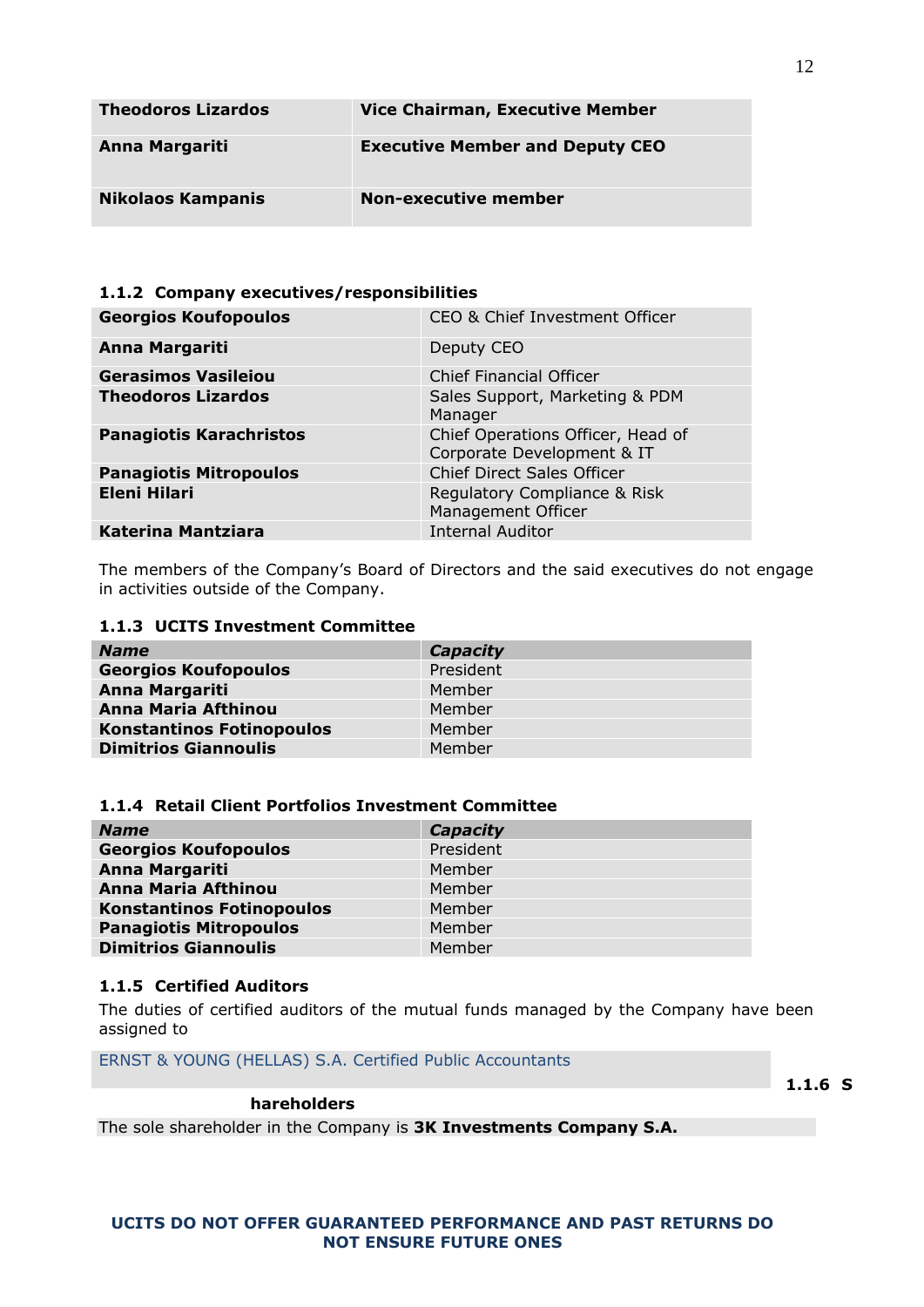# <span id="page-12-0"></span>**1.1.7 Share capital line-up**

The Company's share capital stands at  $\epsilon$  1,455,198,00 paid up in cash in full. The Company's total equity on 31.12.2020 stood at € 3,029,224.54.

Shares in the Company are registered and are not traded on a regulated market within the meaning of Article 4(21) of Law 4514/2018.

# <span id="page-12-1"></span>**1.1.8 Mutual Fund Management**

1. The Company's objects are:

a) to manage UCITS approved pursuant to Directive 2009/65/EC in accordance with the provisions of Article 12 of Law 4099/2012 and also to undertake management of other collective investment undertakings not covered by Directive 2009/65/EC, in accordance with the provisions of Article 6(2)(b) of Law 4209/2013 and

b) investment portfolio management, including those portfolios which belong to pension organisations, based on orders provided by clients on a discretionary basis, and for each Client individually, where the portfolios include one or more of the financial instruments listed in Part C of Annex I of Law 4514/2018.

2. The Company also provides the following ancillary services:

a) Investment advice for one or more financial instruments mentioned in Part C of Annex I of Law 4514/2018.

b) safekeeping and administration of units of collective investment undertakings and

c) receiving and transmission of orders in financial instruments.

In reference to the mutual funds which the Company manages, which constitute UCITS within the meaning of Directive 2009/65/EC, management activities include the following functions:

#### $\Rightarrow$  investment management.

 $\Rightarrow$  mutual fund management: legal services, accounting services for the mutual funds, customer service, mutual fund asset valuation and computation of the value of units (including any tax burdens), checking compliance with regulatory provisions, maintaining the register of unitholders, income distribution, issuing and redeeming mutual fund units, handling documents and dispatching forms and certificates, record-keeping, and  $\Rightarrow$  advertising mutual funds and marketing their units.

When managing the mutual funds, the Company makes investments in transferable securities and/or other liquid money market instruments as described and specified in Law 4099/2012. When implementing the mutual funds' investment policy, the Company always acts in such a way that the investment risks are spread and unitholders benefit from the results generated by managing the assets of mutual funds.

The Company enables investors to choose between the six mutual funds it manages. Each mutual fund has its own investment objective and its own investment policy.

For each mutual fund, investments are made in a diversified portfolio of transferable securities and/or other liquid money market instruments as defined and described in Law 4099/2012 and as specified in more detail in this Prospectus and the annexes to it.

The Company keeps records for each mutual fund in which it registers all information about assets and liabilities. The investment policy and objectives of each Mutual Fund are described in detail in section 4 of this Prospectus. The Company is obliged to act at all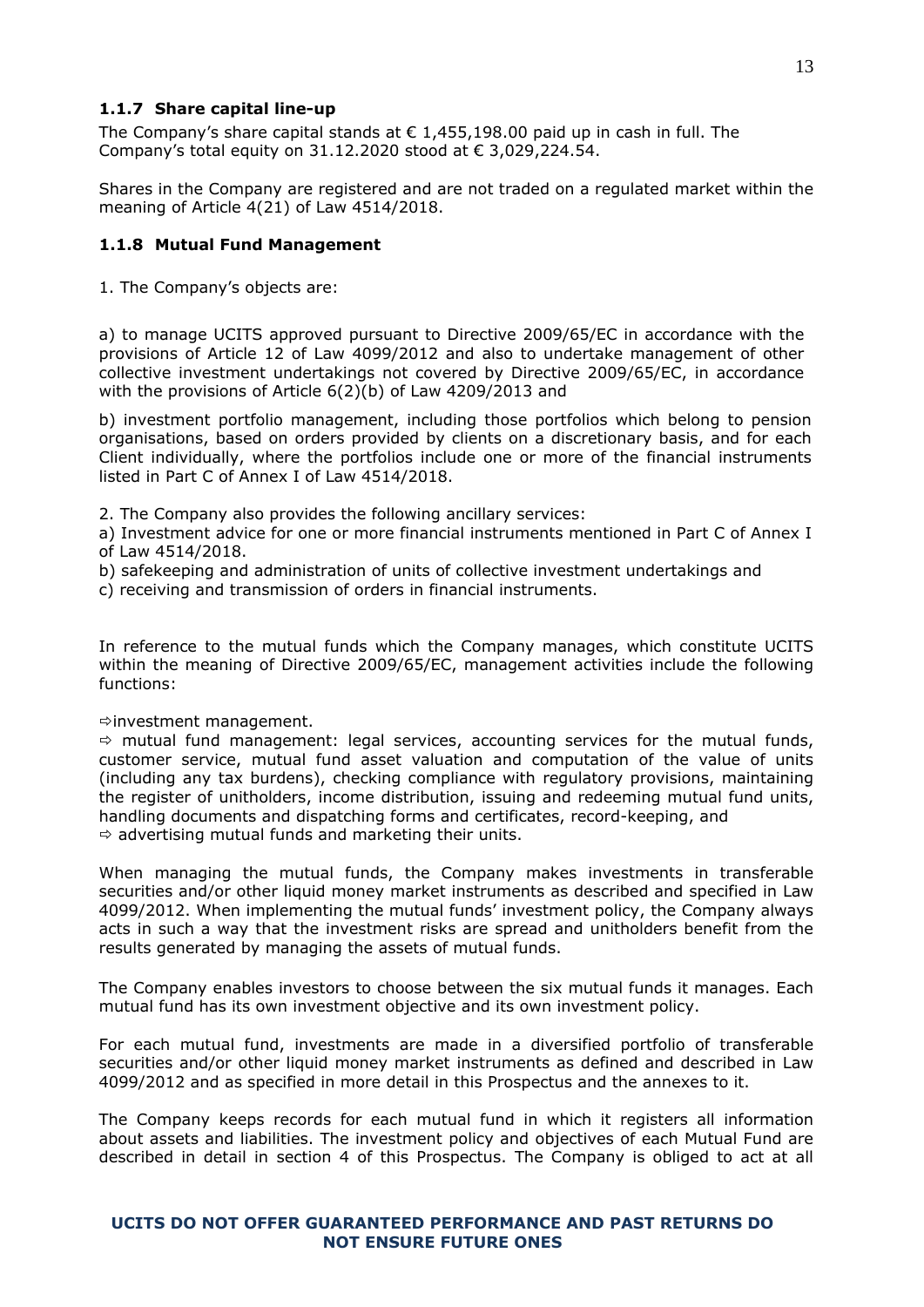times within the limits of the investment objectives and investment policy applicable to each fund.

The Company is entitled to decide at any time to undertake the management of new mutual funds. If it does so, the prospectus will be updated and amended accordingly to include detailed information and data about the new mutual funds.

This prospectus relates to the following mutual funds managed by the Company:

## **3K BALANCED FUND**

(name change approved by Hellenic Capital Market Commission Decision No.235/4.2.2015) Established on 17.3.2006 and granted Hellenic Capital Market Commission authorisation No. 29/634/8.2.2006 (Government Gazette 264/2.3.2006). When the mutual fund was originally set up it was known as the ING PIRAEUS BALANCED DOMESTIC FUND. On 2.3.2006 it was renamed the ING DOMESTIC BALANCED FUND (Hellenic Capital Market Commission Decision No. 29/634/8.2.2006, Government Gazette 264/2.3.2006) and then again on 11.7.2011

(Decision No. 108/11.7.2011 of the Head of the Hellenic Capital Market Commission's Directorate of Capital Market Intermediaries) ING BALANCED FUND.

#### **3K DOMESTIC EQUITY FUND**

(name change approved by Hellenic Capital Market Commission Decision No.235/4.2.2015) Established on 17.3.2006 and granted Hellenic Capital Market Commission authorisation No. 29/634/8.2.2006 (Government Gazette 264/2.3.2006). When the mutual fund was originally set up it was known as the ING PIRAEUS DOMESTIC EQUITY FUND. On 2.3.2006 it was renamed the ING DOMESTIC EQUITY FUND (Hellenic Capital Market Commission Decision No. 29/634/8.2.2006, Government Gazette 264/2.3.2006).

#### **3K INTERNATIONAL INCOME BOND FUND**

(name change approved by Hellenic Capital Market Commission Decision No.235/4.2.2015) Established on 17.3.2006 and granted Hellenic Capital Market Commission authorisation No. 29/634/8.2.2006 (Government Gazette 264/2.3.2006). When the mutual fund was originally set up it was known as the ING PIRAEUS DOMESTIC MONEY MARKET FUND. On 2.3.2006 it was renamed the ING DOMESTIC MONEY MARKET FUND (Hellenic Capital Market Commission Decision No. 29/634/8.2.2006, Government Gazette 264/2.3.2006) and then on 11.7.2011 was renamed the ING EUROPEAN SHORT-TERM MONEY MARKET FUND (Hellenic Capital Market Commission Head of the Capital Market Intermediaries Directorate Decision No. 108/11.7.2011). On 22.2.2019 (pursuant to approval Decision No. 310 of the Head of the Hellenic Capital Market Commission's Directorate of Capital Market Intermediaries) its investment policy was amended.

#### **3Κ GREEK VALUE DOMESTIC EQUITY FUND**

Established on 26.5.2015 and granted authorisation No. 240/13.5.2015 by the Head of the Hellenic Capital Market Commission's Directorate of Capital Market Intermediaries

#### **NN HELLAS EQUITY FUND**

Established on 13.7.2017 and granted authorisation No. 268/21.6.2017 by the Head of the Hellenic Capital Market Commission's Directorate of Capital Market Intermediaries

#### **NN HELLAS BOND FUND**

Established on 13.7.2017 and granted authorisation No. 268/21.6.2017 by the Head of the Hellenic Capital Market Commission's Directorate of Capital Market Intermediaries

#### **3Κ GLOBAL EQUITY FUND**

Established on 3.1.2022 and granted authorisation No. 398/14.12.2021 by the Hellenic Capital Market Commission Head of the Capital Market Intermediaries Directorate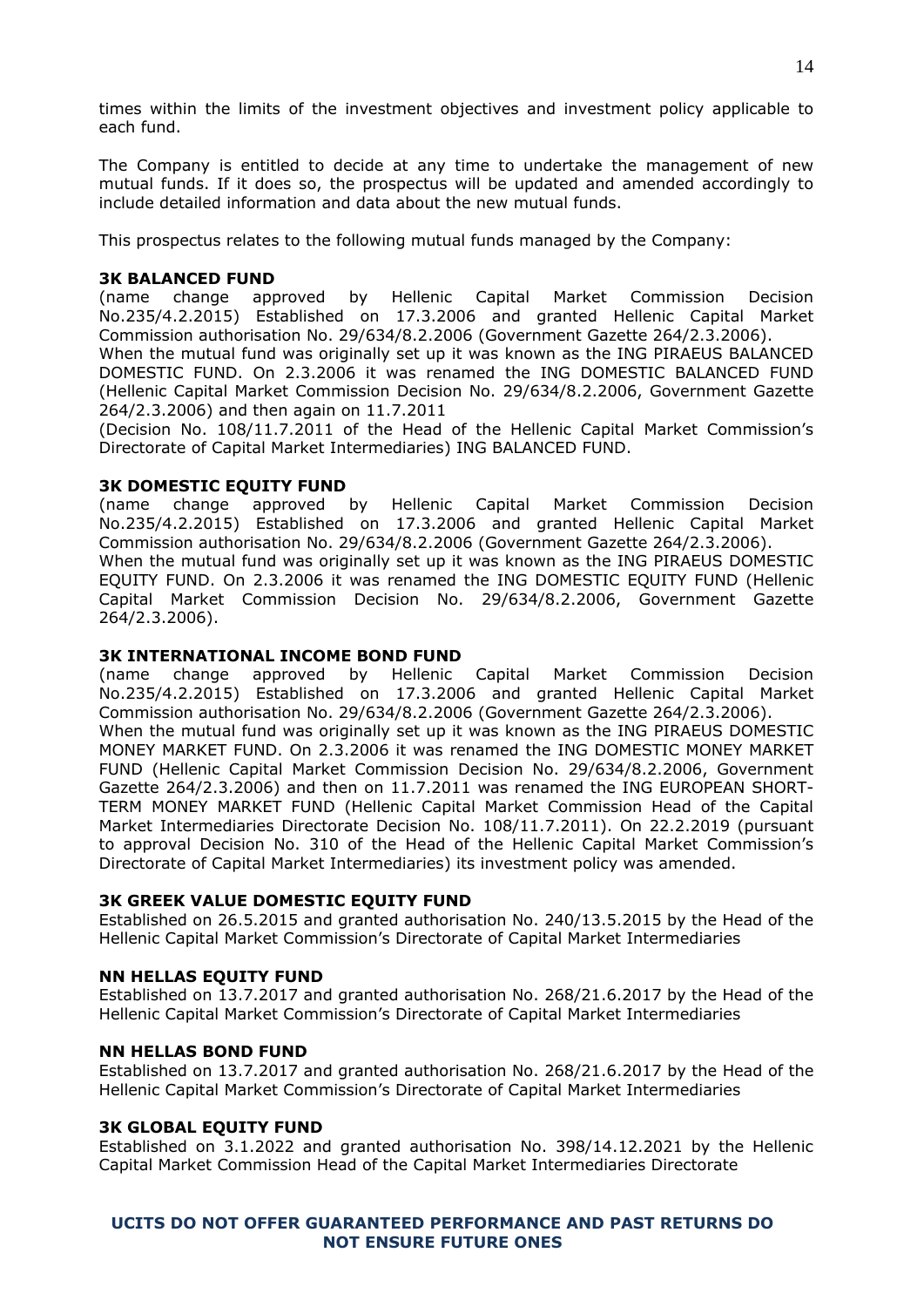# <span id="page-14-0"></span>**1.1.9 Unitholder relations**

Customer service for unitholders of the mutual funds who acquire units via the NN Hellas Life Insurance Co. S.A. network of certified mutual fund retailers has been assigned to NN Hellas Life Insurance Co. S.A. A helpline (801100200300 ) and face-to-face service is operated by the Customer Contact Centre of NN Hellas Insurance Co. S.A. for mutual fund clients, which follows the opening hours and public holidays followed by that company.

Unitholders who have acquired units via other distribution networks which collaborate with 3K Investment Partners can receive customer service via those networks.

Irrespective of the network they acquired units through, all unitholders can contact 3Κ Investment Partners' Customer Service Department on 210-7419890 or at the email [info@3kip.gr](mailto:info@3kip.gr)

# <span id="page-14-1"></span>**1.1.10 Company remuneration policy in accordance with the provisions of Article 76(2) of Law 4099/2012.**

1) The objective of the remuneration policy which the Company has adopted and implemented is to promote the rational, efficient management of risks, discourage the assumption of excessive risks, and risks incompatible with the risk profile, regulations of mutual funds which the Company manages and not prevent the Company from acting in the interests of the mutual funds it manages. The Company's remuneration policy has been prepared based on the provisions of the current legislative and regulatory framework governing mutual fund management companies in Greece. Taking into account internal organisation, the nature, extent and complexity of the Company's operations and in compliance with Article 23b(3) of Law 4099/2012, the Company has not set up a Remuneration Committee.

2) The Company's Remuneration Policy includes fixed and variable components, both in relation to salaries and optional pension benefits and applies to the following categories of Company executives/employees:

- The members of the Board of Directors;
- Senior management executives;
- The Regulatory Compliance Officer;
- The Risk Management Officer;
- The Internal Auditor:
- Mutual Fund Managers;
- Private portfolio managers and

• Any Company employee who receives overall pay which puts him on the same pay scale as senior management and persons who assume risks, whose professional activities have a material impact on the Company's risk profile or the private portfolios or mutual funds it manages.

 Any Company employee whose professional activities have a material impact on the Company's risk profile or the private portfolios or mutual funds it manages.

3) The Company's Remuneration Policy (which includes among other things a detailed description of how pay and benefits are calculated, and the identity of the persons responsible for providing them) is available on the Company's website at www.3kip.gr and printed copies are available free of charge upon request at the Company's offices in Athens Greece (25-29 Karneadou St.) and at locations where the Fund is sold, and may be obtained during business hours on working days.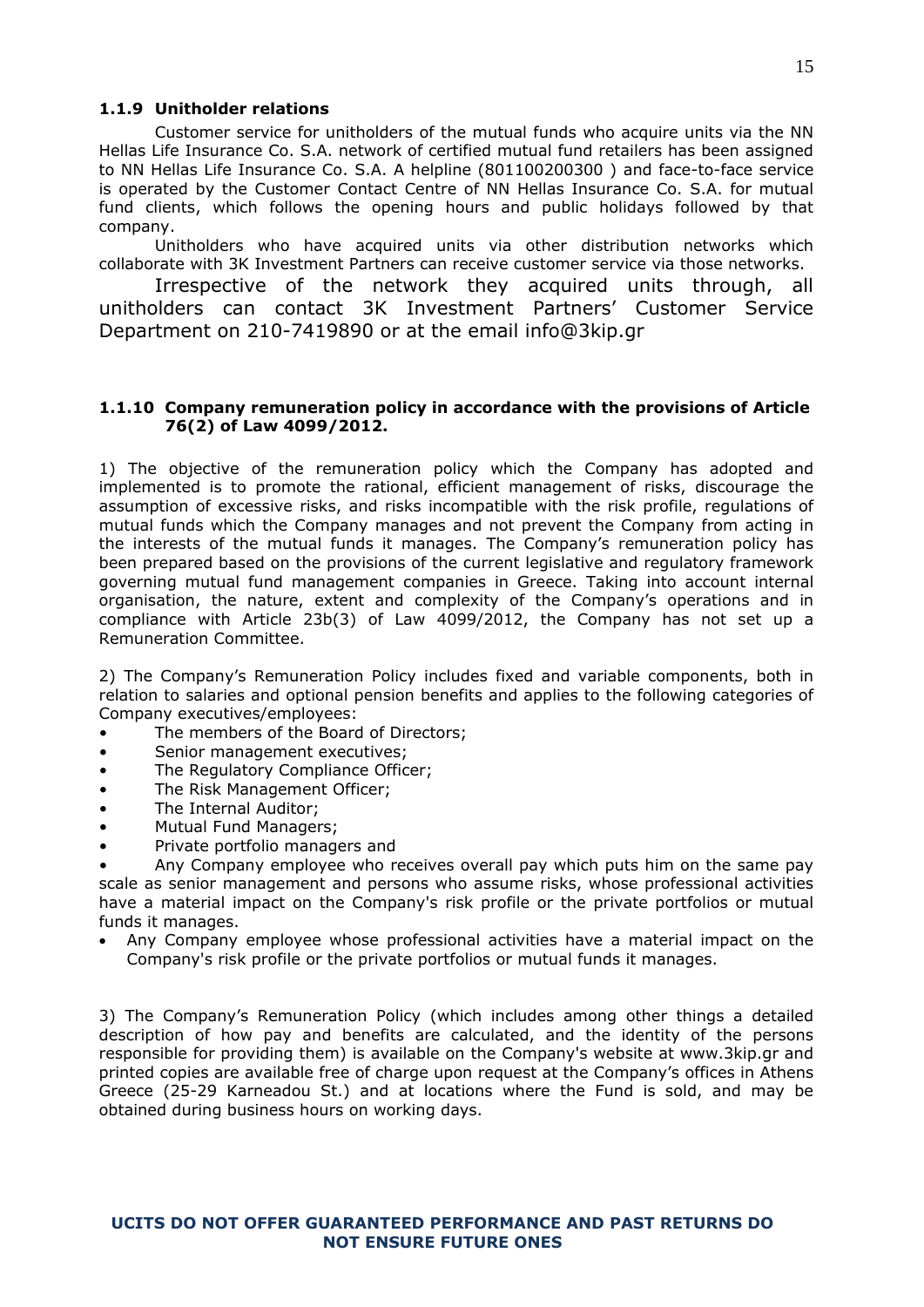# <span id="page-15-0"></span>**1.2 Custodian**

# <span id="page-15-1"></span>**1.2.1 General**

The duties of custodian of the mutual funds managed by the Company are performed by the bank/credit institution by the corporate name PIRAEUS BANK S.A. whose registered offices are in Athens at 4 Amerikis St. on the basis of a written agreement with the Company.

# <span id="page-15-2"></span>**1.2.2 Duties of the Custodian**

The custodian of the mutual fund which the Company manages performs the duties and has the obligations specified in Article 36 of Law 4099/2012, and the relevant agreement which has been signed with the Company. Those duties include, among other things, the obligation to safekeep the assets of mutual funds, cash monitoring, reviewing the legality of company decision, and compliance with the obligation to provide information to the Company and the Hellenic Capital Market Commission.

In the context of performing its duties and obligations the custodian is obliged to act in a honourable and lawful manner, with professionalism, independence and in the exclusive interests of each mutual fund and its unitholders.

The custodian must not take steps in relation to the mutual funds or the manager which could cause conflicts of interest between the fund, its unitholders, the manager and itself, unless it has functionally and hierarchically divided the execution of its duties as custodian from other duties it has which could cause conflicts of interest, under the strict condition that it has identified, managed, monitored and suitably notified potential conflicts of interest which arise to unitholders in the fund and the manager.

# <span id="page-15-3"></span>**1.2.3 Functions delegated to third parties**

The custodian may not delegate the functions specified in Article 36(4) and (5) of Law 4099/2012 to third parties. However, the fund asset safekeeping function specified in Article 36(6) of Law 4099/2012 may be delegated to third parties provided the following conditions are met: a) the duties are not delegated to avoid complying with the requirements of Law 4099/2012, b) the custodian can demonstrate that there was an objective reason for such delegation and c) the custodian has demonstrated due skill, care and diligence when selecting and appointing any third party to whom it intends to delegate its duties, and continues to demonstrate due skill, care and diligence when periodically reexamining and constantly checking any third party - provider, and the arrangements which the latter has made in relation to the duties delegated to it. Delegation of fund asset safekeeping in accordance with the above is governed by Article 36a of Law 4099/2012.

In exercise of that right the custodian has signed written agreements delegating the safekeeping of foreign securities to the following foreign custodians:

**Euro Clear Bank SA,** based in Brussels.

<span id="page-15-4"></span>**BNP Paribas Securities Services,** based in France.

# **1.2.4 Liability of the Custodian**

The custodian is liable in accordance with Law 4099/2012 to the mutual funds and their unitholders for loss by it or a third party to whom custodianship has been delegated of the financial instruments placed in its custody in accordance with Article 36(6)(a) of Law 4099/2012. The Custodian's liability cannot be excluded or limited under contract and is not affected by any delegation done pursuant to Article 36a of Law 4099/2012.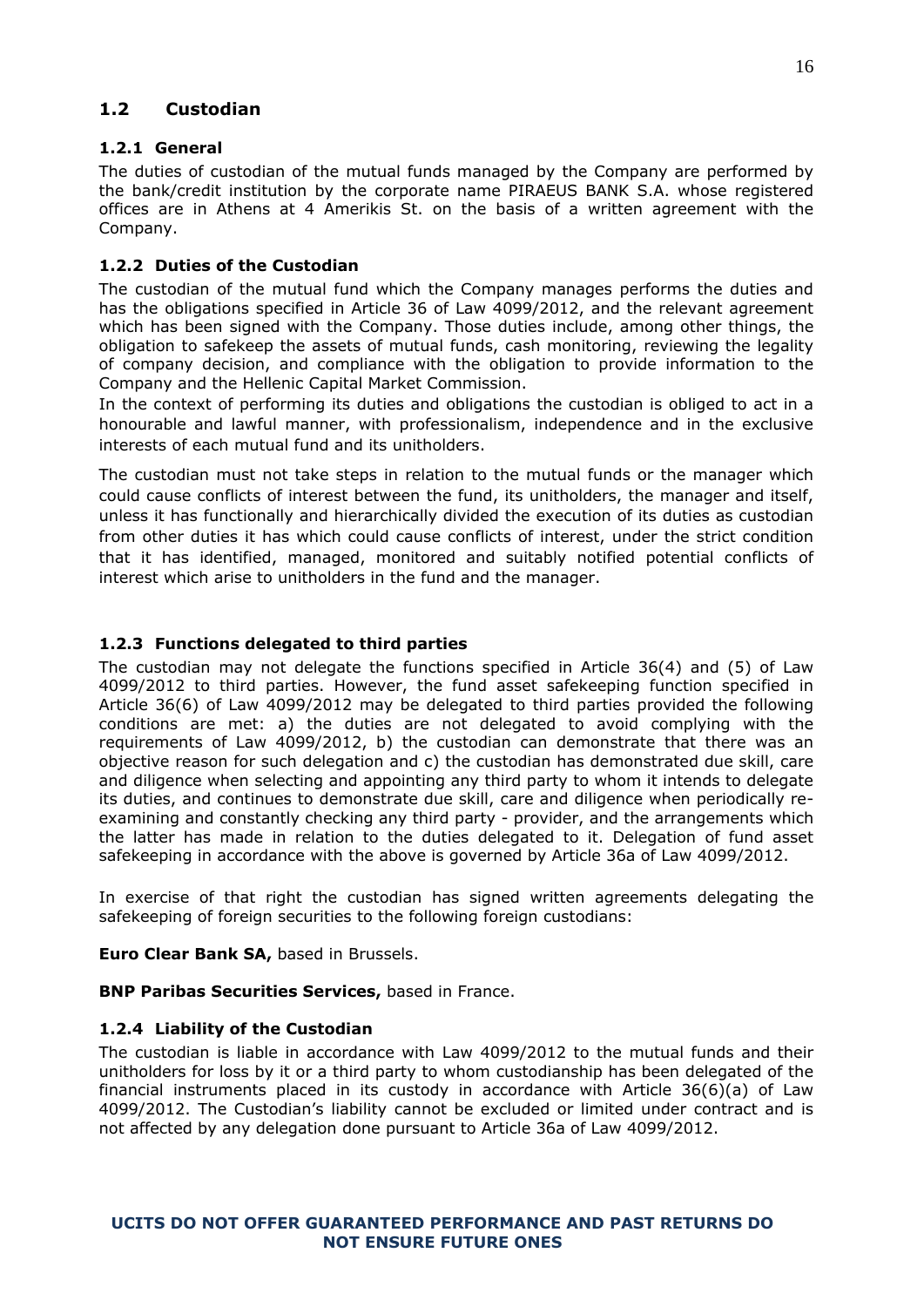# <span id="page-16-0"></span>**2 Risk management, management methods and derivative financial instruments**

The Management Company uses risk management procedures that allow it to check and calculate the risks from positions it has taken and their impact on the portfolio's overall risk exposure.

The Management Company also ensures that the overall risk to which the mutual fund portfolio is exposed does not exceed its net assets. Risk exposure is calculated based on the current value of the underlying assets, counterparty risk, future market movements and the time available to liquidate exposure.

The company prepares an investment table with the average percentage structure of the mutual fund net assets it manages for every calendar quarter. The investment table is made available to investors at the Company's offices and is submitted to the Hellenic Capital Market Commission within 10 days from the end of the calendar quarter along with a detailed table of mutual fund investments on the last day of the reference quarter. Within that same deadline the Company is obliged to post the investment tables on its website on the internet.

The Manager actively manages the Mutual Funds. The method for choosing the transferable securities and money market instruments in which the mutual funds invest is the result of evaluating factors based on analyses of the financial data of companies in whose securities the funds might invest and the macroeconomic figures depending on the purpose of the fund, and the use of risk-return optimisation models developed by the company using modern portfolio management theory.

Whether it is seeking to effectively management the mutual fund portfolio or to hedge risks to the mutual fund portfolio, the management company can use transferable securities-based methods and techniques. Under no circumstances will those operations cause the mutual fund to diverge from its investment objectives laid down in the regulations or the prospectus.

Within the context of its investment policy, and in line with its regulations and the relevant provisions of Law 4099/2012 a mutual fund may invest in derivative financial instruments where exposure to risk from the derivative financial instrument coupled with risk exposure from the investment in transferable securities and money market instruments from the same issuer does not cumulatively exceed the investment thresholds specified in the provisions of Article 61 of Law 4099/2012, this prospectus and the mutual fund regulations, and in accordance with the applicable regulatory provisions issued by the Hellenic Capital Market Commission from time to time.

When a transferable security or money market instrument embeds a derivative financial instrument, the latter must be taken into account when computing the investment thresholds.

When the mutual fund invests in derivative financial instruments whose underlying security is an index, those investments are not taken into account in computing the investment thresholds laid down in the provisions of Article 61 of Law 4099/2012.

The method the management company uses to measure risks and to compute the overall exposure to risk the mutual fund portfolios it manages face, is the **commitment approach**.

The management company announces to the Hellenic Capital Market Commission every quarter, in the manner which the latter specifies by a decision, the types of the derivative financial instruments, the underlying risks, quantitative limits and selected methods for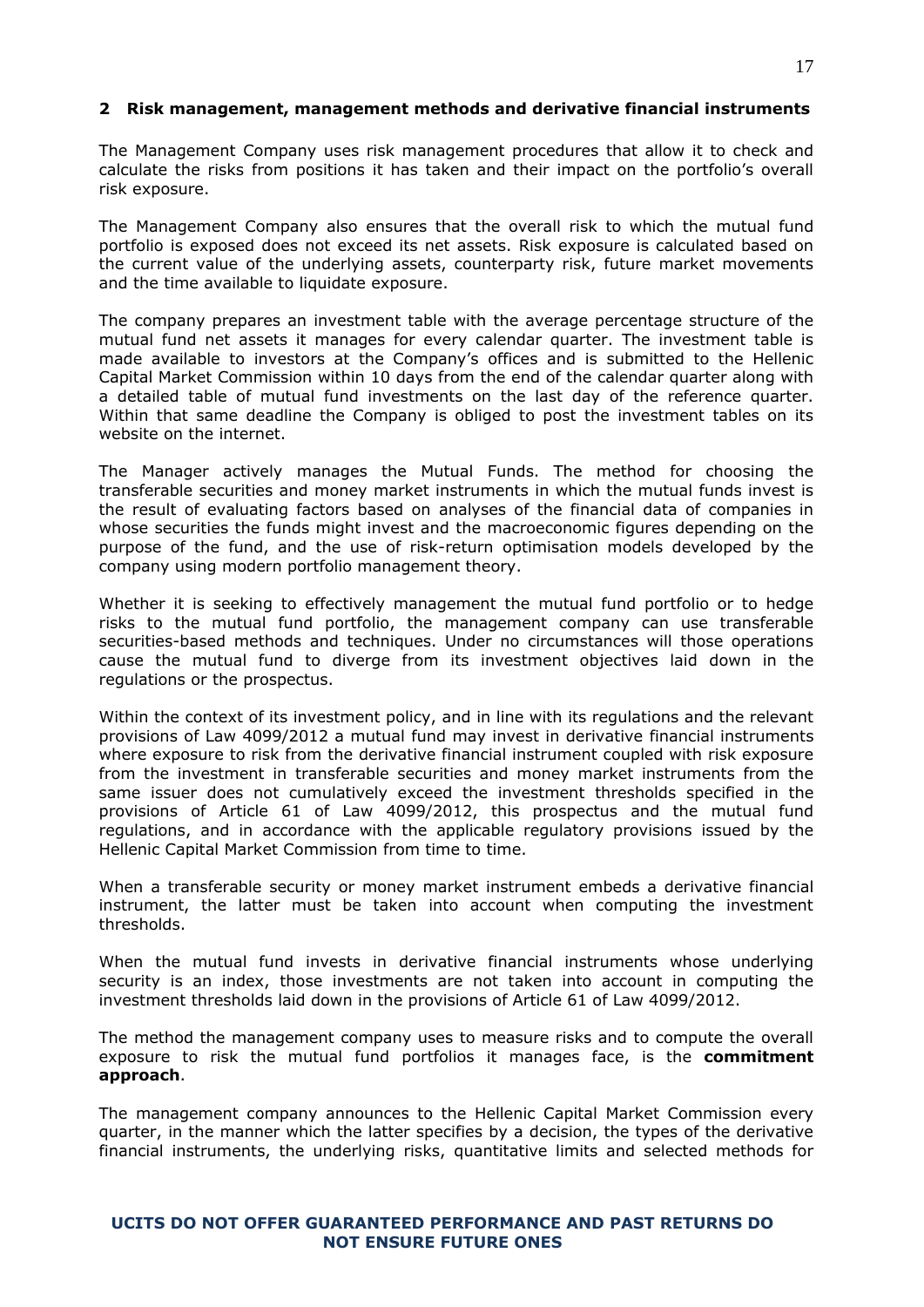evaluating risks from transactions in derivative financial instruments for each mutual fund it manages.

Given that the Company (although it has such an option in the regulations of the funds it manages):

a) so far has not used, and does not intend in the near future to use, financial derivatives, techniques and methods associated with transferable securities, money market instruments and derivative financial instruments to effectively manage and/or hedge assets in the funds it manages and

b) so far has not entered into, and does not intend in the near future to enter into, transactions in over-the-counter derivatives,

this prospectus does not include information and data specified by the applicable legislative and regulatory framework about the use or intention to use such techniques and means or entry into such transactions. However, where the Company does decide to use such techniques or means or enter into the said transactions, the prospectus for the funds will be amended to include the information required in accordance with the above.

# <span id="page-17-0"></span>**2.1Investments in the same group**

Companies included in the same group for the purpose of consolidated accounts as defined in Directive 83/349/EEC, as in force, or by internationally acknowledged accounting rules, shall be treated as a single organisation. The mutual fund may not, cumulatively speaking, place more than 20% of its net assets in securities and money market instruments of companies in the same Group.

The Company is part of the 3K Investment Company Group.

Special reference is also made to the current state of investments in the context of that Group in the half-yearly and annual reports and in the quarterly investment tables.

# <span id="page-17-1"></span>**2.2 Investments in non-Member States and public international organisations**

Mutual fund prospectuses or any advertising, information publications or forms include a special clearly presented reference to the incorporation licence from the Hellenic Capital Market Commission and specify the States or public international organisations in whose securities the fund intends to invest or has invested more than **35%** of its net assets.

The following mutual funds can invest or have invested more than 35% of their net assets in transferable securities issued or guaranteed by Member States of the European Union or public international organisations in which at least 1 Member State of the European Union participates or by non-Member States as defined in the relevant decision of the Hellenic Capital Market Commission:

#### **Mutual Funds**

- 1. 3K BALANCED FUND
- 2. 3K INTERNATIONAL INCOME BOND
- FUND
- 3. NN HELLAS BOND FUND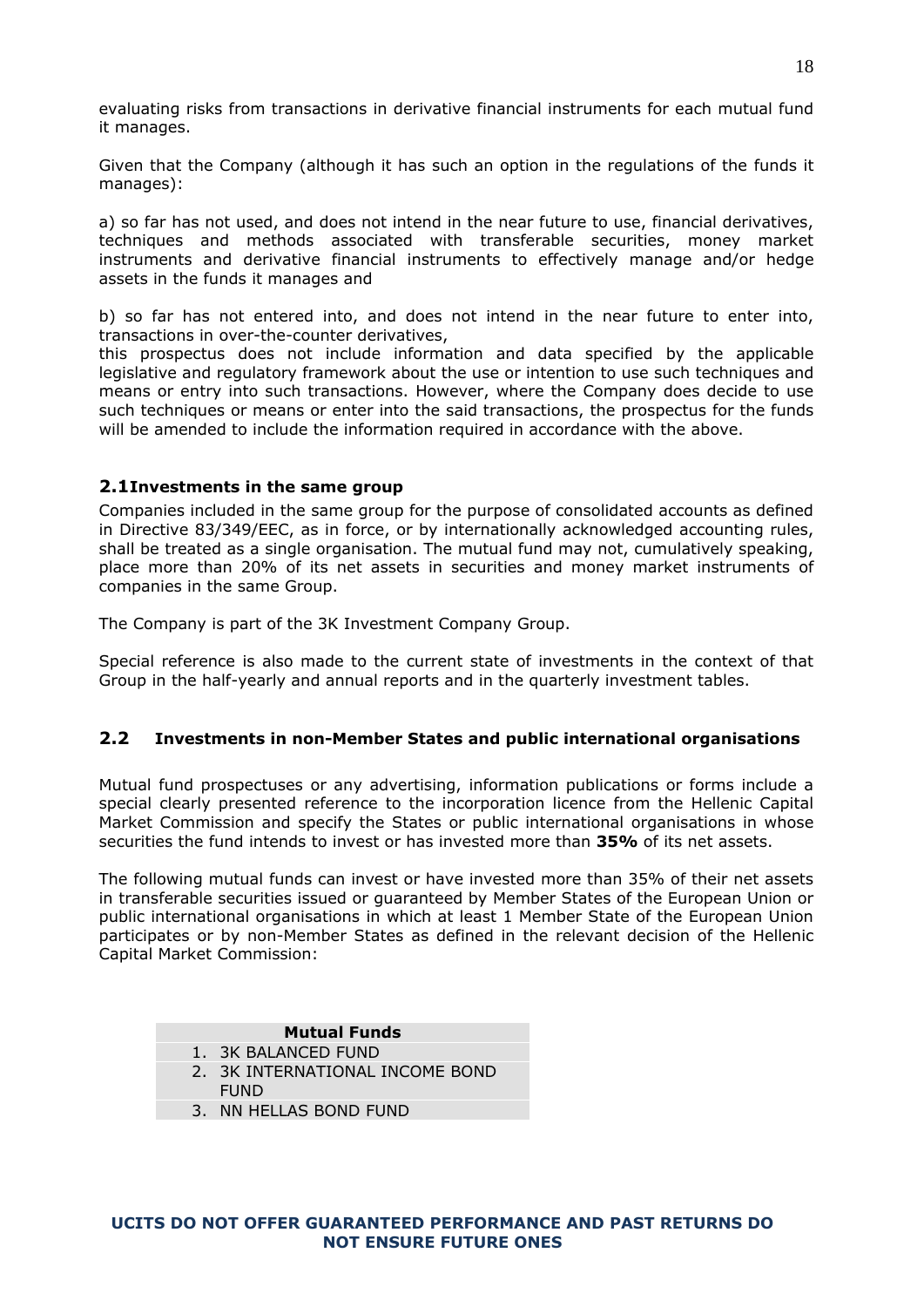# <span id="page-18-0"></span>**2.3 Investment objectives and risks for each mutual fund**

## <span id="page-18-1"></span>**2.3.1 3K BALANCED FUND**

(Hellenic Capital Market Commission Executive Committee Decision No. 29/634/8.2.2006, Government Gazette 264/B/2.3.2006)

Units in the 3K BALANCED FUND are divided into two classes: An Institutional units class which is only available to institutional investors and a Retail units class which is available to all clients/investors without distinction. Units in the same class have the same value and entitle unitholders to the same rights. The classes are different in the following respects: (a) the sale and redemption commission rate payable by unitholders in each class when purchasing and redeeming units and (b) the management fee rate which is computed on their assets. Moreover, as far as charges imputable to the assets of the 3K BALANCED FUND are concerned, expenses which have clearly been incurred in relation a specific class of unitholders must be charged directly to that class of units on behalf of which they were incurred, while other expenses are imputed to both classes of units pro rata with their participation in the Mutual Fund's assets.

The Mutual Fund aims to achieve the highest possible returns by managing a balanced, diversified portfolio of equities, debt securities (bonds/debentures) and money market instruments.

# *Since 1.12.2017 the Mutual Fund's benchmark has been the composite index:*

*50% Total Return Index/Athens Stock Exchange General Index*  The administrator which provides the benchmark is entered in the register referred to in Article 36 of Regulation (EU) 2016/1011.

#### *and*

*50% BEGCGA Index (Bloomberg Barclays Series – E Greece Govt All > 1Yr Bond Index)*\*. The benchmark and its administrator are no longer entered in the register held by ESMA pursuant to Article 36 of Regulation (EU) 2016/1011, but it continues to be possible to use that benchmark until 31.12.2023, as is clear from ESMA's public statement dated 09.03.2021 (ESMA 80-187-881 "Impact of Brexit on the BMR").

*The Fund is actively managed compared to the benchmark, in other words the Company has discretion about how the Fund invests and consequently the line-up of its portfolio deviates from the line-up of the benchmark. The mutual fund benchmark is only used for the purpose of comparison and to calculate the variable performance fee.*

The return on the benchmark may differ significantly from the mutual fund's return. It does not seek to match the return on the benchmark.

The Mutual Fund invests at least 10% of its net assets in equities and at least 10% in debt securities, but the maximum percentage that can be invested in equities or debt securities or deposits and money market instruments cannot exceed 65% of its assets.

The majority of the debt securities in the portfolio shall consist of debt securities issued or guaranteed by Member States of the European Union or public international organisations in which one or more of those Member States participate.

The Mutual Fund may also invest on a secondary basis in the units or shares in Undertakings for Collective Investments in Transferable Securities (UCITS).

*This Fund is considered to be a high investment risk since a major part of the portfolio is invested in equities which may present major fluctuations, but it is always possible to vary*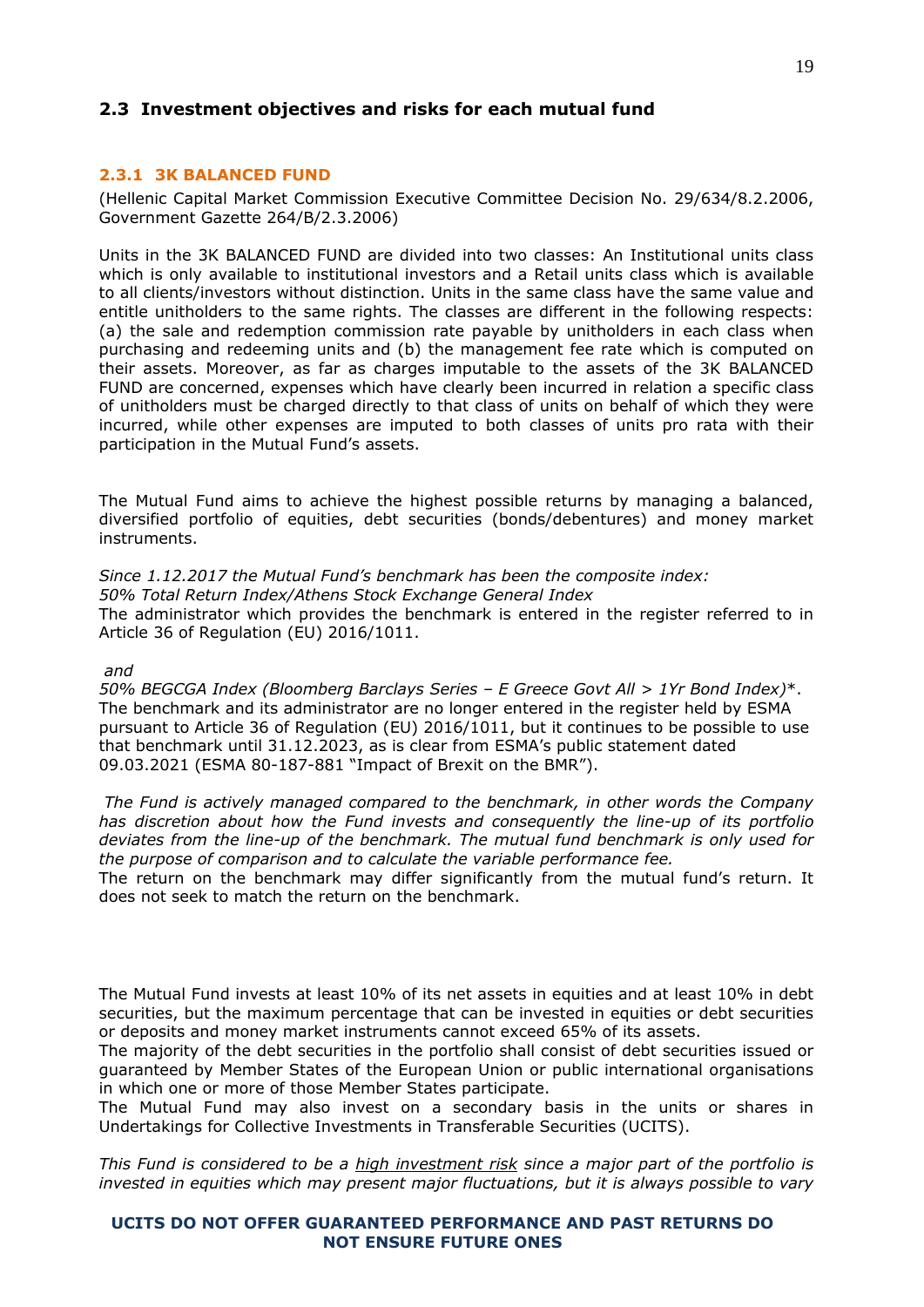*the investment in fixed yield instruments and money market instruments which allow for investment opportunities arising from interest rate changes to be utilised. The main method for calculating risk is the composite risk and return index (Hellenic Capital Market Commission Decision No. 12/638/11.2.2013) which takes into account weekly historical returns achieved by the mutual fund over the last 5 years.*

The material risks associated with the mutual fund are as follows:

- Market risk (the risk of market prices dropping and a consequent drop in the prices of certain of the transferable securities in the mutual fund portfolio) is high.
- Credit risk (the risk of an issuer of a debt security in which the fund has invested being unable to discharge its obligations) is low.

• The Fund's liquidity risk is low. Liquidity risk arises when a specific investment is hard to liquidate thereby making it potentially difficult to liquidate the units in the fund.

*The Management Company has put in place and follows suitable, effective procedures in order to be able at any moment to calculate and manage risks to which the mutual fund may be exposed to. As a matter of principle, the mutual fund does not invest in derivative financial products and its portfolio has a suitable spread so that it is not directly affected by any fluctuations in the prices of transferable securities and so that it does not depend to a large extent on a specific issuer of securities.*

The Mutual Fund is aimed at investors with a long-term investment horizon, looking to tie their investment into the performance and results of equities and bonds..

# *\*Note:*

*A) The mutual fund's investment objective was amended by Decision No. 232/30.12.2014 of the head of the Hellenic Capital Market Commission's Directorate of Capital Market Intermediaries.*

*B) Since 1.12.2016 the Mutual Fund's benchmark has been the composite index: 50% Total Return Index/Athens Stock Exchange General Index and 50% BEGCGA Index (Bloomberg Barclays Series – E Greece Govt All > 1Yr Bond Index) which replaced the previous index which applied from 1.1.2015 to 30.11.2017, which consisted of:*

*50% Total Return Index/Athens Stock Exchange General Index and 50% BGRE Index (Bloomberg Greece Sovereign Bond Index) which replaced the previous index comprised of: 50% Total Return Index/Athens Stock Exchange General Index and 50% Bofa Merrill Lynch Greece Government Index which was used from 1.7.2013 to 30.12.2014 and which replaced the previous benchmark which consisted of: 50% Total Return Index/Athens Stock Exchange General Index and 50% Merrill Lynch EMU Direct Governments 3-5 years which applied from 1.8.2011 to 30.6.2013. Before 1.8.2011 the mutual fund's benchmark was a composite index comprised 50% of the Athens Securities Exchange General Index and 50% of the Merrill Lynch Greece Bonds Index (G0GR).*

# <span id="page-19-0"></span>**2.3.2 3K DOMESTIC EQUITY FUND**

*(Hellenic Capital Market Commission Executive Committee Decision No. 29/634/8.2.2006, Government Gazette 264/B/2.3.2006)*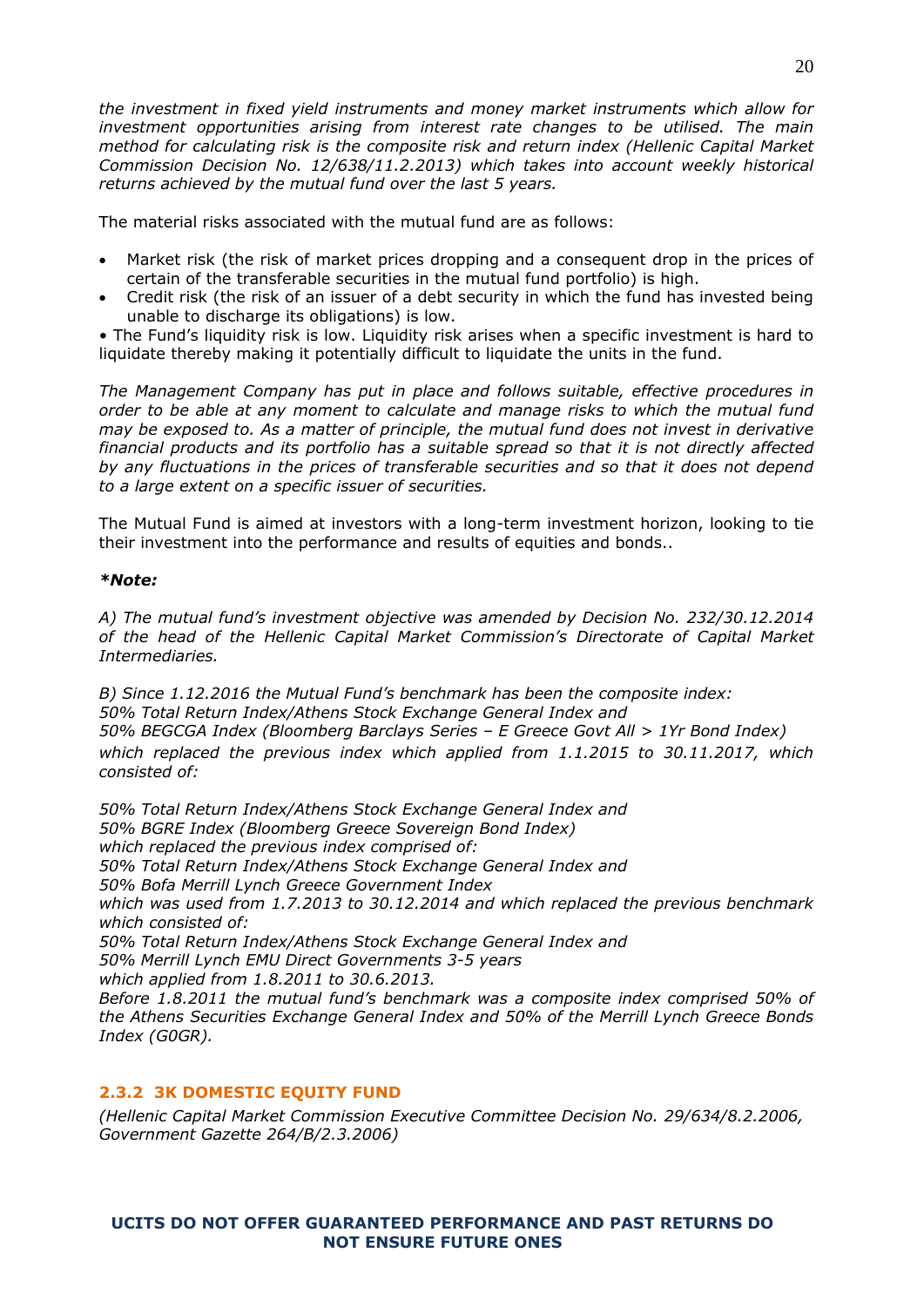Units in the 3K DOMESTIC EQUITY FUND are divided into two classes: An Institutional units class which is only available to institutional investors and a Retail units class which is available to all clients/investors without distinction. Units in the same class have the same value and entitle unitholders to the same rights. The classes are different in the following respects: (a) the sale and redemption commission rate payable by unitholders in each class when purchasing and redeeming units and (b) the management fee rate which is computed on their assets. Moreover, as far as charges imputable to the assets of the 3K DOMESTIC EQUITY FUND are concerned, expenses which have clearly been incurred in relation a specific class of unitholders must be charged directly to that class of units on behalf of the unitholders for whom they were incurred, while other expenses are imputed to both classes of units pro rata with their participation in the Mutual Fund's assets.

The investment objective of the 3K Domestic Equity Fund is to achieve capital appreciation by investing primarily in equities of companies listed on the Athens Exchange (ATHEX). To achieve its objectives, the Mutual Fund invests at least 65% of its assets in equities on the Athens Exchange. To a lesser degree it may also invest part of its assets (up to 35%) in the equities of foreign companies in an endeavour to maximise its yield. It may also invest much smaller percentages in other transferable securities, money market instruments, fixed yield instruments, bank deposits and units or shares in Undertakings for Collective Investments in Transferable Securities (UCITS).

*Since 1.7.2013 the mutual fund's benchmark has been the Total Return Index/Athens Stock Exchange General Index.\* The Fund is actively managed compared to the benchmark, in other words the Company has discretion about how the Fund invests and consequently the line-up of its portfolio deviates from the line-up of the benchmark. The mutual fund benchmark is only used for the purpose of comparison and to calculate the variable performance fee.*

<span id="page-20-0"></span>The return on the benchmark may differ significantly from the mutual fund's return. It does not seek to match the return on the benchmark.

The administrator which provides the benchmark is entered in the register referred to in Article 36 of Regulation (EU) 2016/1011.

*The Fund is considered to have a high investment risk since the portfolio is primarily invested in equities which may fluctuate significantly. The main method for calculating risk is the composite risk and return index (Hellenic Capital Market Commission Decision No. 12/638/11.2.2013) which takes into account weekly historical returns achieved by the mutual fund over the last 5 years*.

The material risks associated with the mutual fund are as follows:

• The market risk (the risk of market prices dropping and a consequent drop in the prices of certain of the transferable securities in the mutual fund portfolio) is high, given that investments in the mutual fund are made in equities on the Athens Exchange and international exchanges which may record major fluctuations.

• The expected credit risk (the risk of an issuer of a debt security in which the fund has invested being unable to discharge its obligations) is low, because the mutual fund invests only slightly or not at all in debt securities.

• The Fund's liquidity risk is low. Liquidity risk arises when a specific investment is hard to liquidate thereby making it potentially difficult to liquidate the units in the fund.

The Management Company has put in place and follows suitable, effective procedures in order to be able at any moment to calculate and manage risks to which the mutual fund may be exposed to. As a matter of principle, the fund does not invest in derivative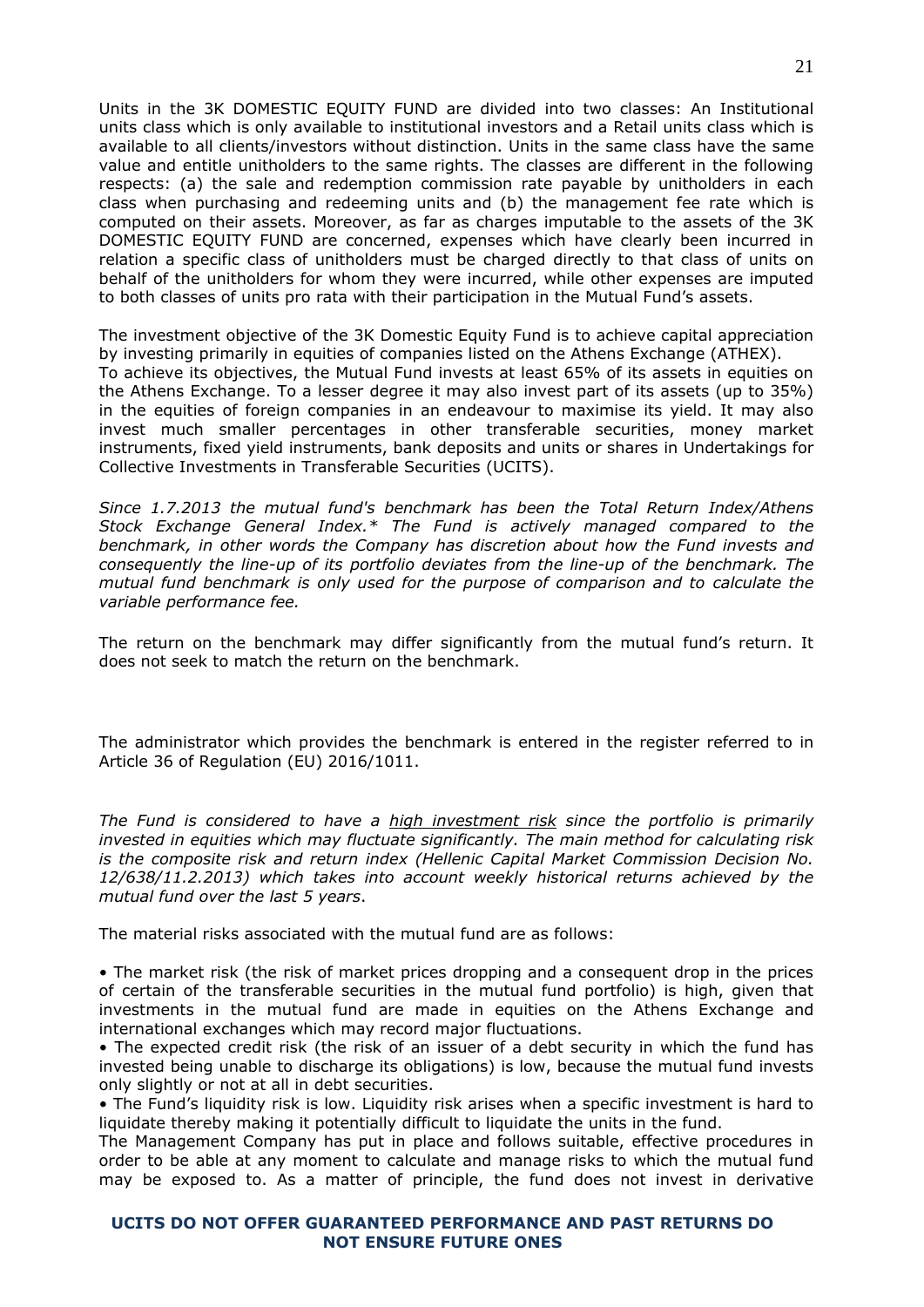financial instruments except to hedge risk and it ensures that the fund's portfolio is suitably diversified and is not dependent to a large degree of one specific securities issuer.

The Mutual Fund is aimed at investors with a long-term investment horizon, looking to tie their investment into the performance and results of companies on the Athens Exchange.

#### *\*Note:*

*A) The mutual fund's investment objective was amended by Decision No. 85/31.3.2011 of the head of the Hellenic Capital Market Commission's Directorate of Capital Market Intermediaries.*

*B) Since 1.7.2013 the mutual fund's benchmark has been the Total Return Index/Athens Stock Exchange General Index.* 

*From 1.6.2011 to 30.6.2013 the benchmark was a composite index: 70% Total Return Index/Athens Stock Exchange General Index and 30% Stoxx Balkan 50 Index.* 

*Before 1.6.2011 the mutual fund's benchmark was the Athens Stock Exchange General Index.* 

# <span id="page-21-0"></span>**2.3.3 3K INTERNATIONAL INCOME BOND FUND**

*(Hellenic Capital Market Commission Executive Committee Decision No. 29/634/8.2.2006, Government Gazette 264/B/2.3.2006)*

Units are divided into 4 classes:A Retail units class which is available to all clients/investors without distinction; a Dividend Retail units class, which is available to all client/investors who wish to receive a dividend in the context of their investment in those units; an Institutional units class, which is available exclusively to institutional investors; and a Dividend Institutional units class, which is available exclusively to institutional investors who wish to receive a dividend in the context of their investment in those units. Dividends are distributed by the Manager in accordance with the terms of Article 7 of the Regulation and under the conditions laid down in Article 86 of the Law. Units in the same class have the same value and entitle unitholders to the same rights. The classes are different in the following respects:

(a) the sale and redemption commission rate payable by unitholders in each class when purchasing and redeeming units and

(b) the management fee rate which is computed on their assets.

(c) the distribution of dividends. Moreover, as far as charges imputable to the assets of the fund in accordance with the regulations are concerned, expenses which have clearly been incurred in relation a specific class of unitholders must be charged directly to that class of units on behalf of the unitholders for whom they were incurred, while other expenses are imputed to both classes of units pro rata with their participation in the Mutual Fund's assets.

The Fund's investment objective is to generate income and achieve capital appreciation by primarily investing in debt securities traded in Greece and/or abroad. To achieve its objective the Fund invests at least 65% of its assets in debt securities (bonds) issued or guaranteed by Member States of the European Union or public international organisations in which one or more Member States participate or by companies established in a Member State of the European Union, which are traded on regulated markets in Greece or abroad. To a lesser extent the Fund may invest part of its assets in other transferable securities, money market instruments, derivatives, debt securities, bank deposits and units/shares in UCITS or other collective investment undertakings within the meaning of Article 59(1)(e) of the Law. The Fund's investment in equities may not exceed 10% of the Fund's net assets. The Fund may also, to a lesser degree, hold liquid cash assets. Note that the Fund is permitted to invest its entire assets in transferable securities and money market instruments from the same issue which are issued or guaranteed by the Greek State or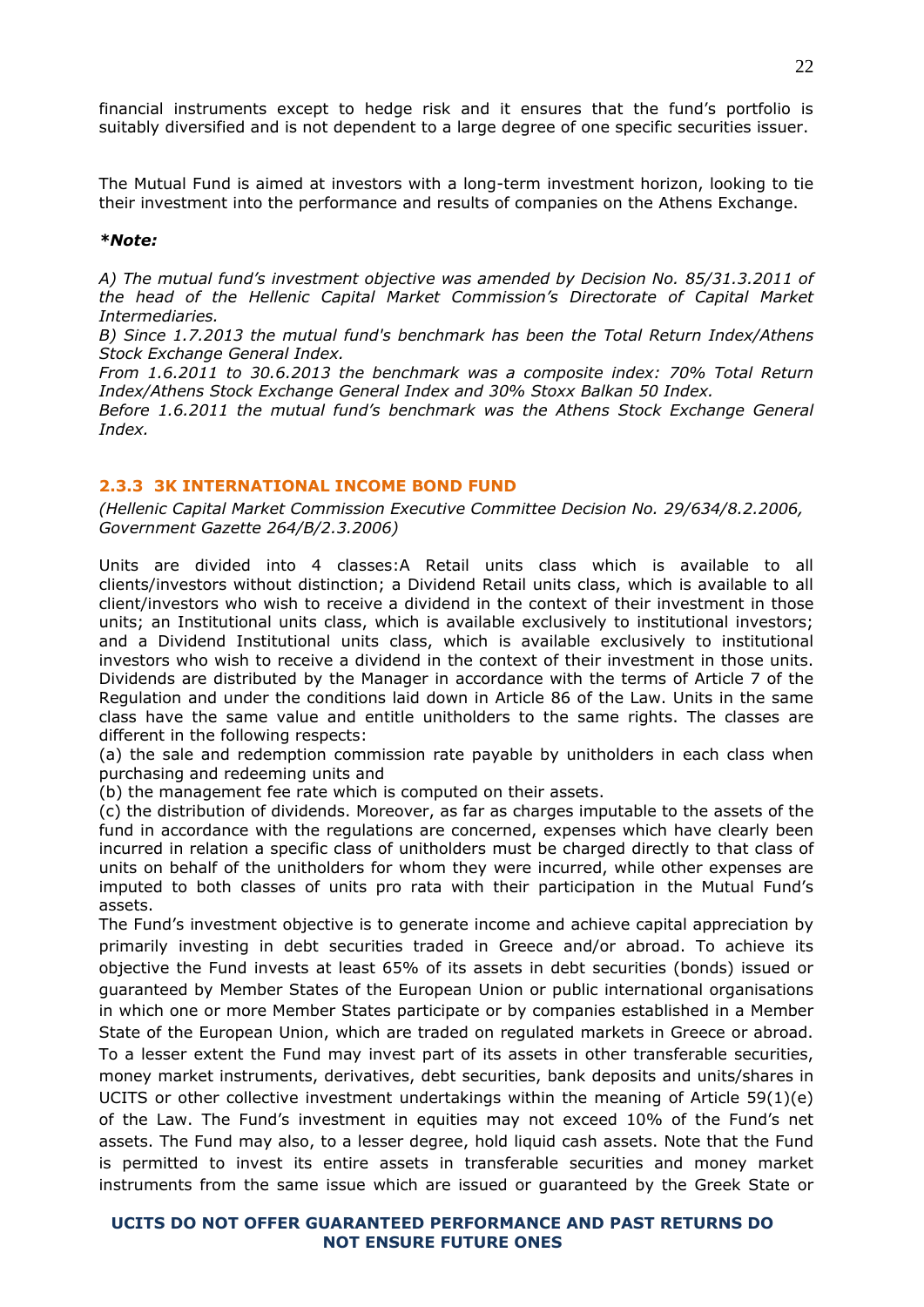other Member States of the European Union in accordance with the specific terms set out in its regulations.

*The mutual fund's benchmark is the Euribor 12M+ 1%*

*The Fund is actively managed compared to the benchmark, in other words the Company has discretion about how the Fund invests and consequently the line-up of its portfolio deviates from the line-up of the benchmark.*

*The return on the benchmark may differ significantly from the mutual fund's return. It does not seek to match the return on the benchmark.*

*The fund is considered to have a moderate investment risk since the portfolio is primarily invested in debt securities whose prices may fluctuate to a high degree. The main method*  for calculating risk is the composite risk and return index (Hellenic Capital Market *Commission Decision No. 12/638/11.2.2013) which takes into account weekly historical returns achieved by the mutual fund over the last 5 years.*

The material risks associated with the mutual fund are as follows:

- The market risk (the risk of market prices dropping and a consequent drop in the prices of certain of the transferable securities in the mutual fund portfolio) is medium, given that investments in the mutual fund are made in transferable securities which may record fluctuations.
- The credit risk (the risk of the issuer of transferable securities in which the mutual fund has invested being unable to discharge its obligations) is limited.
- The liquidity risk (the risk of being unable to liquidate the mutual fund's assets in good time at a fair price) is low.

The Management Company has put in place and follows suitable, effective procedures in order to be able at any moment to calculate and manage risks to which the mutual fund may be exposed to. As a matter of principle, the fund does not invest in derivative financial instruments and it ensures that the fund's portfolio is suitably diversified and is not dependent to a large degree of one specific securities issuer.

The fund is aimed at investors with a long-term investment horizon who wish to tie their investment into the performance of debt security markets.

# **NB:**

- *Since 25.2.2019 the Mutual Fund's benchmark has been the Euribor 12M + 1% index.*
- *From 11.7.2011 to 22.2.2019 the benchmark was the EONIA Capitalization Index 7 Day.*
- *Before 11.7.2011 the Fund's benchmark was Euribor 2M Index.*

# <span id="page-22-0"></span>**2.3.4 3K GREEK VALUE DOMESTIC EQUITY FUND**

*(Decision No. 240/13.05.2015 of the Head of the Hellenic Capital Market Commission's Directorate of Capital Market Intermediaries)* 

Units in the 3K GREEK VALUE DOMESTIC EQUITY FUND are divided into two classes: An Institutional units class which is only available to institutional investors and a Retail units class available to all clients/investors without distinction. Units in the same class have the same value and entitle unitholders to the same rights. The classes are different in the following respects: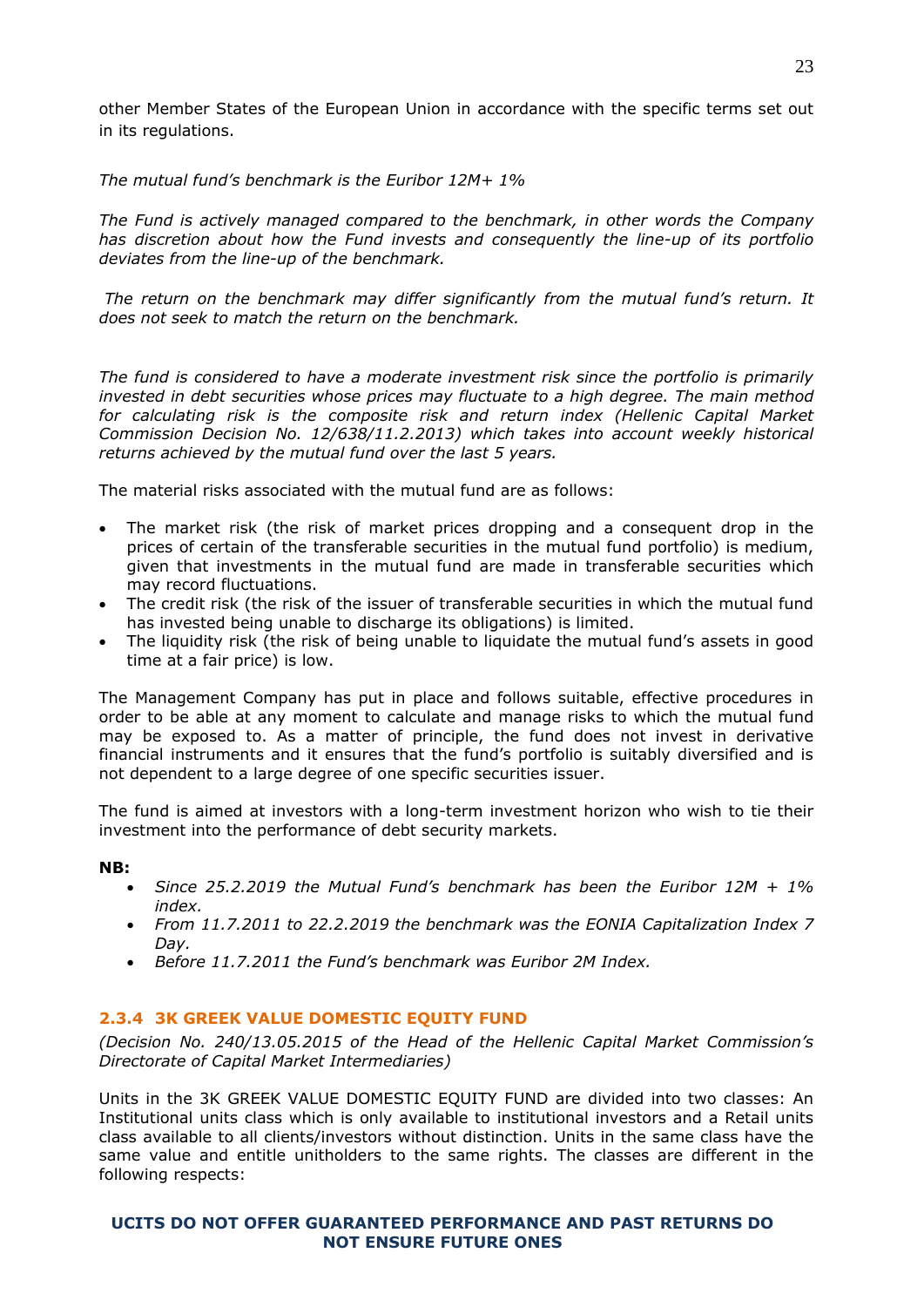(a) the sale and redemption commission rate payable by unitholders in each class when purchasing and redeeming units and

(b) the management fee rate which is computed on their assets. Moreover, as far as charges imputable to the assets of the fund in accordance with the regulations are concerned, expenses which have clearly been incurred in relation a specific class of unitholders must be charged directly to that class of units on behalf of the unitholders for whom they were incurred, while other expenses are imputed to both classes of units pro rata with their participation in the Mutual Fund's assets.

The investment objective of the 3K GREEK VALUE DOMESTIC EQUITY FUND is to achieve capital appreciation by investing primarily in equities of companies listed on the Athens Exchange (ATHEX).

To achieve its objective the Fund invests at least 65% of its assets in equities listed on ATHEX. To a lesser degree it may also invest part of its assets in the equities of foreign companies in an endeavour to maximise its yield.

The Mutual Fund may also invest is lower cap, dynamically developing companies which over time may generate major added value.

Under its regulations, it may also invest much smaller percentages in other transferable securities, money market instruments, fixed yield instruments, bank deposits and units or shares in Undertakings for Collective Investments in Transferable Securities (UCITS).

*The mutual fund's benchmark has been the Total Return Index/Athens Stock Exchange General Index. The Fund is actively managed compared to the benchmark, in other words the Company has discretion about how the Fund invests and consequently the line-up of its portfolio deviates from the line-up of the benchmark. The mutual fund benchmark is only used for the purpose of comparison and to calculate the variable performance fee.* 

The return on the benchmark may differ significantly from the mutual fund's return. It does not seek to match the return on the benchmark.

The administrator which provides the benchmark is entered in the register referred to in Article 36 of Regulation (EU) 2016/1011.

*The Fund is considered to have a high investment risk since the portfolio is primarily invested in equities which may fluctuate significantly. The main method for calculating risk is the composite risk and return index (Hellenic Capital Market Commission Decision No. 12/638/11.2.2013) which takes into account weekly historical returns achieved over the last 5 years*.

The material risks associated with the mutual fund are as follows:

• The market risk (the risk of market prices dropping and a consequent drop in the prices of certain of the transferable securities in the mutual fund portfolio) is high, given that investments in the mutual fund are made in equities on the Athens Exchange and international exchanges which may record major fluctuations.

• The expected credit risk (the risk of an issuer of a debt security in which the fund has invested being unable to discharge its obligations) is low, because the mutual fund invests only slightly or not at all in debt securities.

• The Fund's liquidity risk is low. Liquidity risk arises when a specific investment is hard to liquidate thereby making it potentially difficult to liquidate the units in the fund.

The Management Company has put in place and follows suitable, effective procedures in order to be able at any moment to calculate and manage risks to which the mutual fund may be exposed to. As a matter of principle, the fund does not invest in derivative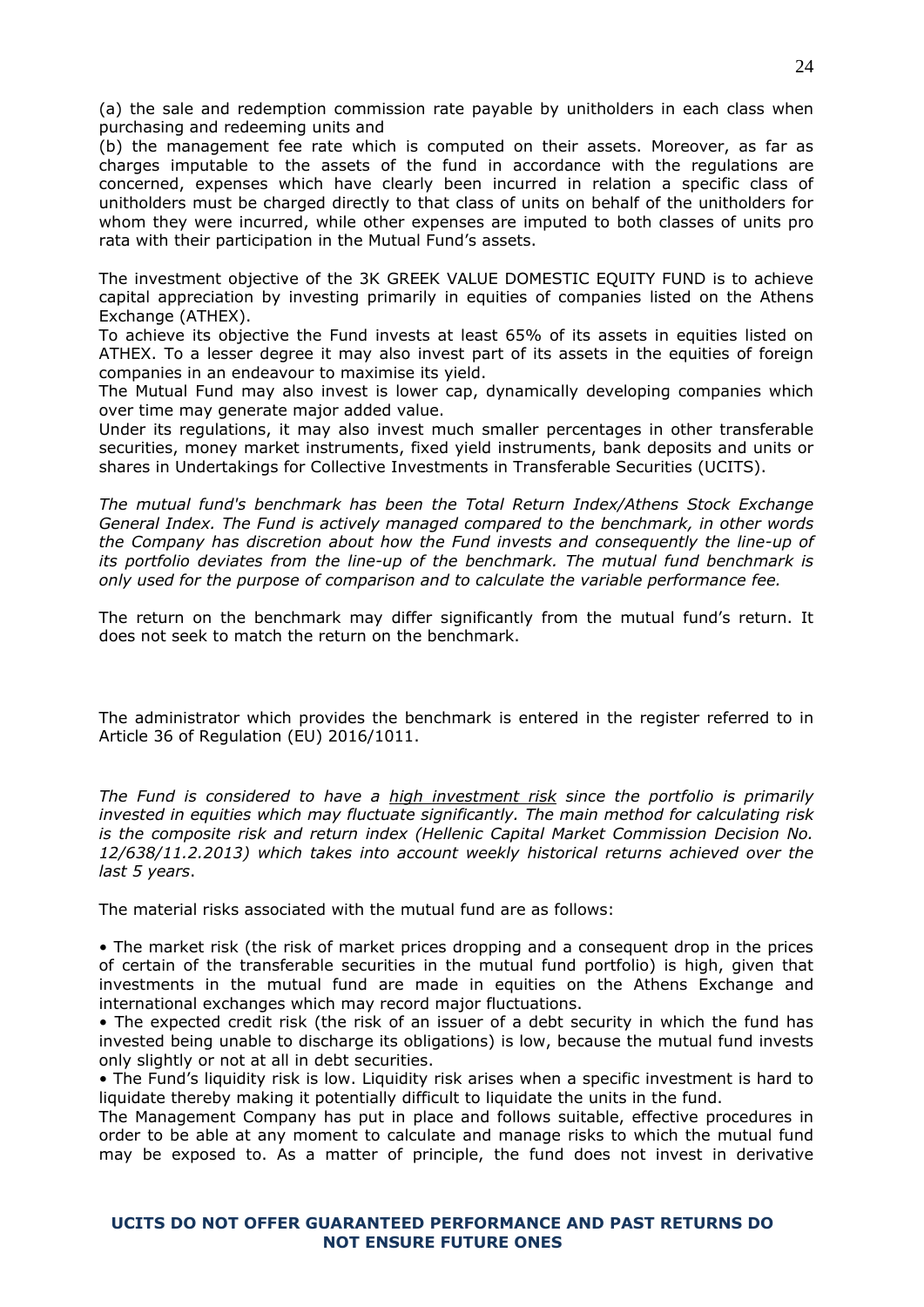financial instruments except to hedge risk and it ensures that the fund's portfolio is suitably diversified and is not dependent to a large degree of one specific securities issuer.

The Mutual Fund is aimed at investors with a long-term investment horizon who wish to tie their investment into the performance and results of companies listed on ATHEX and secondarily to tie it into companies listed on exchanges or doing business abroad.

#### <span id="page-24-0"></span>**2.3.5 NN HELLAS EQUITY FUND**

*(Decision No. 268/21.06.2017 of the Head of the Hellenic Capital Market Commission's Directorate of Capital Market Intermediaries)* 

Units in the NN HELLAS EQUITIES FUND are divided into two classes: An Institutional units class which is only available to institutional investors and a Retail units class available to all clients/investors without distinction. Units in the same class have the same value and entitle unitholders to the same rights. The classes are different in the following respects:

(a) the sale and redemption commission rate payable by unitholders in each class when purchasing and redeeming units and

(b) the management fee rate which is computed on their assets. Moreover, as far as charges imputable to the assets of the fund in accordance with the regulations are concerned, expenses which have clearly been incurred in relation a specific class of unitholders must be charged directly to that class of units on behalf of the unitholders for whom they were incurred, while other expenses are imputed to both classes of units pro rata with their participation in the Mutual Fund's assets.

The Fund's investment objective is to achieve capital appreciation by primarily investing in the shares of companies listed on the Athens Exchange (ATHEX).

To achieve its objectives, the Mutual Fund invests at least 65% of its assets in equities on the Athens Exchange. To a lesser degree it may also invest part of its assets in the equities of foreign companies in an endeavour to maximise its yield. It may also invest much smaller percentages in other transferable securities, money market instruments, fixed yield instruments, bank deposits and units or shares in Undertakings for Collective Investments in Transferable Securities (UCITS).

*The mutual fund's benchmark is the Total Return Index/Athens Stock Exchange General*  Index. The Fund is actively managed compared to the benchmark, in other words the *Company has discretion about how the Fund invests and consequently the line-up of its portfolio deviates from the line-up of the benchmark. The return on the benchmark may differ significantly from the mutual fund's return. It does not seek to match the return of the benchmark.*

*The Fund is considered to have a high investment risk since the portfolio is primarily invested in equities which may fluctuate significantly. The main method for calculating risk is the composite risk and return index (Hellenic Capital Market Commission Decision No. 12/638/11.2.2013) which takes into account weekly historical returns achieved by the mutual fund over the last 5 years.*

The material risks associated with the mutual fund are as follows:

• The market risk (the risk of market prices dropping and a consequent drop in the prices of certain of the transferable securities in the mutual fund portfolio) is high, given that investments in the mutual fund are made in equities on the Athens Exchange and international exchanges which may record major fluctuations.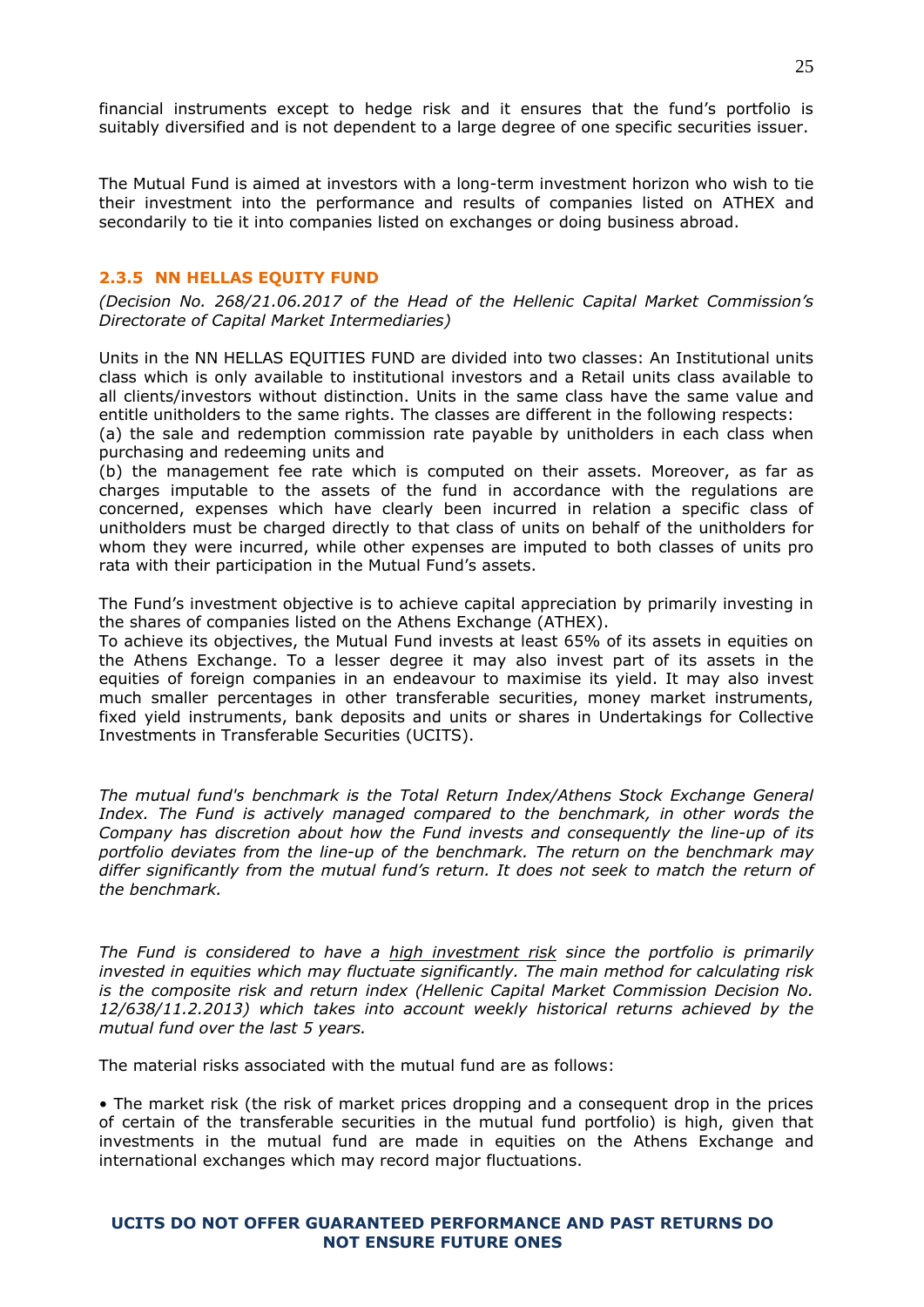• The expected credit risk (the risk of an issuer of a debt security in which the fund has invested being unable to discharge its obligations) is low, because the mutual fund invests only slightly or not at all in debt securities.

• The Fund's liquidity risk is low. Liquidity risk arises when a specific investment is hard to liquidate thereby making it potentially difficult to liquidate units in the Fund.

The Company has put in place and follows suitable, effective procedures in order to be able at any moment to calculate and manage risks to which the Fund may be exposed to. As a matter of principle, the fund does not invest in derivative financial instruments except to hedge risk and it ensures that the fund's portfolio is suitably diversified and is not dependent to a large degree of one specific securities issuer.

The Mutual Fund is aimed at investors with a long-term investment horizon who wish to tie their investment into the performance and results of companies listed on ATHEX and secondarily to tie it into companies listed on exchanges or doing business abroad.

# <span id="page-25-0"></span>**2.3.6 NN HELLAS BOND FUND**

*(Decision No. 268/21.06.2017 of the Head of the Hellenic Capital Market Commission's Directorate of Capital Market Intermediaries)* 

Units in the NN HELLAS BOND FUND are divided into two classes: An Institutional units class which is only available to institutional investors and a Retail units class available to all clients/investors without distinction. Units in the same class have the same value and entitle unitholders to the same rights. The classes are different in the following respects: (a) the sale and redemption commission rate payable by unitholders in each class when purchasing and redeeming units and (b) the management fee rate which is computed on their assets. Moreover, as far as charges imputable to the assets of the fund in accordance with the regulations are concerned, expenses which have clearly been incurred in relation a specific class of unitholders must be charged directly to that class of units on behalf of the unitholders for whom they were incurred, while other expenses are imputed to both classes of units pro rata with their participation in the Mutual Fund's assets.

The Fund's investment objective is to achieve capital appreciation by primarily investing in debt securities traded in Greece or abroad.

To achieve its objective the Fund invests at least 65% of its assets in debt securities (bonds) issued or guaranteed by Member States of the European Union or public international organisations in which one or more Member States participate or by companies established in a Member State of the European Union, which are traded on regulated markets in Greece or abroad. To a lesser degree it may also invest a part of its assets in other transferable securities, money market instruments, fixed yield instruments, bank deposits and units or shares in Undertakings for Collective Investments in Transferable Securities (UCITS). The Fund's investment in equities may not exceed 10% of the Fund's net assets. Note that the Fund is permitted to invest its entire assets in transferable securities and money market instruments from the same issue which are issued or guaranteed by the Greek State or other Member States of the European Union in accordance with the specific terms set out in its regulations.

*The fund's benchmark index has been the BBGCGA Index (Bloomberg Barclays Series – E Greece Govt All > 1Yr Bond Index) from 1.12.2017 onwards.*

*That index replaced the BGRE Index (Bloomberg Greece Sovereign Bond Index) which applied from the establishment of the Mutual Fund to 30.11.2017.*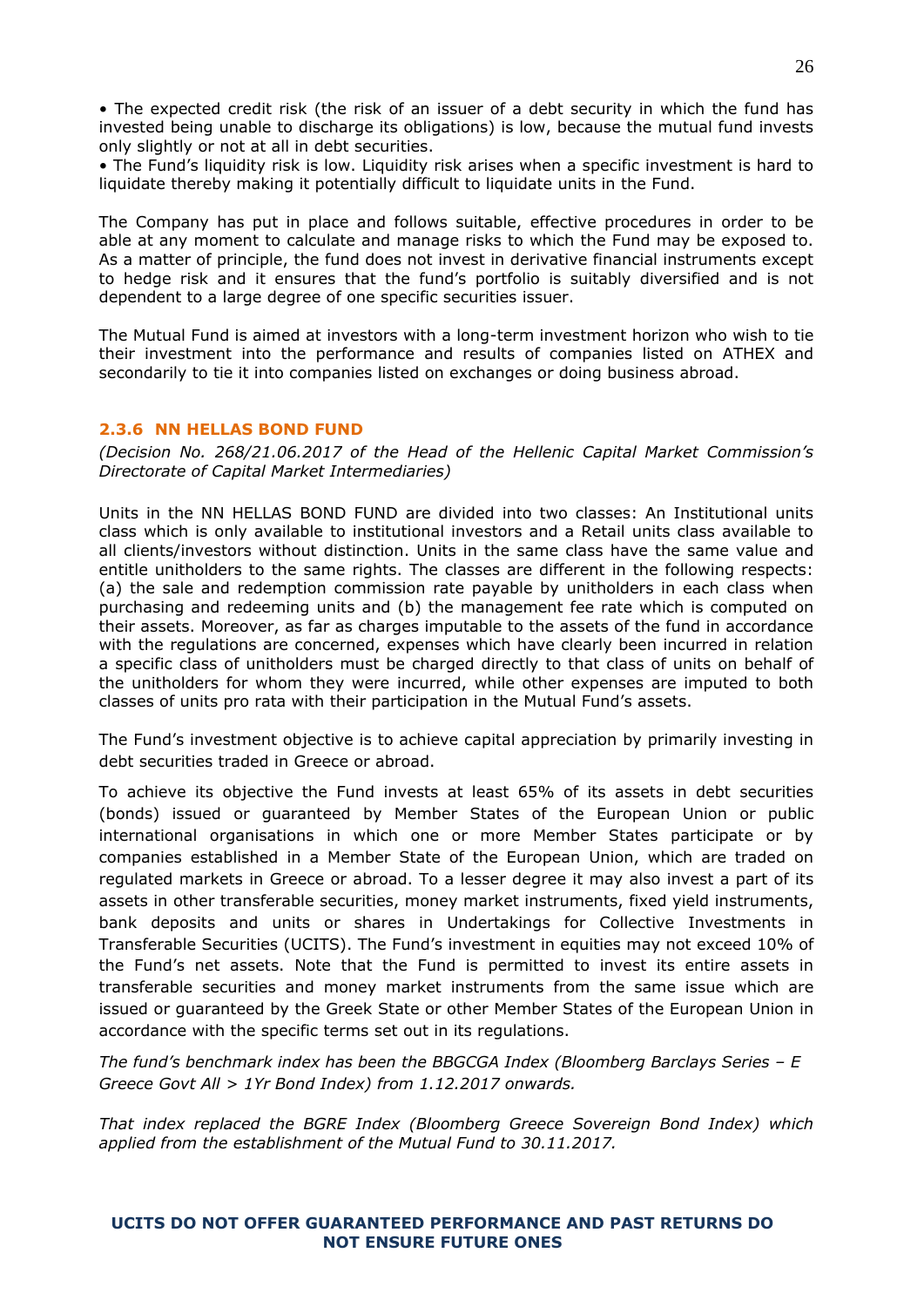*The Fund is actively managed compared to the benchmark, in other words the Company has discretion about how the Fund invests and consequently the line-up of its portfolio deviates from the line-up of the benchmark. The return on the benchmark may differ significantly from the mutual fund's return. It does not seek to match the return on the benchmark.*

*The Fund is considered to have a high investment risk since the portfolio is primarily invested in debt securities whose prices may fluctuate to a high degree. The main method for calculating risk is the composite risk and return index (Hellenic Capital Market Commission Decision No. 12/638/11.2.2013) which takes into account weekly historical returns achieved by the mutual fund over the last 5 years.*

The material risks associated with the mutual fund are as follows:

The concentration risk (which is the risk arising from the fund investing in a single issuer) is high given that a major part of the fund's investments are in debt securities issued by the Greek State.

The expected credit risk (the risk of an issuer of a debt security in which the fund has invested being unable to discharge its obligations) is high because the Fund invests to a large extent in debt securities of the same issuer.

The Fund's liquidity risk is low. Liquidity risk arises when a specific investment is hard to liquidate thereby making it potentially difficult to liquidate units in the Fund.

The Company has put in place and follows suitable, effective procedures in order to be able at any moment to calculate and manage risks to which the fund may be exposed to. As a matter of principle it does not invest in derivative financial instruments expect for hedging purposes.

The fund is aimed at investors with a long-term investment horizon (over 3 years) who wish to tie their investment into the performance of debt security markets.

# <span id="page-26-0"></span>**2.3.7 3Κ GLOBAL EQUITY FUND**

#### *(Decision No. 398/14.12.2021 of the Head of the Hellenic Capital Market Commission's Directorate of Capital Market Intermediaries)*

Units are divided into 4 classes:A Retail units class which is available to all clients/investors without distinction; a Dividend Retail units class, which is available to all client/investors who wish to receive a dividend in the context of their investment in those units; an Institutional units class, which is available exclusively to institutional investors; and a Dividend Institutional units class, which is available exclusively to institutional investors who wish to receive a dividend in the context of their investment in those units. Dividends are distributed by the Manager in accordance with the terms of Article 7 of the Regulation and under the conditions laid down in Article 86 of the Law. Units in the same class have the same value and entitle unitholders to the same rights. The classes are different in the following respects:

(a) the sale and redemption commission rate payable by unitholders in each class when purchasing and redeeming units and

(b) the management fee rate which is computed on their assets.

(c) the distribution of dividends. Moreover, as far as charges imputable to the assets of the fund in accordance with the regulations are concerned, expenses which have clearly been incurred in relation a specific class of unitholders must be charged directly to that class of units on behalf of the unitholders for whom they were incurred, while other expenses are imputed to both classes of units pro rata with their participation in the Mutual Fund's assets.

The Fund's investment objective is to achieve capital appreciation by investing primarily in the shares of companies traded on international exchanges. To achieve its objective, the Fund invests at least 65% of its assets in the shares of companies traded on international exchanges. To a lesser degree, it may also invest in other transferable securities, money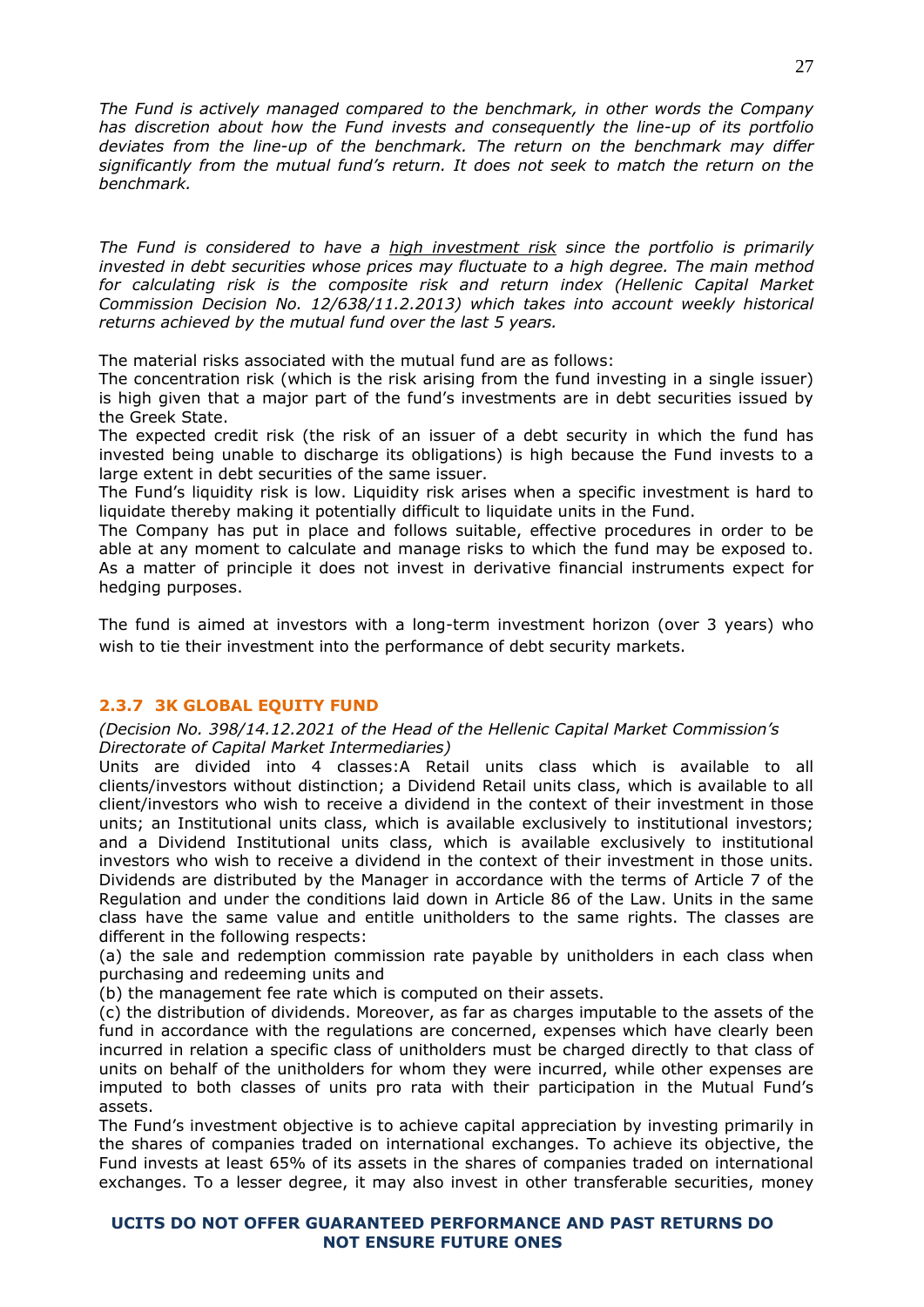market instruments, fixed yield securities, bank deposits, derivatives and units or shares in Undertakings for Collective Investment in Transferable Securities (UCITS) and collective investment undertakings in an effort to maximise its returns.

# *The Mutual Fund's benchmark is Bloomberg World Large & Mid Cap Net Return.*

The benchmark and its administrator are no longer entered in the register held by ESMA pursuant to Article 36 of Regulation (EU) 2016/1011, but it continues to be possible to use that benchmark until 31.12.2023, as is clear from ESMA's public statement dated 09.03.2021 (ESMA 80-187-881 "Impact of Brexit on the BMR").

*The Fund is actively managed compared to the benchmark, in other words the Company has discretion about how the Fund invests and consequently the line-up of its portfolio deviates from the line-up of the benchmark. The mutual fund benchmark is only used for the purpose of comparison and to calculate the variable performance fee.*

The return on the benchmark may differ significantly from the mutual fund's return. It does not seek to match the return on the benchmark.

*The Fund is considered to have a high investment risk since the portfolio is primarily invested in equities which may fluctuate significantly. The main method for calculating risk is the composite risk and return index (Hellenic Capital Market Commission Decision No. 12/638/11.2.2013) which takes into account weekly historical returns achieved over the last 5 years*.

The material risks associated with the mutual fund are as follows:

• The market risk (the risk of market prices dropping and a consequent drop in the prices of certain of the transferable securities in the mutual fund portfolio) is high, given that investments in the mutual fund are made in equities on the Athens Exchange and international exchanges which may record major fluctuations.

• The expected credit risk (the risk of an issuer of a debt security in which the fund has invested being unable to discharge its obligations) is low, because the mutual fund invests only slightly or not at all in debt securities.

• The Fund's liquidity risk is low. Liquidity risk arises when a specific investment is hard to liquidate thereby making it potentially difficult to liquidate the units in the fund.

The Management Company has put in place and follows suitable, effective procedures in order to be able at any moment to calculate and manage risks to which the mutual fund may be exposed to. As a matter of principle, the fund does not invest in derivative financial instruments except to hedge risk and it ensures that the fund's portfolio is suitably diversified and is not dependent to a large degree of one specific securities issuer.

The Fund is aimed at investors with a long-term investment horizon of at least 5 years who wish to tie their investment into the performance and results of a diversified equity portfolio which primarily invests in the shares of companies traded on international exchanges.

# <span id="page-27-0"></span>**2.4 The units**

# <span id="page-27-1"></span>**2.4.1 General**

The mutual fund's assets are divided at any given time into units of equal nominal value or, where the units of the mutual fund are not listed on a regulated market in accordance with Article 88 of Law 4099/2012, into registered fractions of units. The number of units in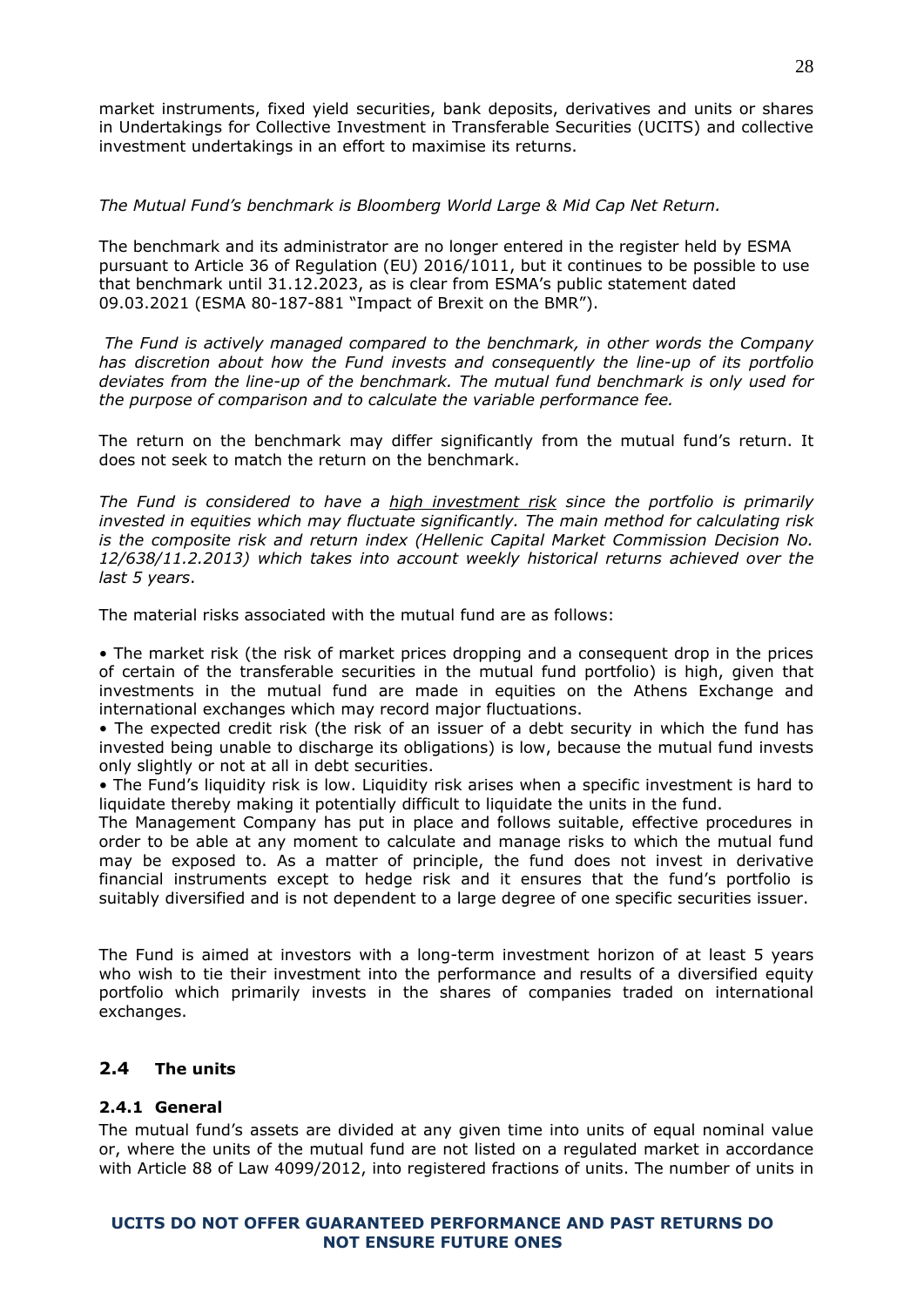circulation increases with the issuing and sale of new units, and reduces with the redemption and cancellation of old units. Where a mutual fund has classes of units, units in the same class are of equal value and offer unitholders the same rights.

# <span id="page-28-0"></span>**2.4.2 Proof of membership**

Membership of the mutual fund is proven by the beneficiary/beneficiaries' details and information about the units being entered a special electronic file held by the Company, or where the units in the mutual fund are listed on a regulated market in accordance with Article 88 of Law 4099/2012, by entering the units and the details of the beneficiary/beneficiaries in the Dematerialised Securities System in accordance with the DSS Rulebook.

# <span id="page-28-1"></span>**2.4.3 Rights of unitholders**

Excluding units in a mutual fund that has been listed on a regulated market, a contract to transfer units is only permissible between spouses or relatives to the first or second degree.

A pledge over the units can only be established if the deed is registered in the special electronic file referred to in paragraph 5.1.2. Where the pledgor submits an application of the Manager, its rights shall be satisfied by redeeming the units, in which case the provisions of Article 3(1) and (2) of Emergency Law 1818/1951, as in force, and Articles 1244 et seq. of the Hellenic Civil Code, shall apply, or, in the case of mutual funds under Article 88 of Law 4099/2012 in accordance with the provisions on compulsory enforcement which apply to shares listed on a regulated market

The provisions of Law 5638/1932 on joint deposit accounts apply by analogy to the units in the mutual fund.

# <span id="page-28-2"></span>**2.4.4 Nominal value of units**

On the date the Mutual Funds were set up or on the date classes of units were established, the issue price of the units was as follows:

# **1) 3K DOMESTIC EQUITY FUND**

(a) Retail unit class – issue price of the unit **on the date the Mutual Fund was established**: € 16.87 per unit.

(b) Investor class unit – issue price of the unit **on the date the class was established**: € 10 per unit.

# **2) 3K BALANCED FUND**

(a) Retail unit class – issue price of the unit **on the date the Mutual Fund was established**: € 4.27 per unit.

(b) Investor class unit – issue price of the unit **on the date the class was established**: € 5 per unit.

# **3) 3K INTERNATIONAL INCOME BOND FUND**

(a) Retail unit class – issue price of the unit **on the date the Fund was established**

- (17.3.2006): € 4.88 per unit,
- (b) Dividend Retail unit class issue price of the unit **on the date the class was**

**established**: € 5 per unit,

(c) Investor class unit – issue price of the unit **on the date the class was established**: € 10 per unit,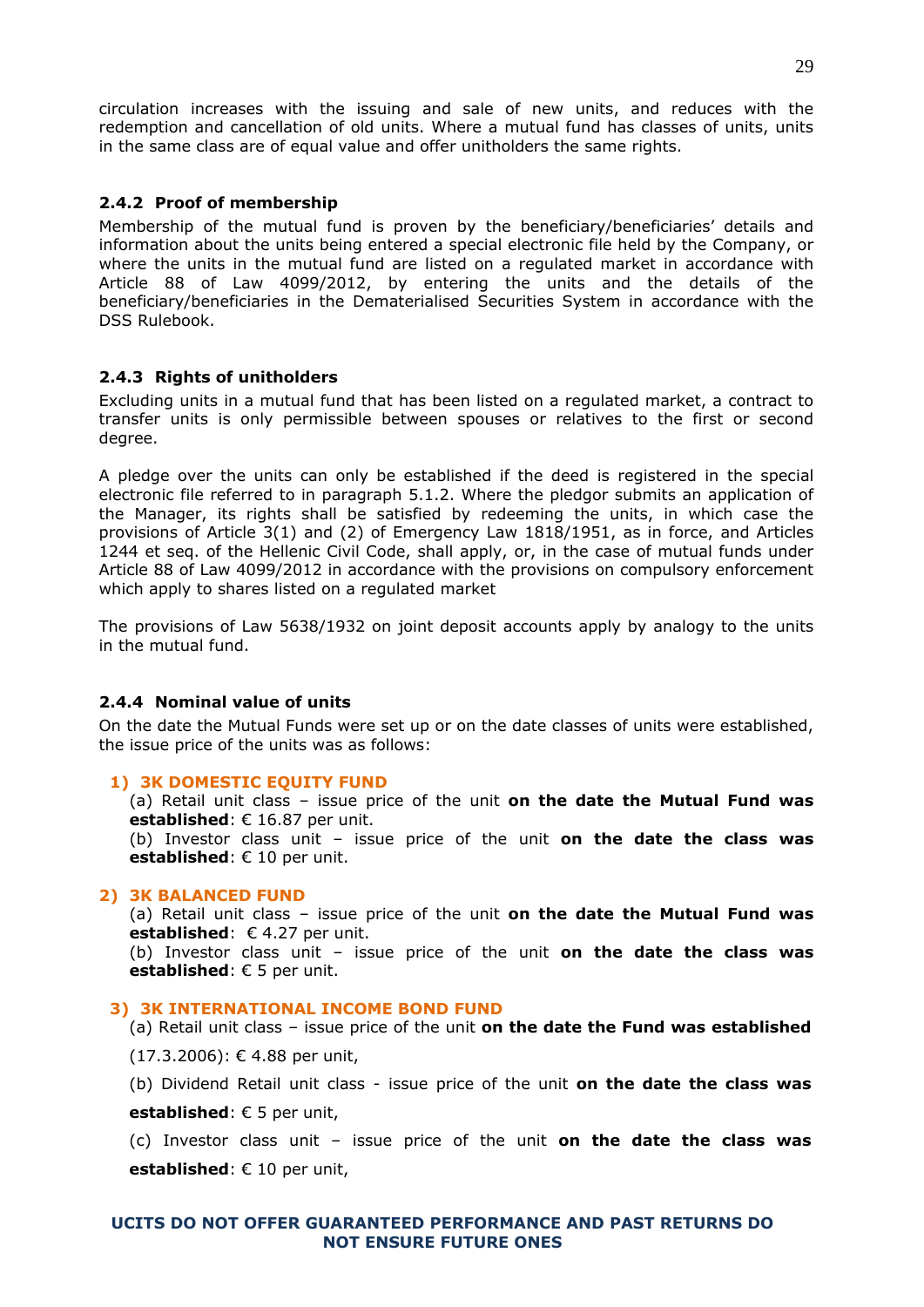(d) Investor dividend unit class – issue price of the unit **on the date the class was** 

**established**: € 10 per unit,

#### **4) 3K GREEK VALUE DOMESTIC EQUITY FUND**

(a) Retail unit class – issue price of the unit **on the date the Mutual Fund was established**: € 5 per unit.

(b) Investor class unit – issue price of the unit **on the date the class was established**: € 10 per unit.

## **5) NN HELLAS EQUITY FUND**

(a) Retail unit class – issue price of the unit **on the date the class was established (namely the date when the first units in that class were acquired):** € 5 per unit. (b) Institutional unit class – issue price of the unit **on the date the Mutual Fund commenced operations**: € 10 per unit.

#### **6) NN HELLAS BOND FUND**

(a) Retail unit class – issue price of the unit **on the date the class was established (namely the date when the first units in that class were acquired):** € 5 per unit. (b) Institutional unit class – issue price of the unit **on the date the Mutual Fund commenced operations**: € 10 per unit.

#### **7) 3K GLOBAL EQUITY FUND**

(a) Retail unit class – issue price of the unit **on the date the Mutual Fund commenced operations**: € 5 per unit.

(b) Dividend Retail unit class – issue price of the unit **on the date the class was** 

**established (namely the date when the first units in that class were acquired):** € 5 per unit,

(c) Investor unit class – issue price of the unit **on the date the class was** 

**established (namely the date when the first units in that class were acquired):** € 10 per unit,

(d) Investor dividend unit class – issue price of the unit **on the date the class was** 

**established (namely the date when the first units in that class were acquired):** € 10 per unit.

# **2.5. Transaction Process**

Fund transactions are entered into after applications are submitted to 3K Investment Partners.

In order to join a fund, it is also necessary to pay the amounts to be invested in full into the relevant mutual fund holding accounts held with Piraeus Bank, which is custodian of the mutual funds managed by 3K Investment Partners and/or the Paying Bank "Astro Bank (Cyprus) LTD" where accounts in the name of the mutual funds available in the Republic are held.

Applications to join, redeem units or transfer to another fund can be submitted:

# **1) In the case of sale of mutual fund units in Greece:**

(A) *in hard copy* or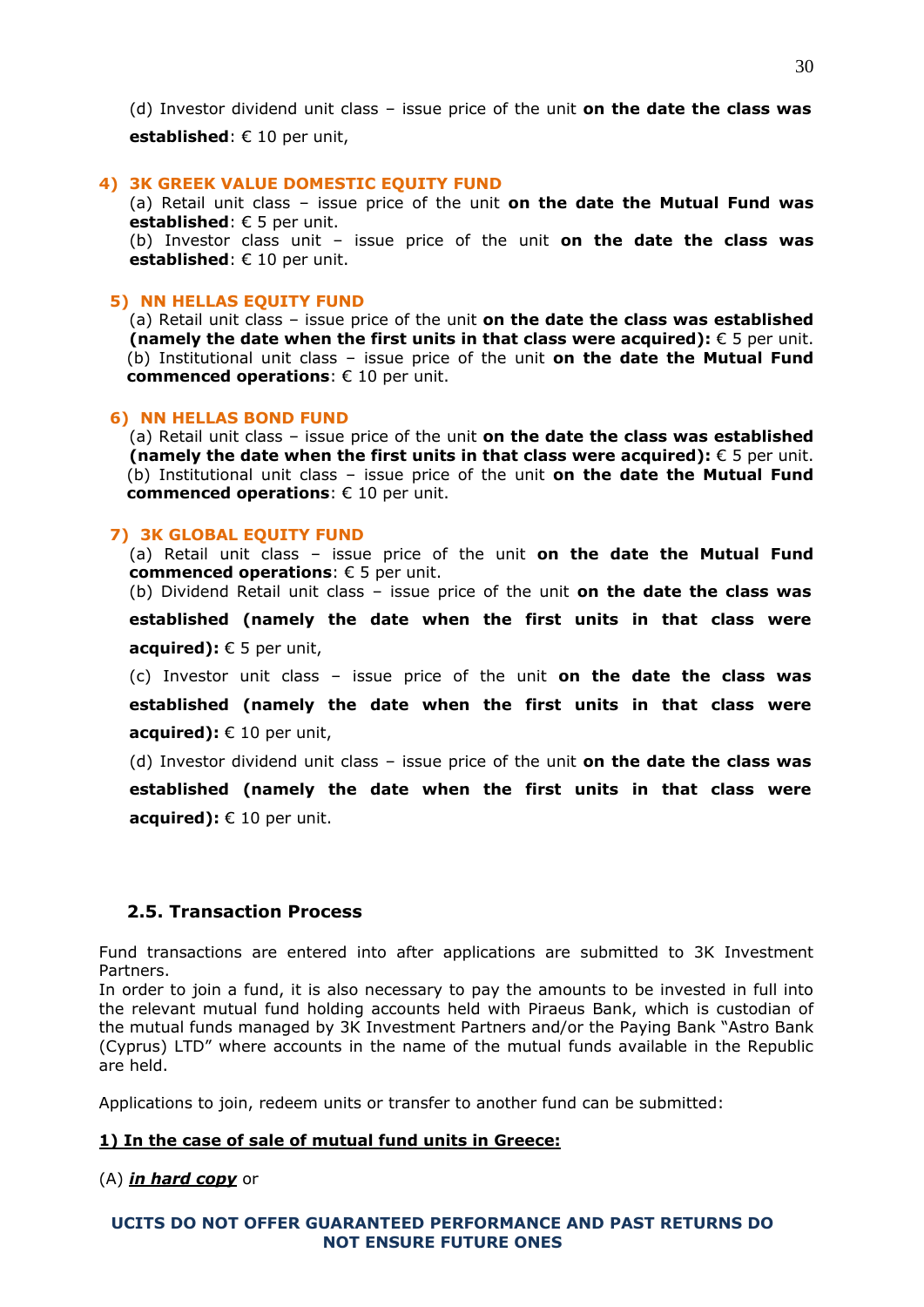(B) *in electronic format* using the **online trading platform "3KIP e-funds"** operated by 3Κ Investment Partners.

# **2) In the case of sale of mutual fund units in the Republic, in hard copy only.**

*ONLINE TRADING PLATFORM (this option is only available in the context of mutual funds sold in Greece)*

The procedure for submitting applications via the 3KIP e-funds online platform consists of the following stages:

i. The unitholder obtains a *username/password* for the **3KIP e-funds** platform after submitting a request to that effect via the platform. The unitholder's username/password allow him to log in and use the platform each time he wants to enter into a transaction in the mutual funds managed by the company (join, redeem units or transfer to other funds).

ii. The unitholder then *fills out* the application/redemption/transfer form online and *submits* it to the Company.

In the case of applications submitted online via the 3Κ Investment Partners' online platform "3ΚIP e-Funds" (<https://www.3kip-efunds.gr/>), the prospective unitholder must comply with the procedure which is outlined in detail on the online platform (at the website <https://www.3kip-efunds.gr/>) which ensures that his particulars are authenticated.

# <span id="page-30-0"></span>**2.5.1. Joining the Fund**

Fill out the **application form** and submit it to 3K Investment Partners.

**A.** The following are needed to acquire units in a mutual fund:

# Α.1. *Printed application forms:*

- i. Potential unitholders must fill out the application form and submit it to the Company in the manner specified by it, which must then check that person's particulars.
- ii. The Key Investor Information Document must be provided.
- iii. The suitability questionnaire must be filled out.

iv. The entire value of the units in the mutual fund must be paid to the custodian or the paying bank, if appropriate, in cash or in transferable securities (within the meaning of Article 3(o) of Law 4099/2012) that are listed on a regulated market, provided that those securities are acceptable to the Company.

The Company may sell units in the mutual fund via persons participating in its unit distribution network (hereinafter intermediaries). Only credit institutions, mutual fund management companies, insurance companies, investment firms and investment brokerage firms may act as brokers and sell mutual fund units.

Α.2. *For applications to join a fund submitted online (this option is only available in the context of mutual funds sold in Greece)* via the 3Κ Investment Partners' online platform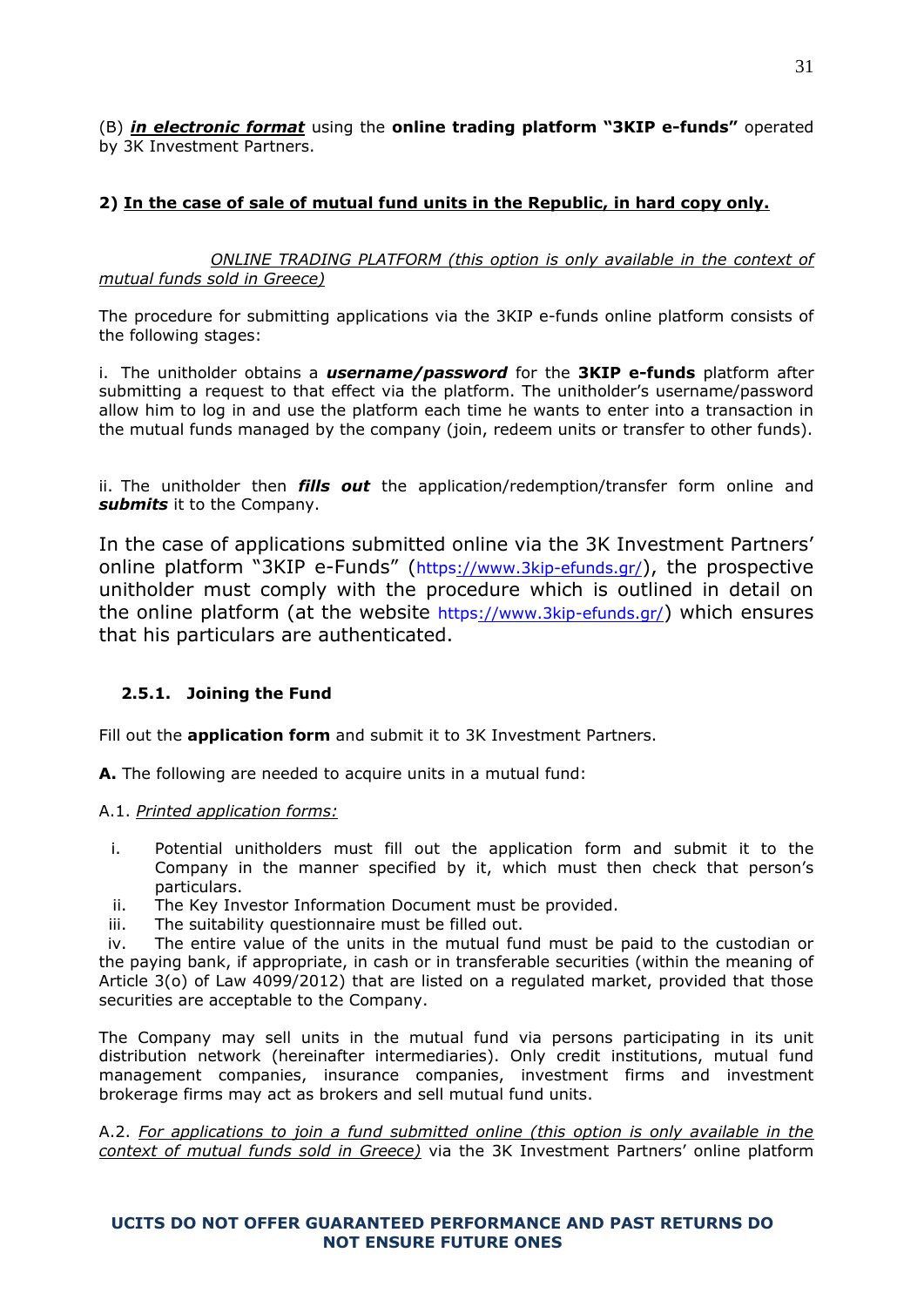"3KIP e-Funds" ([https://www.3kip-efunds.gr/\)](https://www.3kip-efunds.gr/), the procedure for submitting applications to participate includes the following stages:

i. The potential unitholder fills out the application form online and sends it.

ii. The Key Investor Information Document for the fund he intends to invest in is sent electronically.

iii. The potential unitholder fills out the suitability questionnaire online.

iv.Payment in full to the Custodian or Paying Bank of the value of the mutual fund units in cash.

**B.** When signing the application form, the person acquiring the mutual fund units must pay the total amount in cash corresponding to the cost of acquiring the mutual fund units, in full. Deposits of monies to join any mutual fund must only be made in euro based on the relevant instructions from 3K Investment Partners and the relevant circular from Piraeus Bank (custodian of the mutual funds) and/or Astro Bank (Cyprus) LTD (the Paying Bank), if appropriate.

To acquire the units at the price applicable on the date the application is submitted, the value of the units needs to have been paid in the mutual fund's account by 14:30 hours (the cut-off time) on each working day.

The amount, the fund, and the depositor's name and surname must be filled out on the slip with instructions for the amount to be deposited with the custodian bank or the paying bank (meaning the slip attached to the application form). That slip can then be used to deposit/send the amount to be invested in the relevant mutual fund account. Where the particulars of the application form and the deposit made do not match (wrong amount or deposit in the wrong mutual fund), the particulars of the deposit shall apply. For example, in the case where the discrepancy relates to the mutual fund, the applicant will acquire units in the mutual fund into whose account the deposit has been made.

If the Company receives the application but no deposit has been made, the application will be kept on hold. It will be cancelled after the elapse of 2 days unless the deposit has been made within that time. In that case the application submission date will be date one which proper payment was made (by 14:30 hours).

**C.** Payment of the price to acquire units will only be deemed to be valid if monies are deposited in the mutual fund accounts held with Piraeus Bank S.A. (which is the custodian of the mutual funds) or the paying bank. It is prohibited to pay the price for units in the mutual fund to any person other than the custodian, or the paying bank, or the credit institution at which the mutual fund account is held. When units are being sold, the Manager or Custodian are prohibited from granting credit against the Mutual Fund.

**D.** The Company will decide on whether or not to accept fund membership applications in accordance with the terms set out in the mutual fund regulations, which are attached hereto and form an integral part hereof.

**E.** The sale price of units in the mutual fund is set based on the value of the unit on the day the application form is submitted, in accordance with the specific provisions of Article 11 of Law 4099/2012 and the mutual fund regulations, which are attached hereto and form an integral part hereof.

The Company may distribute bonus units to the unitholders, with the authorisation of the Hellenic Capital Market Commission.

# <span id="page-31-0"></span>**2.5.2. Unit sale price**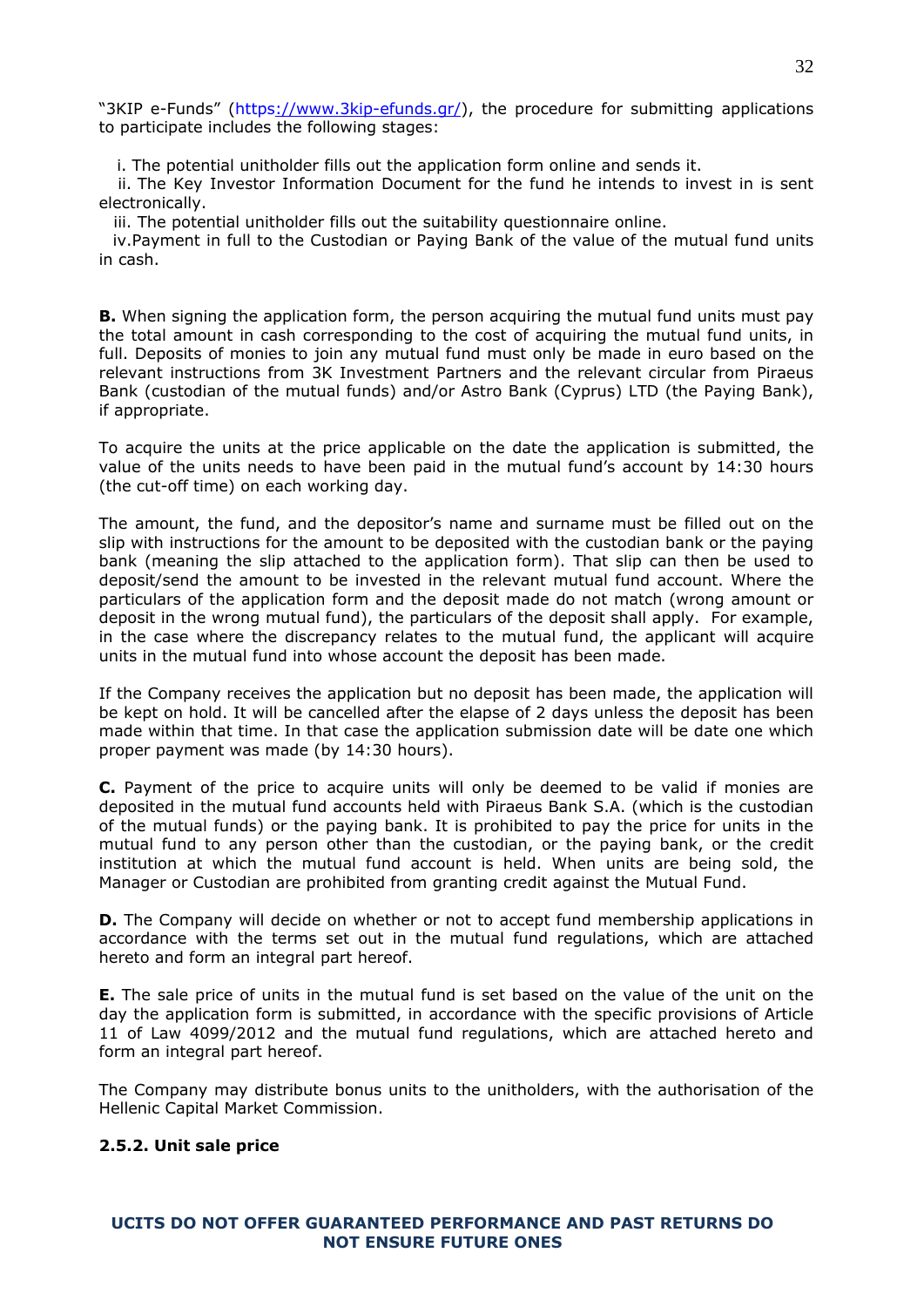The net price, the sale price and the redemption price of units per class of unit if funds have different classes of units, are computed each working day and posted on the Company's website.

The sale price of units in the mutual fund/units in a class may exceed the net price of the unit/net price of the unit in the relevant class by the level of the Company's sales commission.

# **Transferring units:**

Only relatives to the first or second degree can contractually transfer units. The beneficiary/beneficiaries of units in the fund must submit a written request to the company to add on any new beneficiary who is a relative of theirs in the first or second degree. They must submit:

- 1. An application form with the full particulars of all unitholders in the new register so that we know the line-up of the new register and the full personal particulars of unitholders such as: Tax Reg. No., home address, correspondence address, occupation, etc. It is essential for the new unitholder to sign the application form.
- 2. All supporting documents needed under the anti-money laundering policy must be submitted for unitholders added to the register. If one of the beneficiaries is a minor, an official birth or baptism certificate must be submitted.
- 3. Duly attested solemn declarations (bearing a recent attestation date) from all unitholders in the register requesting that the new unitholder be added, indicating the relationship with the person to be added. The solemn declaration must indicate the register number, the certificates, the mutual funds and the number of units.
- 4. The beneficiaries of the units listed on the certificate and the person to be added must be related in the following way: They must be spouses or relatives in the first and second degree in the direct and side lines (spouses, parents along with children, grandfathers and grandmothers along with grandchildren, and siblings).
- 5. A family status certificate proving that these persons are relatives.
- 6. In the case of adoption, the relevant court judgment must be submitted.

# <span id="page-32-0"></span>**2.6. Redemption of units**

The Company is obliged to redeem units in the mutual fund when that is requested by the unitholder.

# <span id="page-32-1"></span>**2.6.1. Redemption Procedure**

Mutual funds must be redeemed when the unitholder asks for them to be redeemed.

To redeem units in the Fund, the unitholder must submit an application to the Manager:

(a) in *hard copy* directly to the Manager or via the intermediaries it has appointed, in the manner specified by the Manager which ensures that the unitholder's identity can be authenticated; or

(b) *online (this option is only available in the context of mutual funds sold in Greece)* via the 3K Investment Partners' online platform "3KIP e-Funds" [\(https://www.3kip-efunds.gr/\)](https://www.3kip-efunds.gr/) by following the procedure outlined in detail on the website <https://www.3kip-efunds.gr/> which ensures that the applicant's particulars are authenticated. This involves the unitholder filling out the redemption application form online and submitting it to the Company.

Units are redeemed at the redemption price on the date the unitholder's application is submitted, provided it has been received by 14:30 hours.Where the unitholder wishes to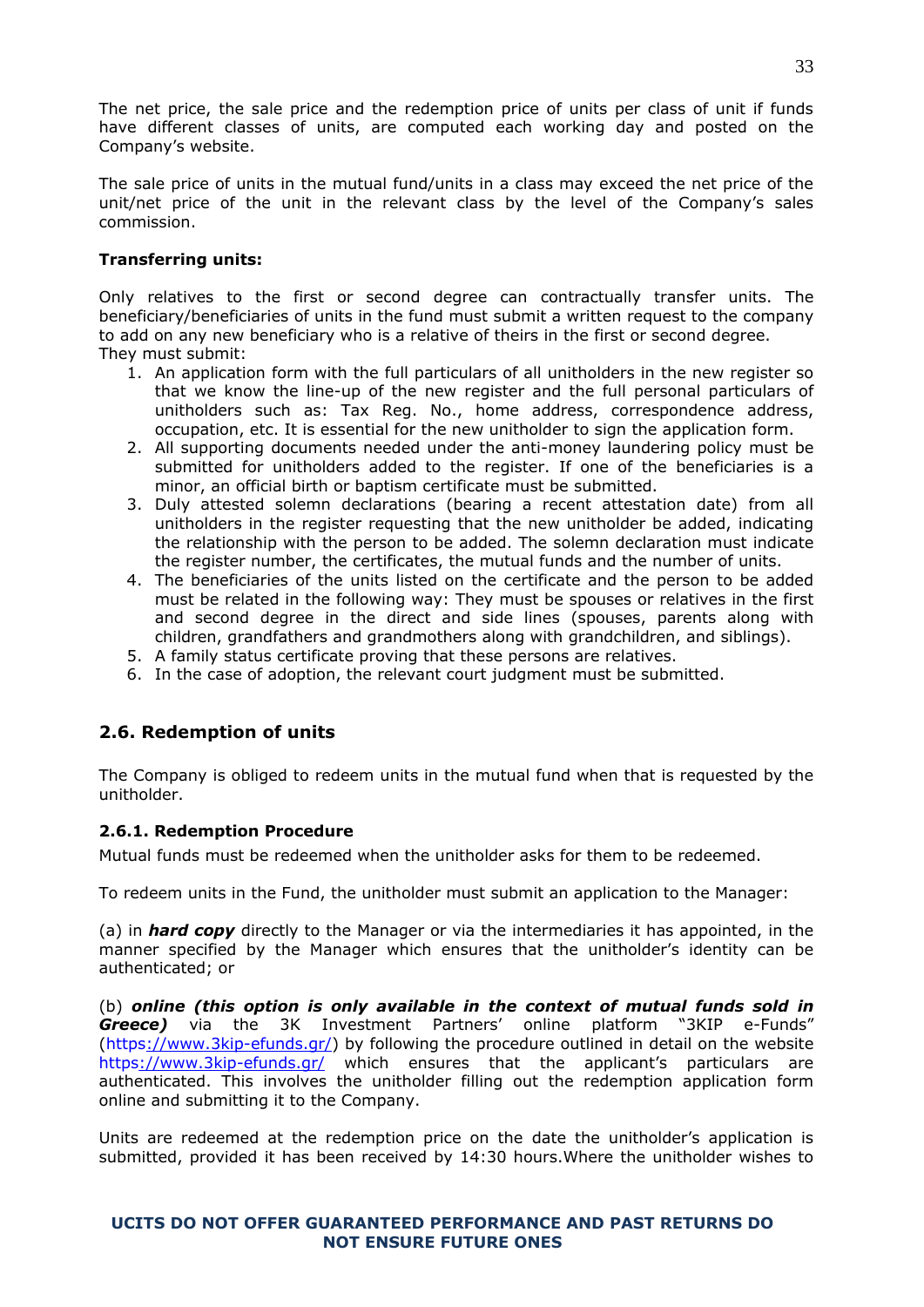redeem part of the units it holds, the application must cite the exact number of units the unitholder wishes to redeem or the amount the partial redemption relates to.

The redemption form must be filled out with the applicant's full particulars as stated in the original application form and must state the precise number of units to be redeemed and the full name of the mutual fund concerned. If the information in the redemption form is wrong or incomplete to such an extent that it is not possible to implement the instructions it contains, the request will be cancelled and will be deemed never to have been received.

In the case of an application to redeem units where the sole beneficiary is a minor, a court judgment is needed, but if the minor is a joint beneficiary the provisions on joint accounts apply and the redemption may be lawfully done by any of the joint beneficiaries by following the redemption procedure, and by depositing the proceeds of the redemption in the joint beneficiaries' account.

The value of the redeemed fund units will be paid within 5 days of the date on which the redemption form was submitted.

# <span id="page-33-0"></span>**2.6.2. Redemption price**

Units in the mutual fund will be redeemed at the redemption price on the date the relevant application form is submitted. That price is computed based on the value of the mutual fund's units on that date.

The net price, the sale price and the redemption price of units are computed each working day and posted on the Company's website.

The redemption price of units in the mutual fund may be below the net price of units by a percentage that corresponds to the Company's redemption commission.

#### <span id="page-33-1"></span>**2.6.3. Suspension of redemption**

In exceptional cases when the circumstances so require or when that is in the interests of unitholders, it may be possible to suspend the redemption of units in a mutual fund for a period of up to 3 months, which can be extended for another 3 months maximum. To achieve this, the Manager must submit an application to the Hellenic Capital Market Commission and obtain its permission. The suspension of redemption transactions and the expiry or withdrawal of that decision will be posted on the Company's website. The notice of suspension of redemption will also state the expiry date thereof. In the event that fund units are sold in other Member States, the Company will promptly inform the competent authorities of those Member States of the decision concerning suspension of the redemption of units or the expiry or revocation thereof.

Moreover, the Hellenic Capital Market Commission may issue a reasoned decision suspending the redemption of units bearing in mind the interests of unitholders and/or investors in general.

No application for redemption may be submitted by unitholders during such time as the redemption of units is suspended.

# <span id="page-33-2"></span>**2.7. Transfer of units (redemption and re-investment)**

Unitholders can submit a transfer application, namely an application to redeem units in one mutual fund and then using the proceeds of redemption that same day to participate in other mutual funds managed by 3Κ Investment Partners.

Unitholders must submit a redemption form to the Company on which the "transfer" field has been marked followed by an application to join a fund: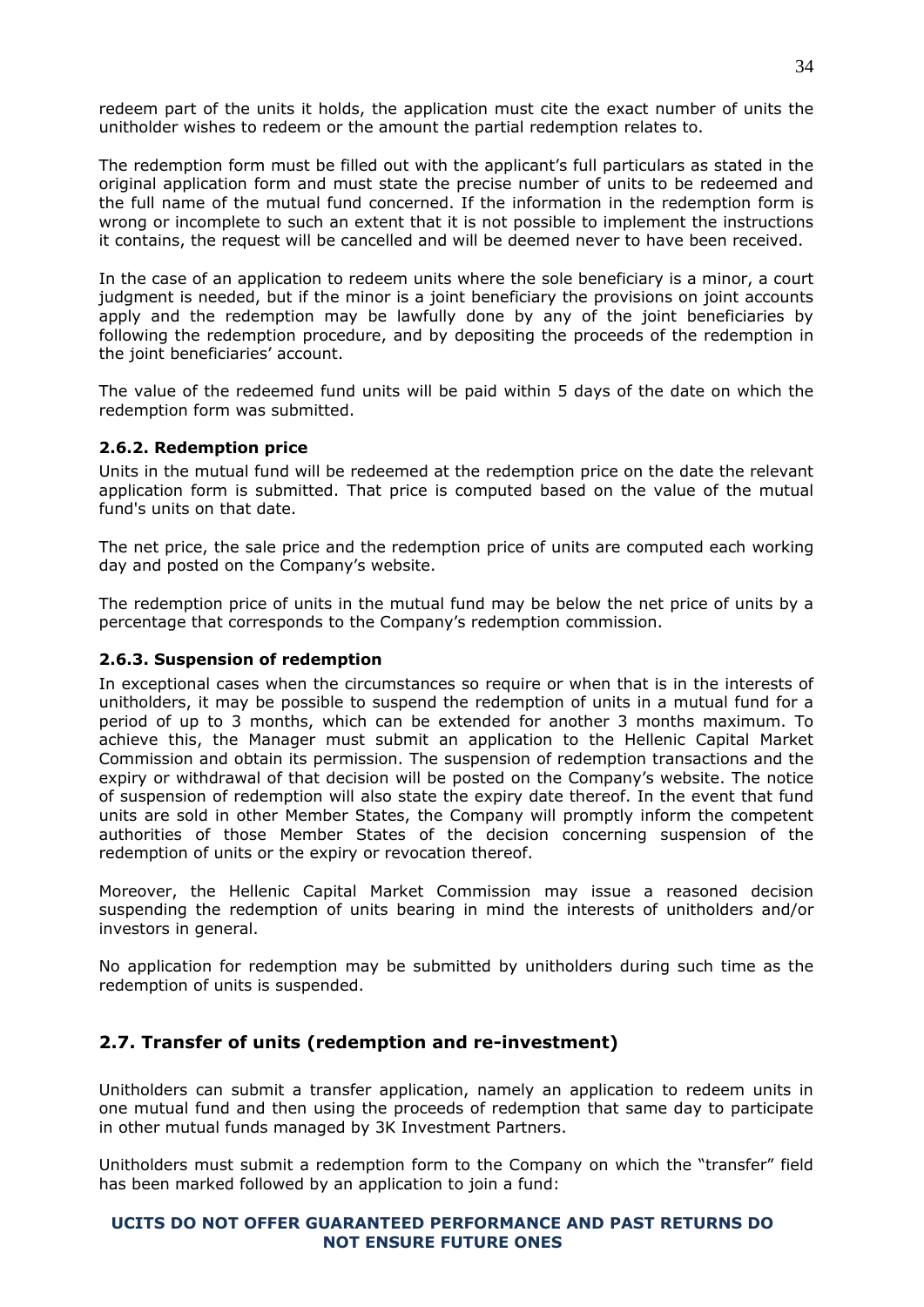(a) in *hard copy* directly to the Manager or via the intermediaries it has appointed, in the manner specified by the Manager which ensures that the unitholder's identity can be authenticated; or

(b) *online (this option is only available in the context of mutual funds sold in Greece)* via the 3K Investment Partners' online platform "3KIP e-Funds" [\(https://www.3kip-efunds.gr/\)](https://www.3kip-efunds.gr/) by following the procedure outlined in detail on the website <https://www.3kip-efunds.gr/> which ensures that the applicant's particulars are authenticated. This involves the unitholder filling out the redemption application form online, selecting the "transfer" option and submitting it to the Company, and then filling out the fund application form.

The procedure for filling out and submitting the redemption form and application to join another fund is the same as specified in sections 2.4 and 2.5 of this prospectus.

# <span id="page-34-0"></span>**2.8** *Framework application form (this option is only available in the context of mutual funds sold in Greece)*

*Option to enter into transactions (participate, redeem or transfer units) using a framework application form: ONLY FOR CLIENTS WHO HAVE A VALID INVESTMENT SERVICES (ORDER RECEIPT AND TRANSMISSION AND INVESTMENT ADVICE) AGREEMENT WITH THE COMPANY*

Note that Company clients with a valid Investment Services (Order Receipt and Transmission and Investment Advice) Agreement can enter into transactions involving units in funds managed by the Company over the phone or by email after they sign a special form available from the Company for this purpose entitled "FRAMEWORK APPLICATION FOR PHONE AND EMAIL TRANSACTIONS IN UNITS IN UCITS MANAGED OR SOLD BY 3K INVESTMENT PARTNERS " in accordance with the terms, conditions and procedures set out in that form.

# <span id="page-34-1"></span>**2.9 Market Timing – Late Trading**

The Company does not accept applications to join the mutual funds it manages which are associated with market timing or late trading activities, since such techniques are contrary to the interests of unitholders.

Late trading entails submitting and accepting an application to join a collective investment organisation or to redeem its shares or units after the point in time when the assets in its portfolio have been valued for the purpose of computing its net asset value (NAV) and consequently the value of its units or shares, for a specific date. By doing so, the investor can exploit knowledge of events for personal gain, or for the benefit of third parties on whose behalf they are acting.

Market timing indicates arbitraging is at play, whereby the investor submits an application to purchase or redeem units or shares in the same collective investment organisation on a continuous basis, within a short time period, exploiting differences in time zones and weaknesses or inefficiencies in computing the NAV.

The difference between these two practices (late trading and market timing) lies in the fact that in the latter, the practice is coordinated in the sense that the practice relates to various transactions which when taken overall generate a benefit. In the former, there is a single transaction, which on its own generates a benefit for the person entering into the transaction or for another person on whose behalf the transaction has been entered into.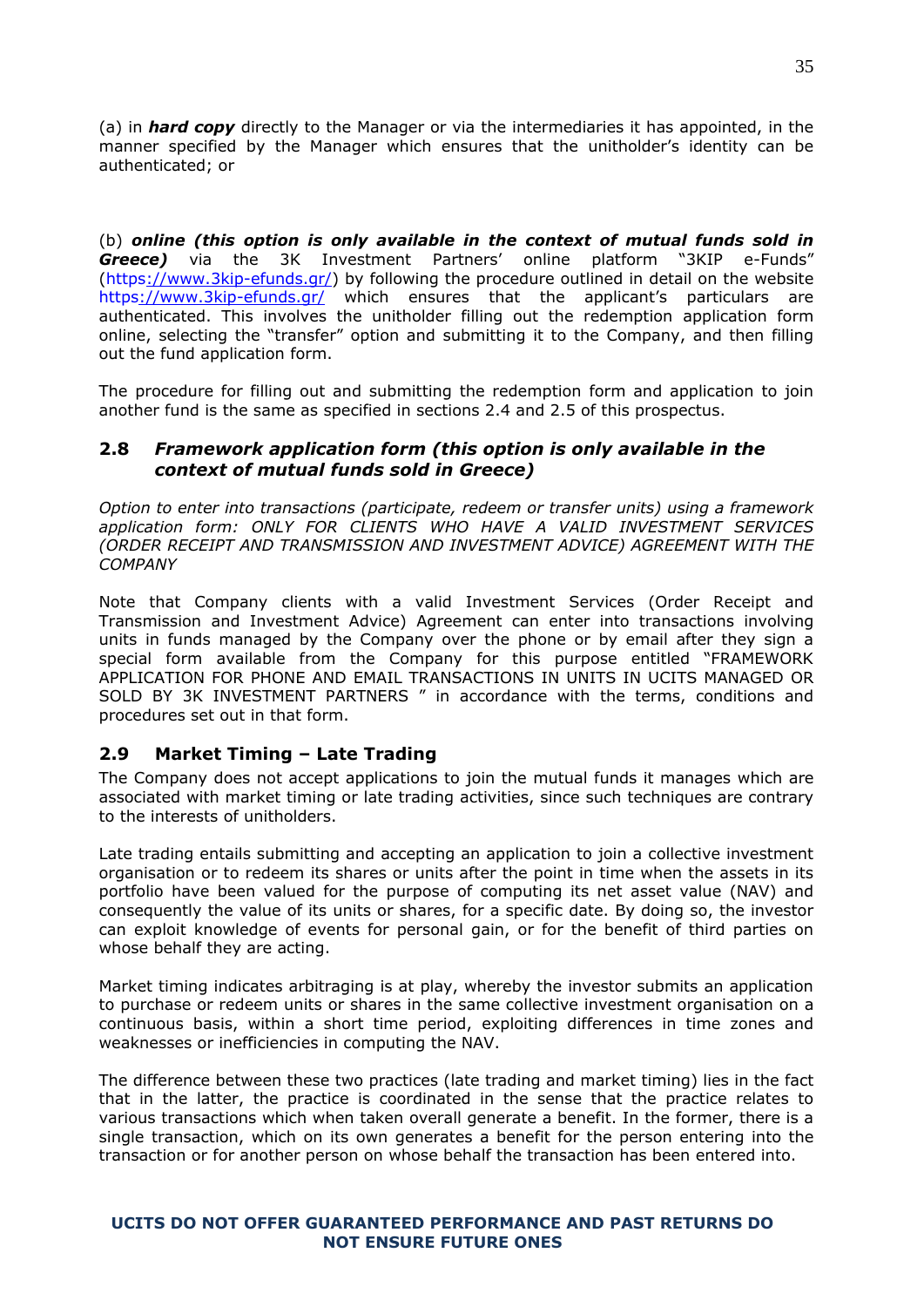The Company has developed and put in place procedures to prevent late trading and market timing phenomena.

The deadline for accepting applications to purchase or redeem units in the mutual funds, which has been set for the purposes of Company internal procedures, is 14:30 hours each day (reference day T). Assets are valued and the net value of units computed by 12:00 hours on the next working day (T+1) using the closing prices from the last working day (T).

In the case of applications from the sales network, applications are sent directly by the staff of the sales network or their associates to the Company.

# **2.10 Provision of information in accordance with Article 6(1) of Regulation (EU) 2019/2088 on sustainability disclosures in the financial services sector**

1) Inclusion of sustainability risks when making investment decisions for the mutual funds managed by the Company (Article 3 of Regulation (EU) 2019/2088).

Company policy:

The Company has put in place and implements a policy to integrate sustainability risks into the investment decision-making and investment advice procedure in line with the provisions of Regulation (EU) 2019/2088. 'Sustainability risk' means an environmental, social or governance event or condition that, if it occurs, could cause an actual or a potential material negative impact on the value of an investment. This Company policy seeks to describe how the Company integrates sustainability risks into its investment decision-making process and when providing investment advice to its clients, and to improve the transparency of investor information.

Based on this policy, the Company has incorporated sustainability risks when making investment decisions about the mutual funds it manages. More specifically, the Company evaluates both the financial risks and the sustainability risks entailed by investing in the financial instruments included in the mutual funds it manages1. In this context, before taking investment decisions, the Company evaluates sustainability risks and their possible impacts on the performance of the individual funds it manages.

The Company's policy, as in force from time to time, is posted on its website www.3kip.gr. Categorisation of Company mutual funds:

The mutual funds managed by the Company do not promote environmental or social objectives nor do they seek to achieve sustainable investments and consequently do not fall within Articles 8 to 11 of Regulation (EU) 2019/20882.

A clear statement that the adverse impacts of investment decisions on sustainability factors for all the Company's mutual funds being managed are not considered (Article 4(1)(b) of Regulation (EU) No 2019/2088:

It should be noted that given that there is not yet available data about sustainability factors3 for all issuers of financial instruments included in the mutual funds being managed, the Company at present does not take into consideration the adverse impacts of investment decisions on sustainability factors. However, once that data on sustainability factors becomes available, the Company intends to amend its policy to take into account the main adverse impacts of investment decisions on sustainability factors.

Results of evaluation of possible impacts of sustainability risks on the performance of the mutual funds being managed:

<sup>&</sup>lt;u>.</u> 1 "Sustainability Factors": environmental, social and employee matters, respect for human rights, anti<sub>corruption</sub> and anti-bribery matters.

<sup>2</sup> "Sustainable investments": an investment in an economic activity that contributes to an environmental objective, as measured, for example, by key resource efficiency indicators on the use of energy, renewable energy, raw materials, water and land, on the production of waste, and greenhouse gas emissions, or on its impact on biodiversity and the circular economy, or an investment in an economic activity that contributes to a social objective, in particular an investment that contributes to tackling inequality or that fosters social cohesion, social integration and labour relations, or an investment in human capital or economically or socially disadvantaged communities, provided that such investments do not significantly harm any of those objectives and that the investee companies follow good governance practices, in particular with respect to sound management structures, employee relations, remuneration of staff and tax compliance .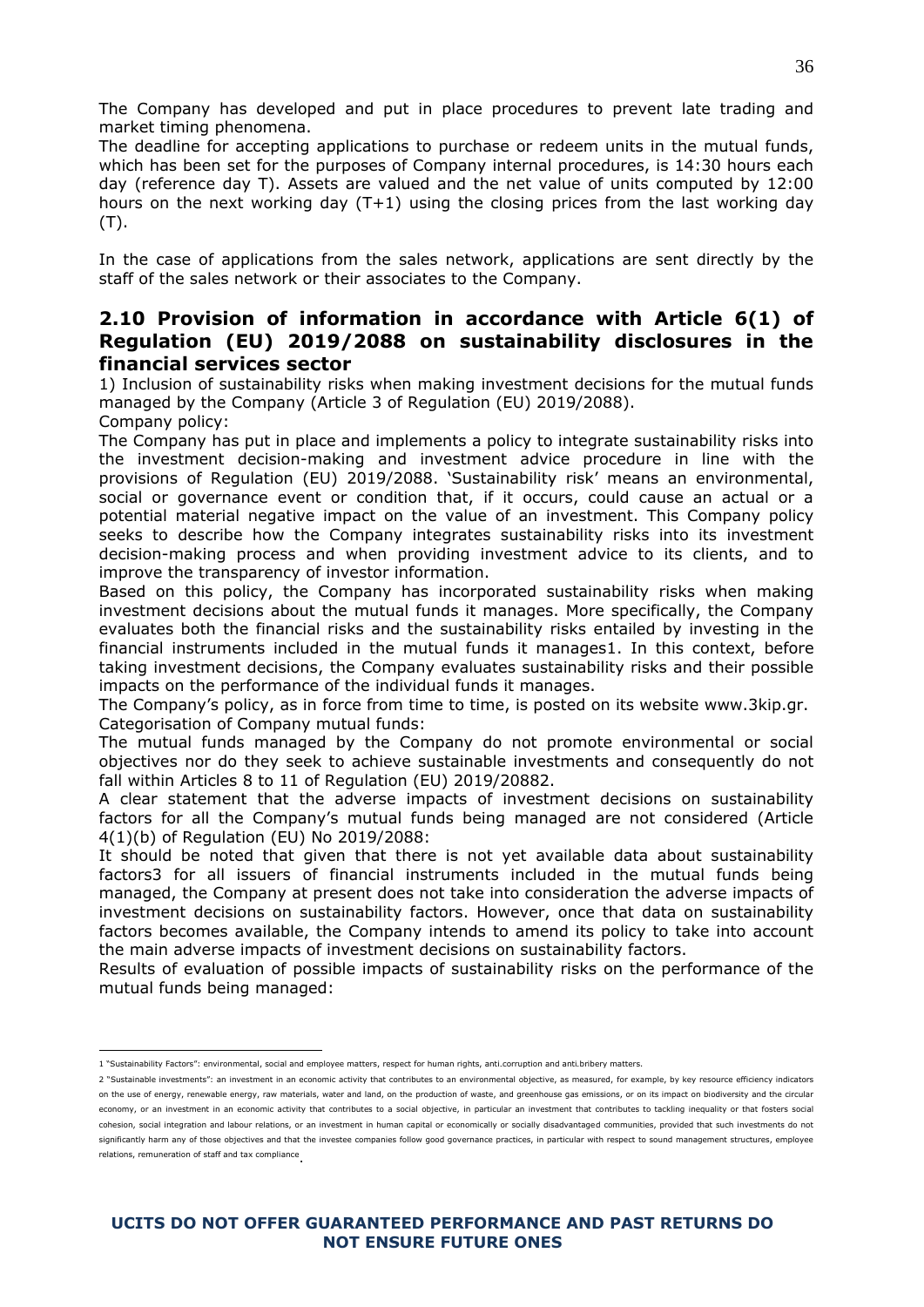In light of the aforementioned Company policy, when the relevant data for the relevant reporting period is available, the prospectus will include the results of evaluating the possible impacts of sustainability risks on the returns of the mutual funds being managed.

2) Inclusion of sustainability risks in the remuneration policy implemented by the Company (Article 5 of Regulation (EU) 2019/2088).

The Company updated its remuneration policy to ensure that proper and effective management of sustainability risks is promoted and that the structure of the remuneration paid by the Company does not encourage excessive risk-taking in relation to sustainability risks and is associated with the risk-adjusted performance. The Company's remuneration policy is available on its website www.3kip.gr.

3) Integrating sustainability risks into the risk management process.

In the context of the risk management process the Company takes into account sustainability risks relating to financial instruments in which the assets of the mutual funds it manages are invested.

# <span id="page-36-0"></span>**3 Fund asset valuation rules and historical yield**

# <span id="page-36-1"></span>**3.1 The Fund's net assets and the unit's net value**

# <span id="page-36-2"></span>**3.1.1 General**

The net assets of the mutual fund, the number of units, the net unit price, the sale price and the redemption price of units, per class of units, if there are classes of units, are computed for each working day and posted on the Manager's website on the internet.

a) to compute the value of the Fund's net assets one must deduct in the manner outlined in the Regulations (i) the fees and commission of the Manager, the Custodian and members of regulated markets, the cost of publications mandated by law and other expenses specified in the Regulations, as well as (ii) profits which may be distributed to unitholders valued on 31 December each year.

To compute the net value of units in each class of the Mutual Fund, if there are classes of units, one must divide the total value of net assets/the section of net assets of the Mutual Fund corresponding to each class of units, by the number of units/units in that class. The sale price and redemption price for units in the Mutual Fund/units in each class of units may as appropriate exceed or be less than the net price for units in the Mutual Fund/units in that class by a figure corresponding to the sales or redemption commission applied.

#### <span id="page-36-3"></span>**Asset valuation rules**

The Manager values the Fund's assets at fair value in accordance with the specific provisions of Law 4308/2014 and the accounting rules laid down in a decision of the Hellenic Capital Market Commission. Fair value is calculated and related disclosures determined in accordance with the IFRS.

#### **Accounting period start and end dates**

The accounting period start and end dates for the mutual funds are 1 January and 31 December each year.

# **Rules for preparing mutual fund income statements**

Revenues generated for the mutual fund from interest and dividends may be re-invested or distributed to unitholders each year, after all expenses for the accounting period payable by the mutual fund have first been deducted.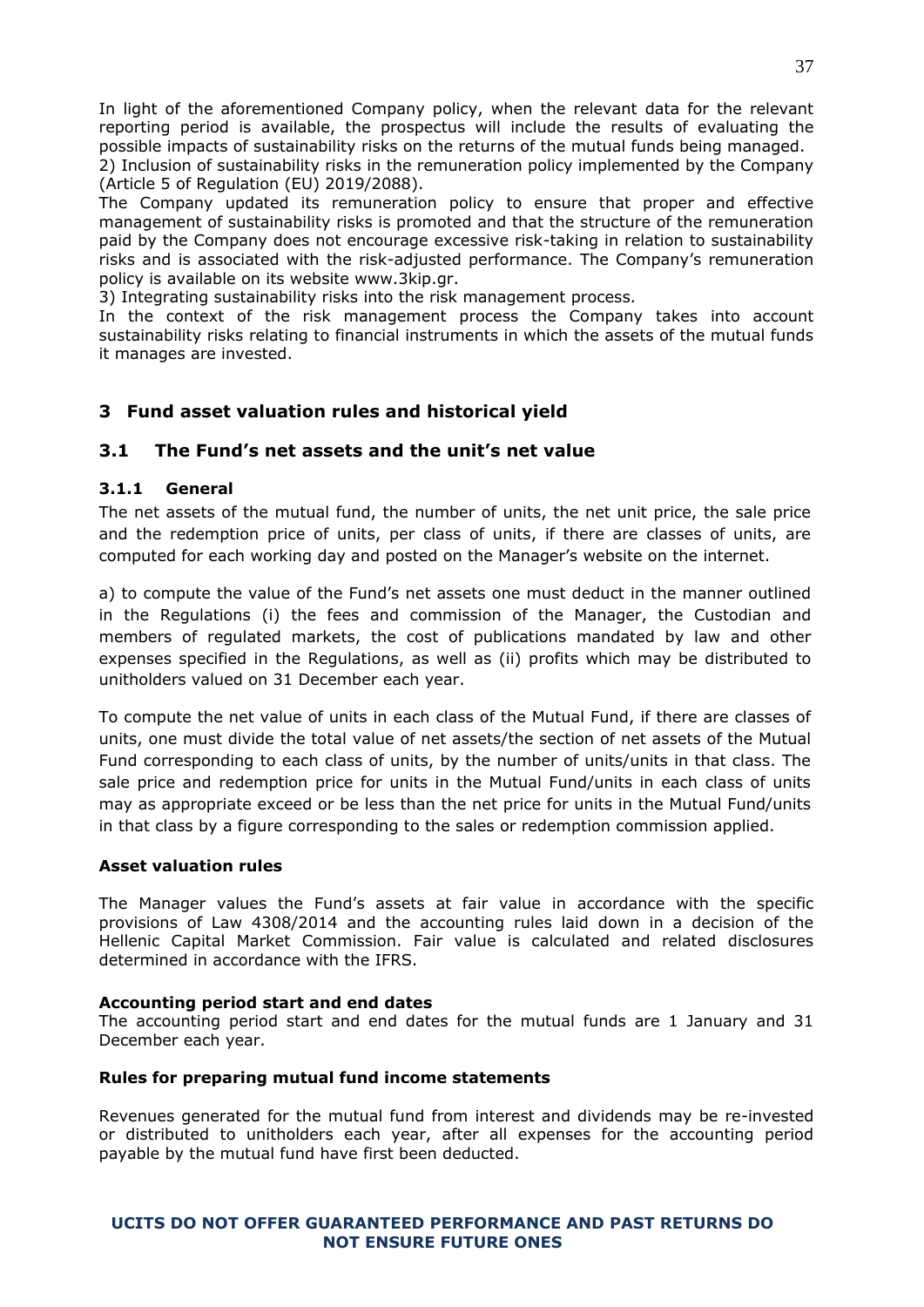Profits from the sale of mutual fund assets may be re-invested or distributed each year to unitholders at the Company's discretion, after having deducted any capital losses accrued up to the end of the year.

3. Where the Company decides to distribute profits they are distributed within 3 months from the end of the accounting period, which is 12 months in duration, and a notice to that effect is posted on the Company's website on the internet before distribution commences. Profits shall be distributed to all persons who hold units on the last day of the accounting period during which profits were generated.

4. Unitholders may request that their profits be re-invested in the Mutual Fund. This is commission-free.

5. When paying out profits the relevant taxes specified by law are withheld.

# <span id="page-37-0"></span>**3.1.2 Historical yield**

The yield per category of units for the portfolio of each mutual fund managed by the Company over the last 5 years is shown in the table below:

|                                              |                             |                               |                          | 2020                     |                      |
|----------------------------------------------|-----------------------------|-------------------------------|--------------------------|--------------------------|----------------------|
|                                              | 2017                        | 2018                          | 2019                     |                          | 2021                 |
| 3K Domestic Equity Fund -                    |                             |                               |                          |                          |                      |
| Retail units class                           |                             | 19.86% - 7.65% 30.01% - 5.06% |                          |                          | 19.29%               |
| 3K Domestic Equity Fund -                    |                             |                               |                          |                          |                      |
| Institutional units class                    |                             |                               |                          |                          | 20.81%               |
| 3K Balanced Fund - Retail                    |                             |                               |                          |                          |                      |
| units class                                  |                             | 33.20% -4.54% 30.82% 4.78%    |                          |                          | 8.12%                |
| 3K Balanced Fund - Retail                    |                             |                               |                          |                          |                      |
| units class                                  | 36.84%                      | $\overline{\phantom{a}}$      | $\overline{\phantom{a}}$ | $\overline{\phantom{a}}$ |                      |
|                                              |                             |                               |                          |                          |                      |
| <b>3K International Income Bond</b>          |                             |                               |                          |                          |                      |
| Fund - Retail units class                    |                             | -0.54% -0.16%  7.29%   0.04%  |                          |                          | 2.91%                |
|                                              |                             |                               |                          |                          |                      |
| <b>3K International Income Bond</b>          |                             |                               |                          |                          |                      |
| - Dividend Retail units class                |                             |                               |                          |                          |                      |
| <b>3K International Income Bond</b>          |                             |                               |                          |                          |                      |
| Fund - Institutional units                   |                             |                               |                          |                          |                      |
| class<br><b>3K International Income Bond</b> |                             |                               |                          |                          | 3.51%                |
| Fund - Dividend Institutional                |                             |                               |                          |                          |                      |
| units class                                  |                             |                               |                          |                          |                      |
| <b>3K GREEK VALUE Domestic</b>               |                             |                               |                          |                          |                      |
| Equity Fund - Retail units                   |                             |                               |                          |                          |                      |
| class                                        | 29.64% 2.68% 32.36% - 4.10% |                               |                          |                          | 19.74%               |
| <b>3K GREEK VALUE Domestic</b>               |                             |                               |                          |                          |                      |
| Equity Fund - Institutional                  |                             |                               |                          |                          |                      |
| units class                                  | $\overline{a}$              |                               |                          | 3.92% 33.98% - 2.66%     | 21.43%               |
|                                              |                             |                               |                          |                          |                      |
| NN HELLAS BOND FUND -                        |                             |                               |                          |                          |                      |
| Institutional units class                    |                             | 14.68%38.09%-2.91%            |                          |                          | 21%                  |
|                                              |                             |                               |                          |                          |                      |
| NN HELLAS BOND FUND -                        |                             |                               |                          |                          |                      |
| Retail units class                           |                             | $-0.96$                       |                          | 29.65% 10.06%            | $-2.61%$             |
|                                              |                             |                               |                          |                          |                      |
| NN HELLAS BOND FUND -                        |                             |                               |                          |                          |                      |
| Institutional units class                    |                             | $-0.10$                       |                          |                          | 30.69% 10.99% -1.73% |
| <b>3K GLOBAL EQUITY FUND</b>                 |                             |                               |                          |                          |                      |
| Retail units class                           |                             |                               |                          |                          |                      |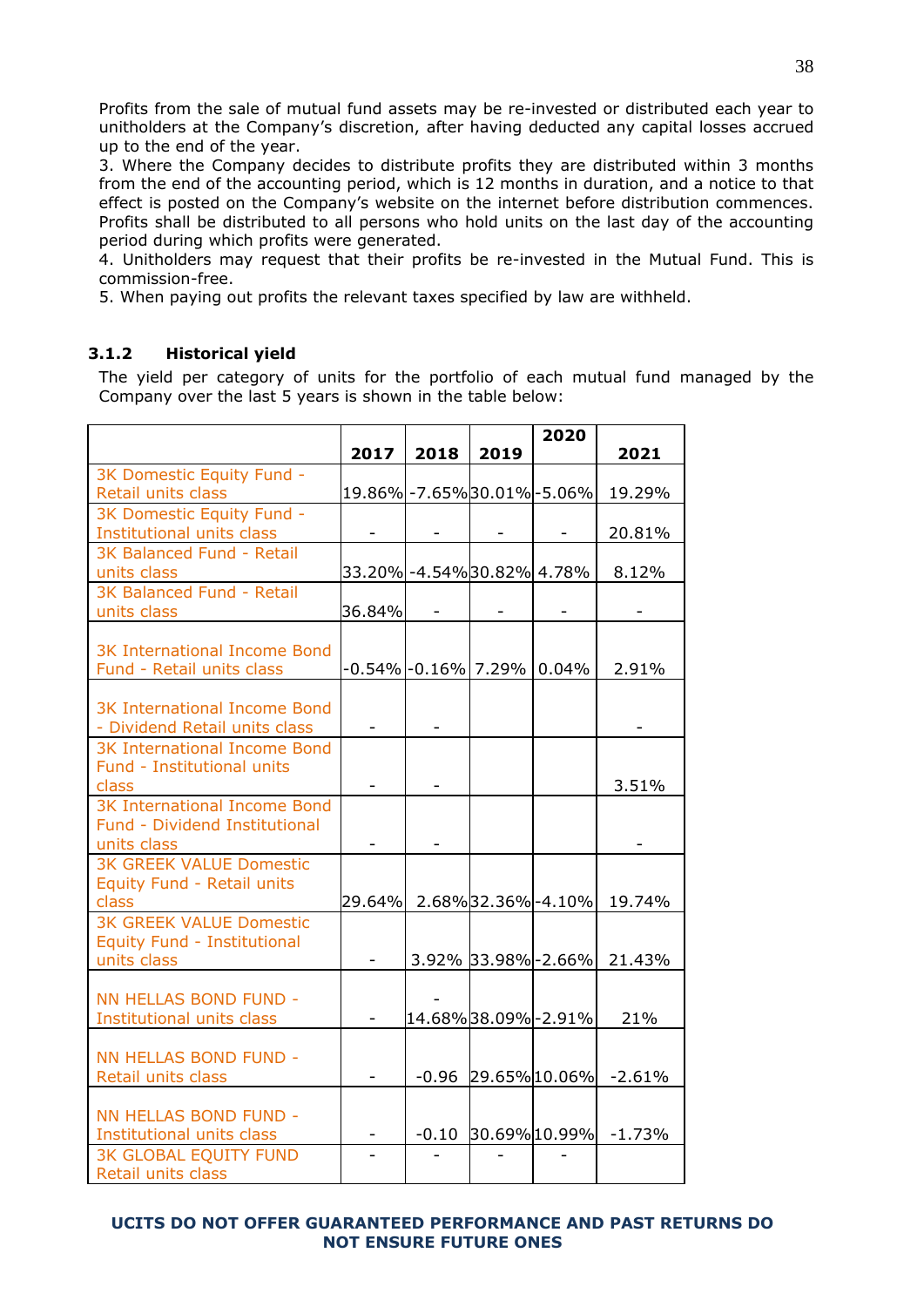| 3K GLOBAL EQUITY FUND<br>Dividend Retail units class           |  |  |  |
|----------------------------------------------------------------|--|--|--|
| <b>3K GLOBAL EQUITY FUND</b><br>Institutional units class      |  |  |  |
| 3K GLOBAL EQUITY FUND<br>Dividend Institutional units<br>class |  |  |  |

## *Notes:*

*(a) The annual yields shown above relate to funds and classes of units which were active throughout the entire course of any given year. If that was not the case, no yield is shown.* 

*(b) The investor class of units in the 3K GREEK VALUE Domestic Equity Fund was created in 2017 and therefore shows an annual yield only for the years 2018, 2019, 2020 and 2021.*

*(c) The NN HELLAS EQUITIES FUND and NN HELLAS BOND FUND were set up on 13.7.2017. During 2017 the Institutional class of units in both those mutual funds and the Retail class of unit in the NN Hellas Bond Fund were activated and are the ones for which there are historical yields for years 2018, 2019, 2020 and 2021.*

*(d) The yields for the 3K INTERNATIONAL INCOME BOND Fund referred to in the table above were achieved under circumstances which no longer apply due to an amendment in the Fund's investment policy on 22.2.2019 (conversion from short-term money market fund to bond fund).* 

(e) The **3K GLOBAL EQUITY FUND** was set up in 2022 and consequently it is not possible to present historical yields since there is not sufficient data to provide a useful indication of past yields.

The mutual fund historical yield has been computed based on the following rules: It refers to unit net prices and to annual yields.

It has been computed using the following formula:

(Τ1-Το/Το) Χ 100

Where  $T1 \rightarrow$  net price on the last working day of the year

<span id="page-38-0"></span>Where To→ net price on the last working day of the previous year

# **4 Commission – Expenses – Fees**

The Company's Board of Directors acting within the limits set out in the Mutual Fund regulations clearly lays down the commission policy for the commission payable by unitholders by setting qualitative and/or quantitative criteria for categorising unitholders (e.g. retail investors, institutional investors, bodies governed by public or private law, insurance funds, trading or other companies, the level of capital invested in the mutual fund, business relationship between the specific investor and the Company, etc. The Company is obliged to be able to adequately justify the use of these criteria and show that they are being objectively applied.

# <span id="page-38-1"></span>**4.1 Commission payable by mutual fund unitholders**

**MAXIMUM COMMISSION (***as specified in the regulations***)**

# <span id="page-38-2"></span>**4.1.1 Sales commission for mutual fund units**

When it sells units, the company collects a commission computed based on a percentage of the unit's net price.

The *maximum sales commission* for units specified in the regulations for each mutual fund is as follows: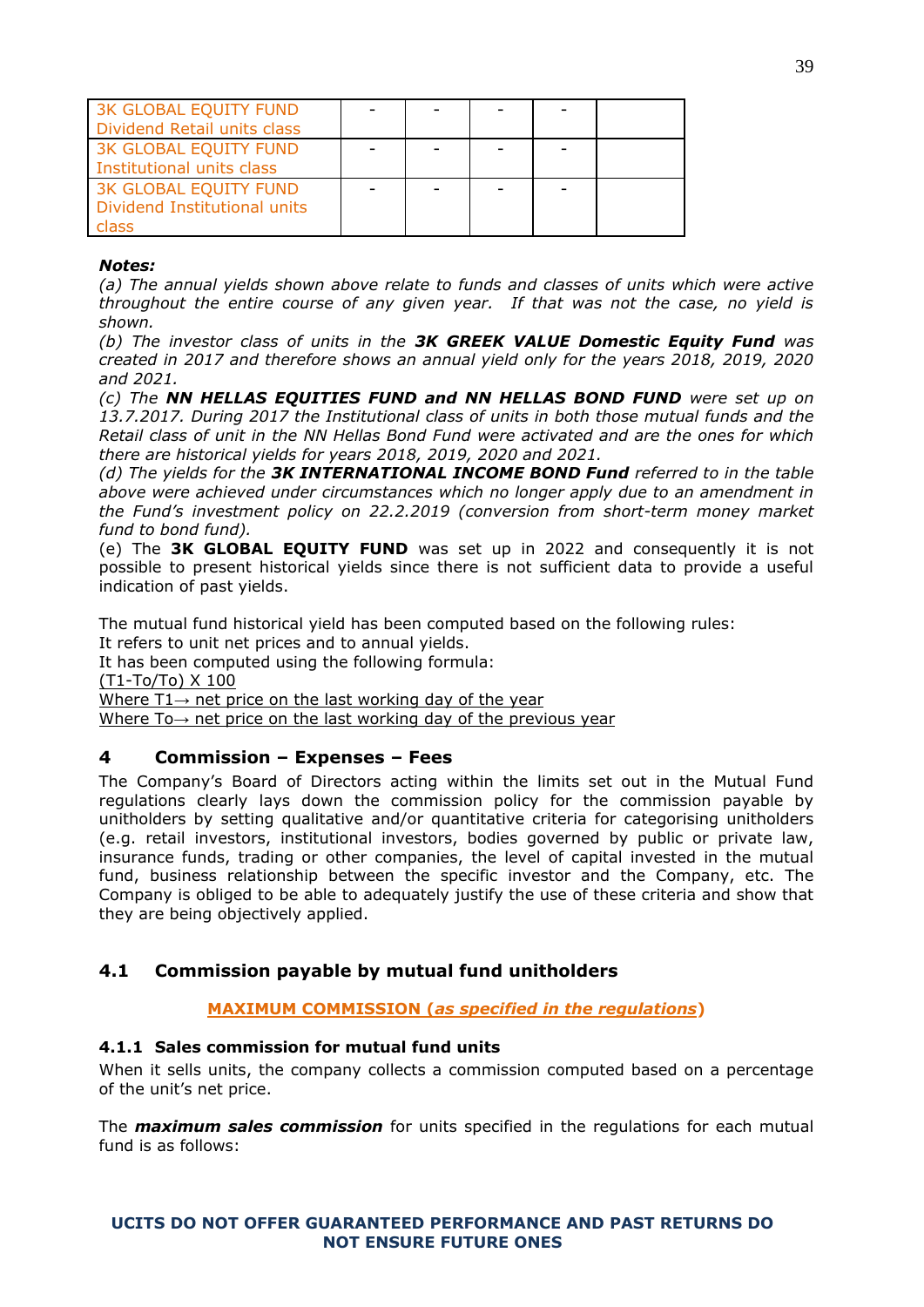| <b>3K BALANCED FUND</b>                                  |       |          |
|----------------------------------------------------------|-------|----------|
| Retail units class                                       | Up to | 3%       |
| Institutional units class                                |       | 0%       |
| <b>3K DOMESTIC EQUITY FUND</b>                           |       |          |
| Retail units class                                       | Up to | 3%       |
| Institutional units class                                |       | 0%       |
| <b>3K INTERNATIONAL INCOME BOND FUND</b>                 |       |          |
| Retail units class                                       | Up to | 3%       |
| Dividend Retail units class<br>Institutional units class |       | 3%<br>0% |
| Dividend Institutional units class                       |       | 0%       |
|                                                          |       |          |
| <b>3K GREEK VALUE DOMESTIC EQUITY FUND</b>               |       |          |
| Retail units class                                       | Up to | 3%       |
| Institutional units class                                |       | 0%       |
|                                                          |       |          |
| <b>NN HELLAS EQUITY FUND</b>                             |       |          |
| Retail units class                                       | Up to | 3%       |
| Institutional units class                                |       | 0%       |
|                                                          |       |          |
| <b>NN HELLAS BOND FUND</b>                               |       |          |
| Retail units class                                       | Up to | 2%       |
| Institutional units class                                |       | 0%       |
| <b>3K GLOBAL EQUITY FUND</b>                             |       |          |
|                                                          |       |          |
| Retail units class                                       | Up to | 3%       |
| Dividend Retail units class                              |       | 3%       |
| Institutional units class                                |       | 0%       |
| Dividend Institutional units class                       |       | 0%       |
|                                                          |       |          |

# <span id="page-39-0"></span>**4.1.2 Commission for redeeming mutual fund units**

When it redeems units, the company collects a commission computed based on a percentage of the unit's net price.

The *maximum redemption commission* for units specified in the regulations for each mutual fund is as follows:

| <b>3K BALANCED FUND</b><br>Retail units class<br>Institutional units class                                           | Up to | 3%<br>0%             |
|----------------------------------------------------------------------------------------------------------------------|-------|----------------------|
| <b>3K DOMESTIC EQUITY FUND</b>                                                                                       |       |                      |
| Retail units class                                                                                                   | Up to | 3%                   |
| Institutional units class                                                                                            |       | 0%                   |
| <b>3K INTERNATIONAL INCOME BOND FUND</b>                                                                             |       |                      |
| Retail units class<br>Dividend Retail units class<br>Institutional units class<br>Dividend Institutional units class | Up to | 3%<br>3%<br>0%<br>0% |
| <b>3K GREEK VALUE DOMESTIC EQUITY FUND</b>                                                                           |       |                      |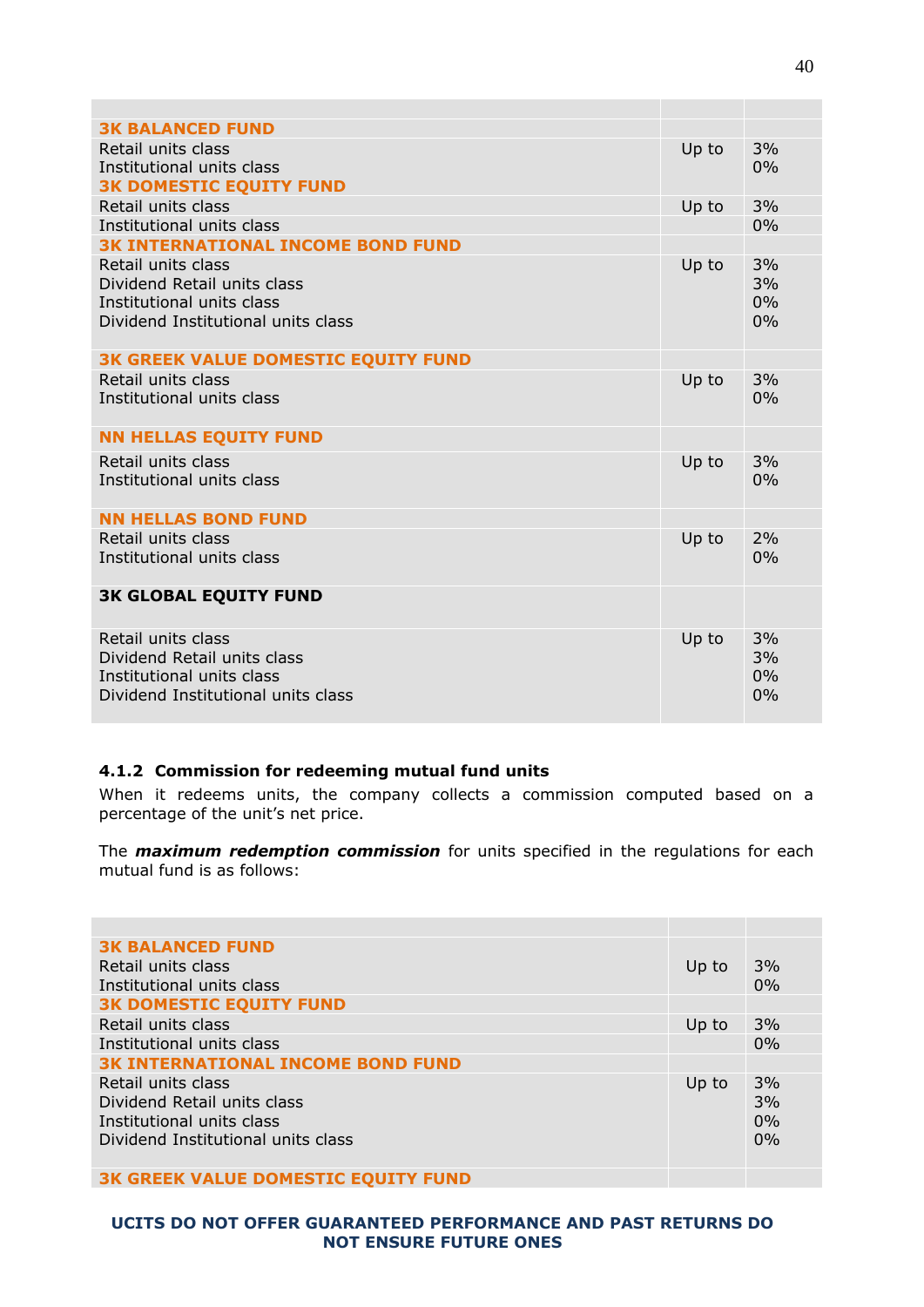| Retail units class<br>Institutional units class    | Up to | 3%<br>0% |
|----------------------------------------------------|-------|----------|
| <b>NN HELLAS EQUITY FUND</b><br>Retail units class | Up to | 3%       |
| Institutional units class                          |       | 0%       |
| <b>NN HELLAS BOND FUND</b>                         |       |          |
| Retail units class                                 | Up to | 2%       |
| Institutional units class                          |       | 0%       |
| <b>3K DOMESTIC EQUITY FUND</b>                     |       |          |
| Retail units class<br>Dividend Retail units class  | Up to | 3%<br>3% |
| Institutional units class                          |       | 0%       |
| Dividend Institutional units class                 |       | 0%       |
|                                                    |       |          |

The sales and redemption commission rates mentioned above are the maximum charges applicable based on the Mutual Fund regulations.

# **APPLICABLE COMMISSION (***on the date this document was prepared***)**

**The actual applicable sales and redemption commission rates on the date this prospectus was prepared are listed below.**

|                                                                                                                                                                               | Redempti<br>on                            | Sales commission per mutual fund and per<br>transaction<br>for amounts from |                                            |                                        |                                       |
|-------------------------------------------------------------------------------------------------------------------------------------------------------------------------------|-------------------------------------------|-----------------------------------------------------------------------------|--------------------------------------------|----------------------------------------|---------------------------------------|
| <b>Fund name</b>                                                                                                                                                              | commissio<br>$\mathbf n$                  | € 0.01 to<br>€ 10,000                                                       | €<br>10,000.0<br>1 to $\epsilon$<br>25,000 | €<br>25,000.01<br>to €<br>100,000      | <b>EURO</b><br><b>Over</b><br>100,000 |
| <b>3K BALANCED FUND</b><br>Retail units class<br>Institutional units class                                                                                                    | $0.00\%$<br>0.00%                         | 1.50%<br>$0.00\%$                                                           | 1.25%<br>$0.00\%$                          | 1.00%<br>0.00%                         | 0.50%<br>0.00%                        |
| <b>3K DOMESTIC EQUITY</b><br><b>FUND</b><br>Retail units class<br>Institutional units class                                                                                   | $0.00\%$<br>$0.00\%$                      | 2.00<br>0.00%                                                               | 1.50%<br>0.00%                             | 1.00%<br>0.00%                         | 0.50%<br>0.00%                        |
| <b>3K INTERNATIONAL</b><br><b>INCOME BOND FUND</b><br>Retail units class<br>Dividend Retail units class<br>Institutional units class<br>Dividend Institutional units<br>class | 0.00%<br>$0.00\%$<br>$0.00\%$<br>$0.00\%$ | 1.00%<br>1.00%<br>$0.00\%$<br>$0.00\%$                                      | 0.75%<br>0.75%<br>$0.00\%$<br>$0.00\%$     | 0.50%<br>0.50%<br>$0.00\%$<br>$0.00\%$ | 0.30%<br>0.30%<br>0.00%<br>$0.00\%$   |
| <b>3K GREEK VALUE</b><br><b>DOMESTIC EQUITY FUND</b><br>Retail units class<br>Institutional units class                                                                       | $0.00\%$<br>$0.00\%$                      | 2.00%<br>$0.00\%$                                                           | 1.50%<br>$0.00\%$                          | 1.00%<br>0.00%                         | 0.50%<br>0.00%                        |
| <b>NN HELLAS EQUITY FUND</b><br>Retail units class                                                                                                                            | $0.00\%$                                  | 2.00%                                                                       | 1.50%                                      | 1.00%                                  |                                       |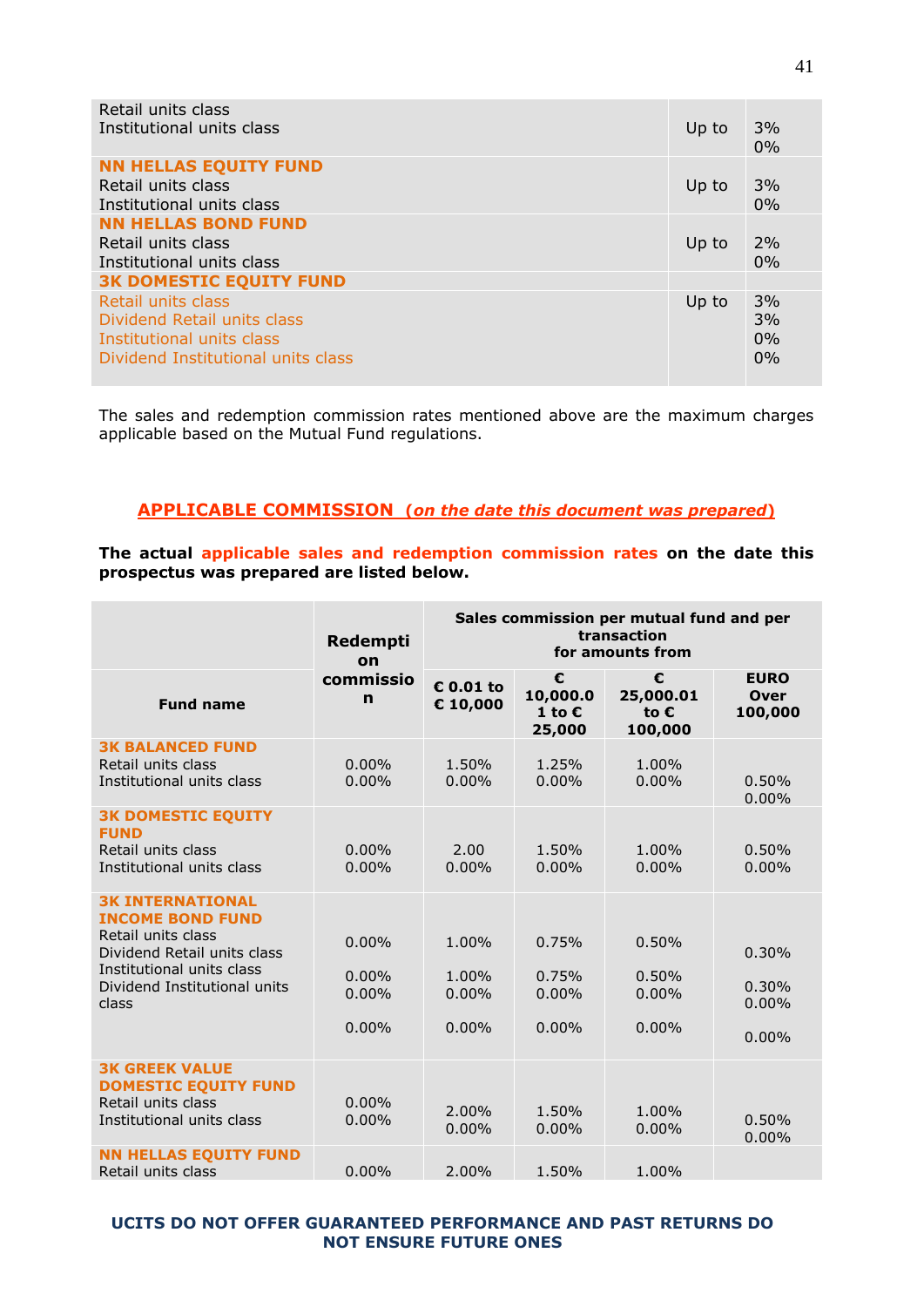| Institutional units class                                                     | $0.00\%$             | $0.00\%$          | $0.00\%$          | $0.00\%$             | 0.50%<br>$0.00\%$ |
|-------------------------------------------------------------------------------|----------------------|-------------------|-------------------|----------------------|-------------------|
| <b>NN HELLAS BOND FUND</b><br>Retail units class<br>Institutional units class | $0.00\%$<br>$0.00\%$ | 1.00%<br>$0.00\%$ | 0.75%<br>$0.00\%$ | $0.50\%$<br>$0.00\%$ | 0.30%<br>$0.00\%$ |
|                                                                               |                      |                   |                   |                      |                   |
| <b>3K DOMESTIC EQUITY</b><br><b>FUND</b>                                      |                      |                   |                   |                      |                   |
| Retail units class<br>Institutional units class                               | $0.00\%$<br>$0.00\%$ | 2.00%<br>$0.00\%$ | 1.50%<br>$0.00\%$ | 1.00%<br>$0.00\%$    | 0.50%<br>$0.00\%$ |
| Dividend Retail units class<br>Dividend Institutional units                   | $0.00\%$             | 2.00%             | 1.50%             | 1.00%                | 0.50%             |
| class                                                                         | $0.00\%$             | $0.00\%$          | $0.00\%$          | $0.00\%$             | $0.00\%$          |
|                                                                               |                      |                   |                   |                      |                   |

# **ACQUISITION OF UNITS IN 3K FUNDS THROUGH TRANSFER**

The commission collected when joining a mutual fund as a result of transfer of an investment from one fund to another fund is zero (0%).

# <span id="page-41-0"></span>**4.2 Commission, fees and expenses payable from Fund assets:**

The Company is obliged to refrain from including charges other than those specified in law in the charges applied to the mutual fund's assets.

# <span id="page-41-1"></span>**4.2.1 Management Company fees**

#### **(i) Management Fee**

The management fee includes the Company's fee, the investment consultant's fee or the Fund manager's fee where such duties have been delegated.

If the Mutual Fund has classes of units, the management fee applies to all classes of units pro rata with their participation in the Mutual Fund's assets, based on the percentages shown in the table below:

The **maximum** limit on the management fee (each year) the Company is entitled to for each mutual fund is shown in the table below:

| <b>3K BALANCED FUND</b><br>Retail units class<br>Institutional units class        | Up to<br>Up to | 1.75%<br>0.80% |
|-----------------------------------------------------------------------------------|----------------|----------------|
| <b>3K DOMESTIC EQUITY FUND</b><br>Retail units class<br>Institutional units class | Up to<br>Up to | 2.25%<br>0.80% |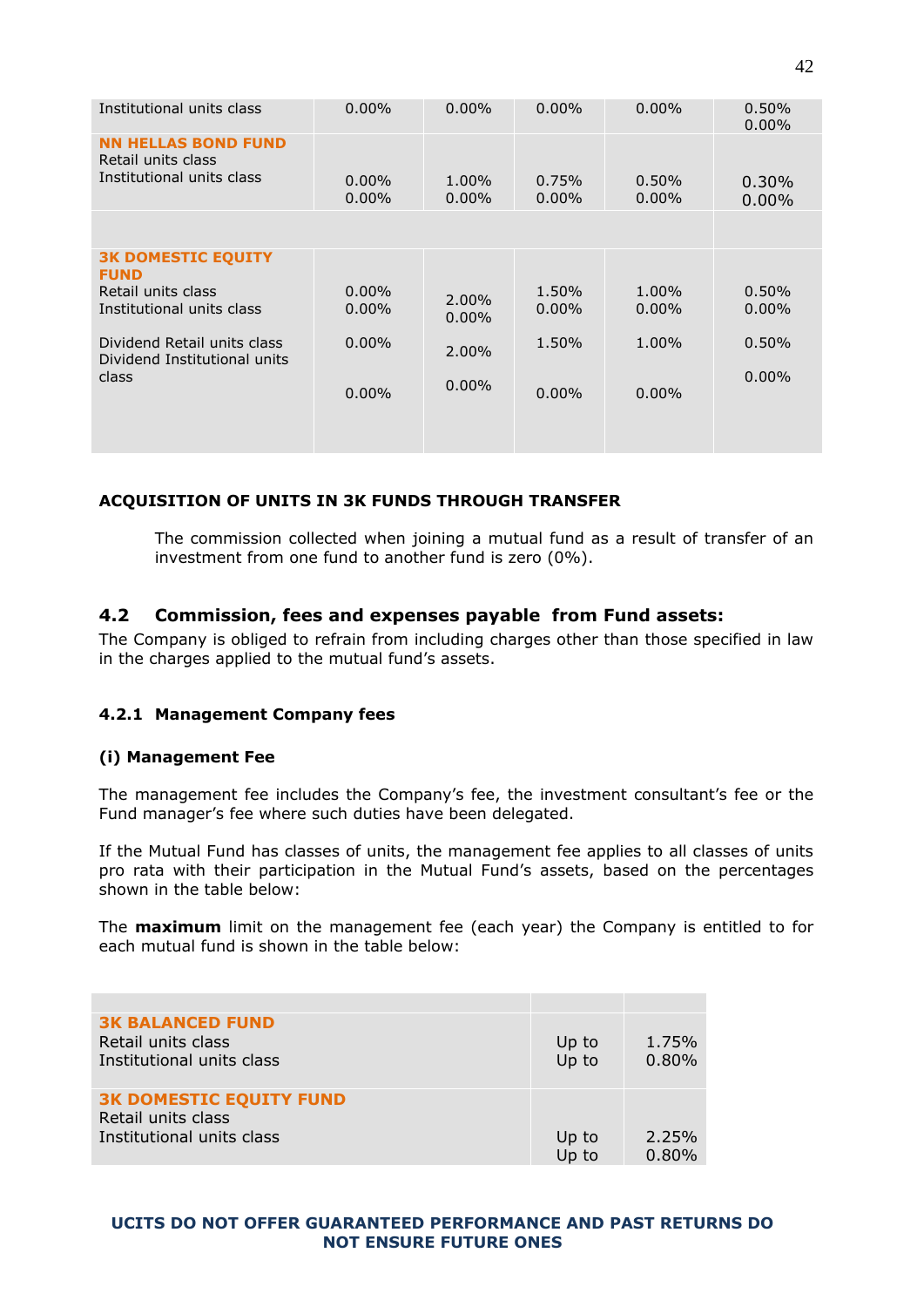| <b>3K INTERNATIONAL INCOME BOND FUND</b><br>Retail units class<br>Dividend Retail units class<br>Institutional units class<br>Dividend Institutional units class | Up to                            | 1.50%<br>1.50%<br>0.80%<br>0.80% |
|------------------------------------------------------------------------------------------------------------------------------------------------------------------|----------------------------------|----------------------------------|
| <b>3K GREEK VALUE DOMESTIC EQUITY FUND</b><br>Retail units class<br>Institutional units class                                                                    | Up to<br>Up to                   | 2.00%<br>0.80%                   |
| <b>NN HELLAS EQUITY FUND</b><br>Retail units class<br>Institutional units class                                                                                  | Up to<br>Up to                   | 2.50%<br>0.40%                   |
| <b>NN HELLAS BOND FUND</b><br>Retail units class<br>Institutional units class                                                                                    | Up to<br>Up to                   | 1.50%<br>0.40%                   |
| <b>3K GLOBAL EQUITY FUND</b><br>Retail units class<br>Dividend Retail units class<br>Institutional units class<br>Dividend Institutional units class             | Up to<br>Up to<br>Up to<br>Up to | 1.50%<br>1.50%<br>0.80%<br>0.80% |

# **(ii) Performance fee** (applicable to the **3K Balanced Fund, 3K Domestic Equity Fund, 3K Greek Value Domestic Equity Fund and 3K Global Equity Fund)**

The Company's performance fee each year is up to 20% of any positive difference between the return on each class of units in the relevant mutual fund and the return on the benchmark index applicable from time to time.

Basic principles of the method used by the Company to calculate the performance fee for its mutual funds: The following rules apply to the 3K Balanced, 3K Domestic Equity, 3K Global Equity and 3K Greek Value Domestic Equity Funds:

- The performance fee model applied by the Company for the mutual funds being managed is in line with the investment objectives, strategy and investment policy of the relevant fund and is in line with the interests of unitholders.
- To calculate the performance fee, the Company uses a benchmark which is suitable based on the investment policy and strategy of the relevant mutual fund and adequately reflects its risk to return profile.
- The method for calculating the performance fee is common for all classes of units in each mutual fund managed.
- The return reference period is examined on a combined basis at whole year level (from 1 January to 31 December each year) and from the date on which each class of units was created or activated, as appropriate. "Activation date" for any given class of units means the date on which an initial holding in units in the class was first acquired or re-acquired after temporary deactivation of the class due to acquisition of all units in the class.
- Given that the NAV of the mutual funds being managed is calculated each working day, the Company's performance fee is calculated and added to the NAV of each mutual fund each working day.
- A performance fee is only payable where all the following conditions are met: (a) any accumulated under-performance of the unit class compared to the benchmark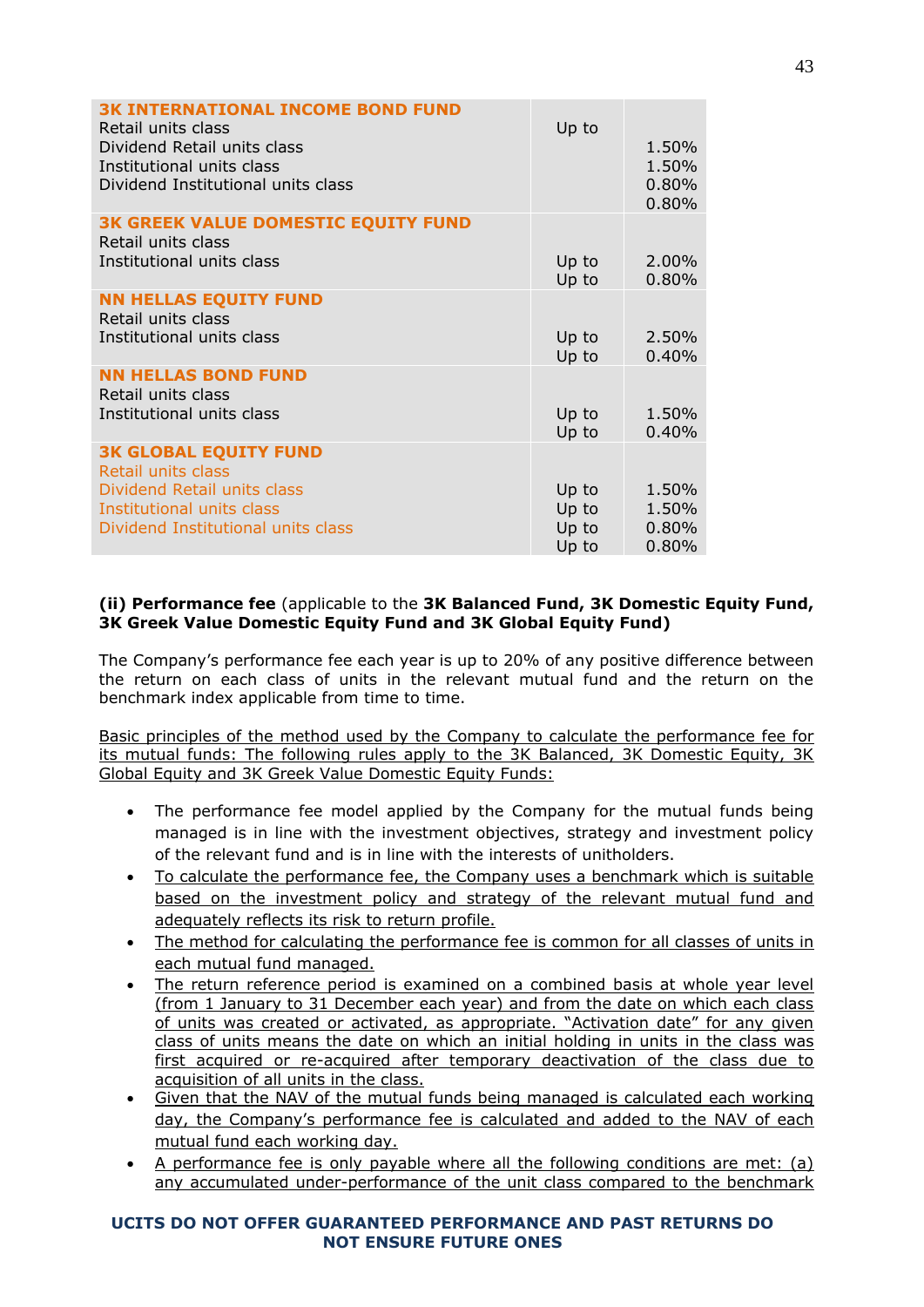from the date on which it was created or activated has been reset to zero and (b) the return for the specific unit class has exceeded the overall return for the benchmark from the start of the current year up to the calculation date.

# **It should be stressed that a performance fee is paid even in the case where the class of units in the mutual fund has a negative return, where the said conditions are met.**

- The cumulative performance fee, if any, becomes payable by the Company each year and consequently it can be collected by the Company after 31 December of each year. A performance fee for a class of units is firmly fixed after the passage of at least 12 months from the date on which the class was activated.
- In the case of closure/merger of the mutual funds being managed, and in the case where units are redeemed by unitholders, the Company's performance fee, where applicable, shall be firmly fixed as a reasonable proportion, shall become due and shall be credited to the Company on the date of closure/merger and redemption of units by the unitholders, as appropriate.
- The Company's performance fee is based on the same benchmark used to calculate the return on each mutual fund against the benchmark.
- The performance fee received by the Company is calculated based on the return of each class of units and the benchmark from the start of the year and is recorded at the net asset value (NAV) of the class of units in the mutual fund on each working day.

To calculate this, the return on the basic net asset value assets for each class of units in the mutual fund is compared with the return on the benchmark.

*(Basic NAV the NAV which does not include the performance fee)*

Any over-performance which may arise is multiplied by the performance fee rate from time to time and then by the basic NAV for each class of units.

The table below shows in summary form the individual elements comprising the performance fee calculation model for the Company's mutual funds under management (3K Balanced Fund, 3K Domestic Equity Fund, 3K Greek Value Domestic Equity Fund, 3K Global Equity Fund) in line with the principles applied by the Company based on its internal policy:

| Year in which the return of each class<br>of units began to be compared with the<br>benchmark: | 3K Domestic Equity Fund<br>Retail units class - 2015<br>Institutional units class - 2020                                                   |
|------------------------------------------------------------------------------------------------|--------------------------------------------------------------------------------------------------------------------------------------------|
|                                                                                                | 3K Greek Value Domestic Equity Fund<br>Retail units class - 2015<br>Institutional units class - 2017                                       |
|                                                                                                | 3K Balanced Fund:<br>Retail units class - 2015<br>Institutional units class - the year in<br>which the class of units will be<br>activated |
|                                                                                                | 3K International Equity Fund:<br>Retail units class - 2022<br>Institutional units class - 2022                                             |
| Benchmark for measuring performance:                                                           | 3K Domestic Equity Fund & 3K Greek<br>Value Domestic Equity Fund: Total<br>Return Index/Athens Stock Exchange                              |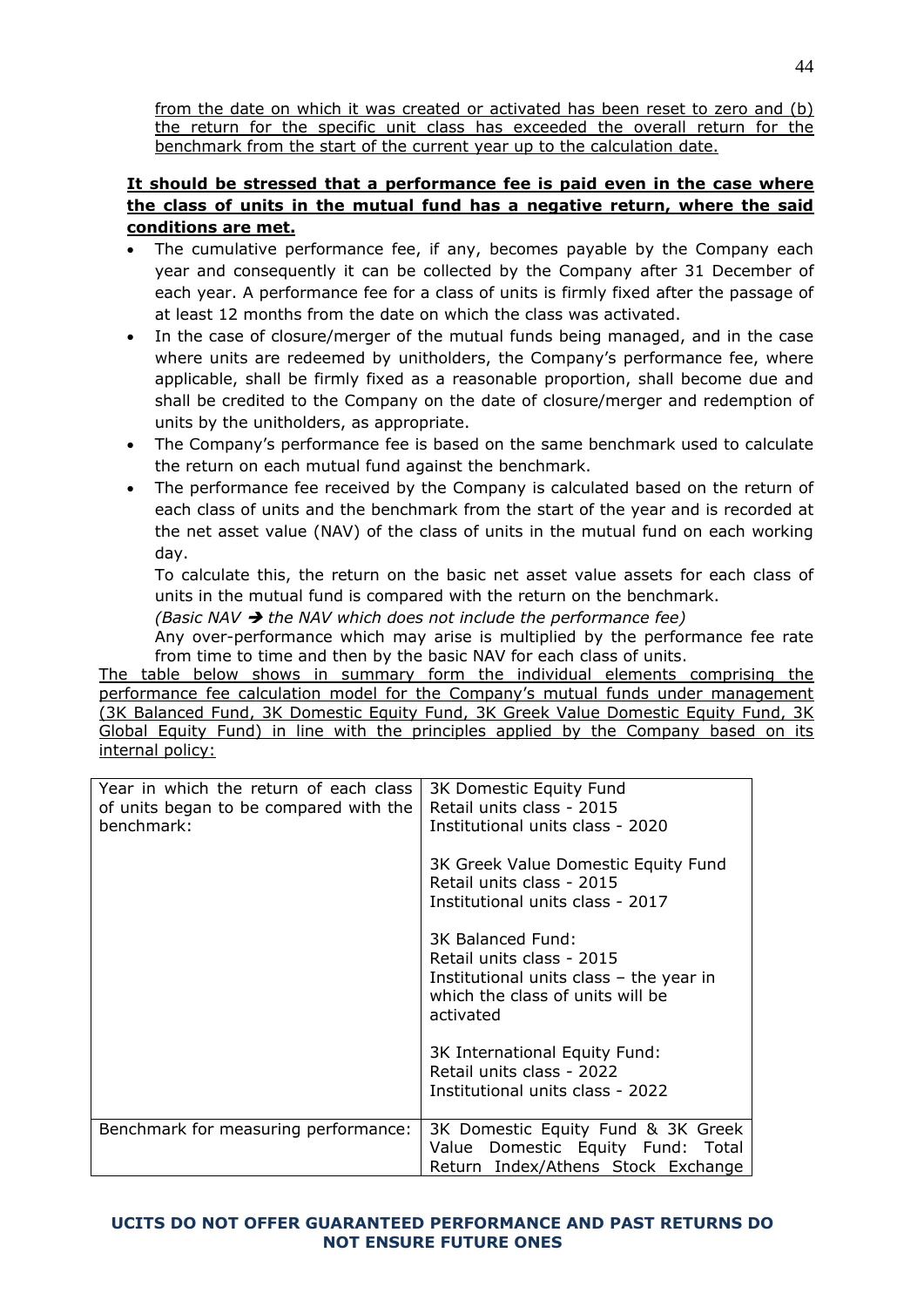|                                                                                                                                                                                                                                                             | General Index<br>3K Balanced Fund: Composite index<br>which consists 50% of the Total Return<br>Index/Athens Stock Exchange General<br>Index and 50% of the BEGCGA Index<br>(Bloomberg Barclays Series - E Greece<br>Govt All> 1Yr BondIndex)<br>International<br>3K<br>Equity Fund:<br>Bloomberg World Large & Mid Cap Net<br>Return Index |
|-------------------------------------------------------------------------------------------------------------------------------------------------------------------------------------------------------------------------------------------------------------|---------------------------------------------------------------------------------------------------------------------------------------------------------------------------------------------------------------------------------------------------------------------------------------------------------------------------------------------|
| of calculation<br>of<br>the<br>Frequency                                                                                                                                                                                                                    | annual                                                                                                                                                                                                                                                                                                                                      |
|                                                                                                                                                                                                                                                             |                                                                                                                                                                                                                                                                                                                                             |
|                                                                                                                                                                                                                                                             |                                                                                                                                                                                                                                                                                                                                             |
|                                                                                                                                                                                                                                                             |                                                                                                                                                                                                                                                                                                                                             |
|                                                                                                                                                                                                                                                             | combined at year level (from 1                                                                                                                                                                                                                                                                                                              |
|                                                                                                                                                                                                                                                             | January to 31 December each                                                                                                                                                                                                                                                                                                                 |
|                                                                                                                                                                                                                                                             |                                                                                                                                                                                                                                                                                                                                             |
|                                                                                                                                                                                                                                                             |                                                                                                                                                                                                                                                                                                                                             |
|                                                                                                                                                                                                                                                             |                                                                                                                                                                                                                                                                                                                                             |
|                                                                                                                                                                                                                                                             |                                                                                                                                                                                                                                                                                                                                             |
|                                                                                                                                                                                                                                                             |                                                                                                                                                                                                                                                                                                                                             |
|                                                                                                                                                                                                                                                             |                                                                                                                                                                                                                                                                                                                                             |
|                                                                                                                                                                                                                                                             |                                                                                                                                                                                                                                                                                                                                             |
|                                                                                                                                                                                                                                                             |                                                                                                                                                                                                                                                                                                                                             |
|                                                                                                                                                                                                                                                             |                                                                                                                                                                                                                                                                                                                                             |
|                                                                                                                                                                                                                                                             |                                                                                                                                                                                                                                                                                                                                             |
|                                                                                                                                                                                                                                                             |                                                                                                                                                                                                                                                                                                                                             |
| Company's performance fee:<br>Date of calculation of the Company's<br>performance fee:<br>Yield reference period:<br>Performance fee rate / methodology /<br>formula for calculating performance<br>fee:<br>Frequency of calculation of performance<br>fee: | 31 December of each calendar year.<br>year) and from the date on<br>which each class of units was<br>created or activated.<br>up to 20% of any positive difference<br>between the yield on units in each class<br>of units in the Fund and the yield on<br>the benchmark index applicable from<br>time to time.<br>every working day.       |

Examples of how the Company's performance fee is calculated to allow investors to better understand the performance fee model followed by the Company:

|                                                                | Total yield from the start or start<br>date of the class or date on which<br>the relevant provision is adopted<br>in the Fund Regulations (say<br>2015) to the end of the<br>current/last year<br>Scenario A | Total yield from the start or start<br>date of the class or date on which<br>the relevant provision is adopted in<br>the Fund Regulations (say 2015) to<br>the end of the current/last year<br>Scenario B | Total yield from the start or<br>start date of the class or<br>date on which the relevant<br>provision is adopted in the<br>Fund Regulations (say<br>2015) to the end of the<br>current/last year<br>Scenario C |
|----------------------------------------------------------------|--------------------------------------------------------------------------------------------------------------------------------------------------------------------------------------------------------------|-----------------------------------------------------------------------------------------------------------------------------------------------------------------------------------------------------------|-----------------------------------------------------------------------------------------------------------------------------------------------------------------------------------------------------------------|
| Fund yield (NAV)                                               | 25%                                                                                                                                                                                                          | 17%                                                                                                                                                                                                       | 19%                                                                                                                                                                                                             |
| Index return                                                   | 20%                                                                                                                                                                                                          | 19%                                                                                                                                                                                                       | 17%                                                                                                                                                                                                             |
| <b>Total difference</b><br>in return (Fund<br>less index)      | $= 25\% - 20\% = 5\%$ (positive)<br>Therefore the first condition is<br>met                                                                                                                                  | $= 17\% - 19\% = -2\%$ (negative)                                                                                                                                                                         | $= 19\% - 17\% = 2\%$<br>(positive)<br>Therefore the first<br>condition is met                                                                                                                                  |
| Mutual Fund<br>return for<br>current/last year                 | 7%                                                                                                                                                                                                           | 5%                                                                                                                                                                                                        | $-3%$                                                                                                                                                                                                           |
| Index return for<br>current/last year                          | 3%                                                                                                                                                                                                           | 4%                                                                                                                                                                                                        | $-8%$                                                                                                                                                                                                           |
| Difference in<br>return from last<br>year (Fund less<br>index) | $=7\% - 3\% = 4\%$ (positive)<br>Therefore the second condition<br>is met                                                                                                                                    | $=5\% - 4\% = 1\%$ (positive)<br>Therefore only one condition is<br>met                                                                                                                                   | $=(-3 - (-8%) = 5%$<br><b>Therefore the second</b><br>condition is met                                                                                                                                          |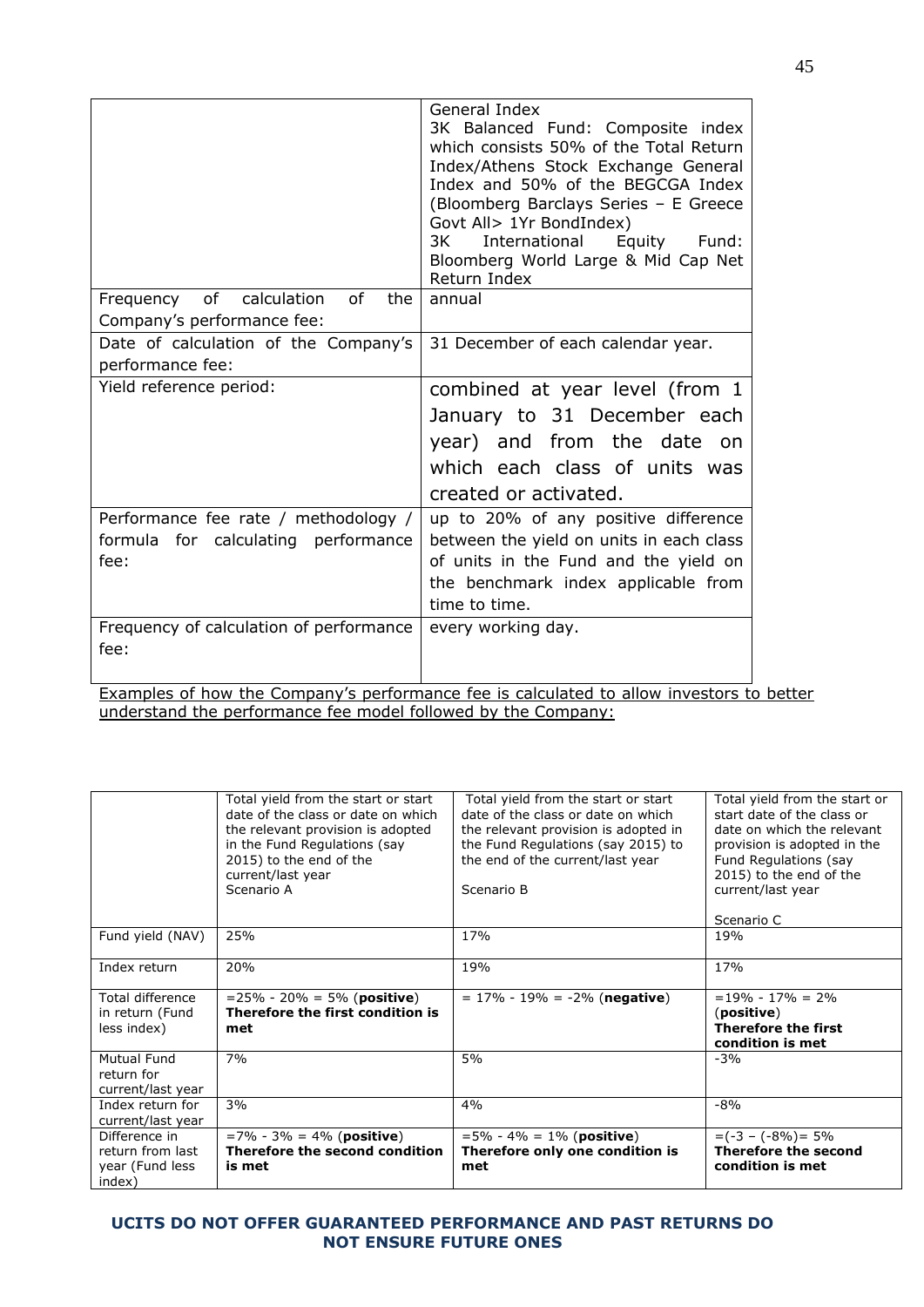| Is there a<br>performance<br>fee/will one be<br>charged? YES or<br><b>NO</b> | <b>YES</b>          | <b>NO</b> | <b>YES</b>                     |
|------------------------------------------------------------------------------|---------------------|-----------|--------------------------------|
| which is equal to                                                            | $= 4\%$ X 20% X NAV | N/A       | $= 5\% \times 20\% \times NAV$ |

The *management fee and performance fee* have already been deducted from the net price of each class of units in the mutual fund (if there are different classes of units) which is published daily on the Company's website.

#### <span id="page-45-0"></span>**4.2.2 Custodianship fee**

The custodianship fee is calculated each year as a percentage of the average daily valuations of the net value of the mutual fund's assets. It is collected at the end of each month.

The Custodianship Fee includes the commission for the Custodian and the fees for all other persons who have in their possession all or part of the mutual fund's assets for safekeeping.

In particular, the custodianship fee which the custodian is entitled to is common for all classes of units and is set at the **maximum (annual)** for each mutual fund as follows:

| <b>3K BALANCED FUND</b>                    | Up to | 0.30% |
|--------------------------------------------|-------|-------|
| <b>3K DOMESTIC EQUITY FUND</b>             | Up to | 0.30% |
| <b>3K INTERNATIONAL INCOME BOND FUND</b>   | Up to | 0.15% |
| <b>3K GREEK VALUE DOMESTIC EQUITY FUND</b> | Up to | 0.30% |
| <b>NN HELLAS EQUITY FUND</b>               | Up to | 0.30% |
| <b>NN HELLAS BOND FUND</b>                 | Up to | 0.15% |
| <b>3K DOMESTIC EQUITY FUND</b>             | Up to | 0.18% |

The *custodianship fee* has already been deducted from the net value of each class of units in the fund, if there are different classes of units, published daily on the Company's website which is the basis for calculating the unit price used by unitholders when entering into transactions.

#### <span id="page-45-1"></span>**4.2.3 Other expenses and charges**

Only those expenses which are listed below incurred on behalf of the mutual fund by the Company and the Custodian can be imputed to the Fund.

If the Mutual Fund has classes of units these expenses are applied as follows: Of these expenses, distribution expenses (point c) and expenses for mandatory information provided to Mutual Fund unitholders in accordance with the relevant legislation (point g) are charged directly to the class of units held by unitholders these expenses relate to.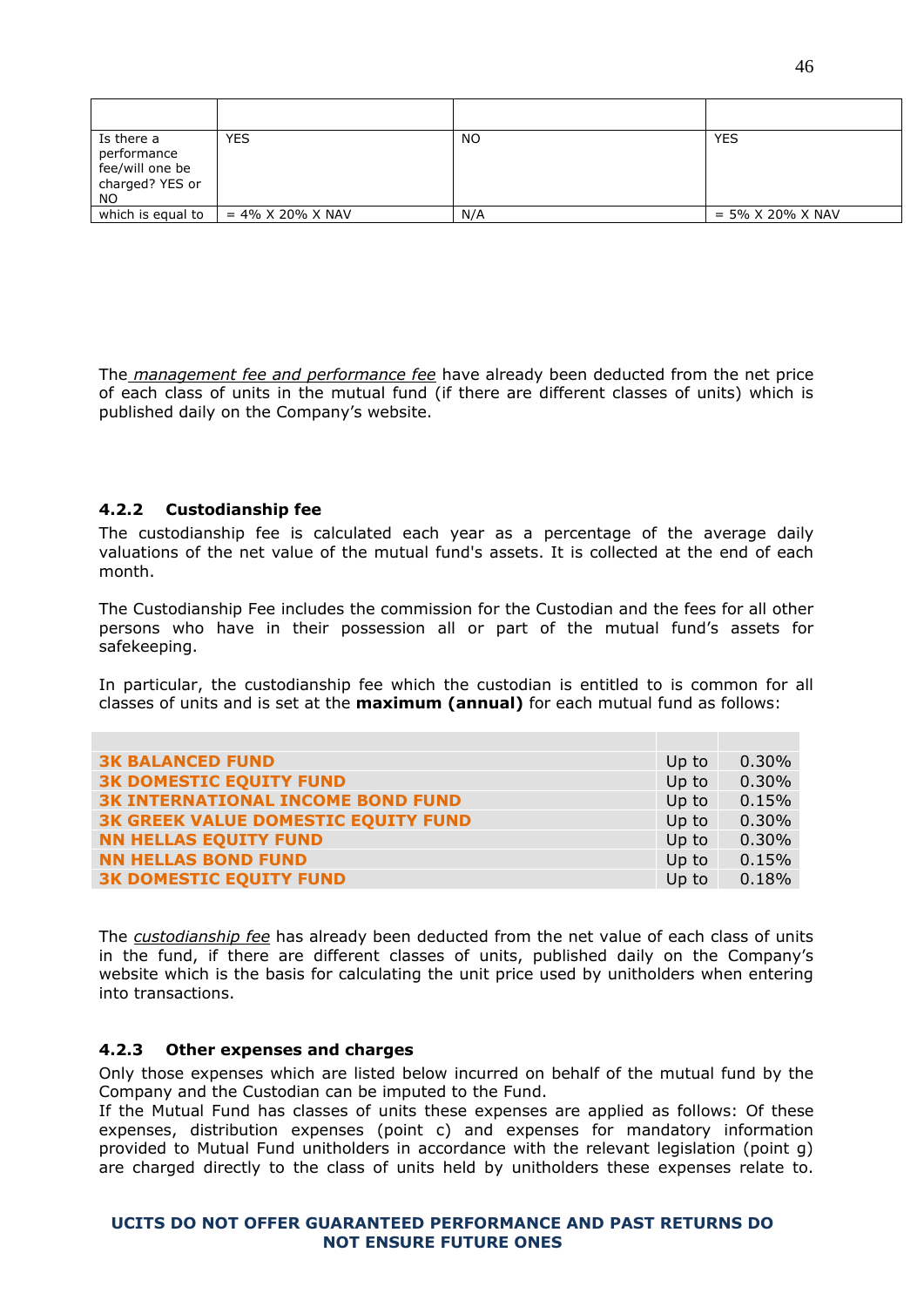Other expenses (points a, b, d, e, f and h) are payable by both classes of units pro rata with their holding in the mutual fund's assets.

The fee of certified auditors for auditing the mutual funds in accordance with the provisions of Article 77 of Law 4099/2012, as in force.

b) Payments to legal and other advisors.

c) Any distribution expenses (for example printing and postage expenses).

d) Prior period expenses.

e) Expenses, taxes and commission for transactions entered into on the Mutual Fund's behalf.

f) Expenses for publications required by Law 4099/2012 on the Mutual Fund's behalf.

g) Expenses relating to the provision of information to Fund unitholders required by the relevant legislation.

h) Any taxes relating to the mutual fund imposed by the applicable legislation, levies payable to the Hellenic Capital Market Commission and related charges.

# <span id="page-46-0"></span>**5 Taxation**

The tax regime applicable to mutual funds and unitholders is contained in Article 103 of Law 4099/2012 as in force from time to time. More specifically:

# <span id="page-46-1"></span>**5.1 Taxation of mutual funds**

The mutual fund deed of incorporation and the sale and redemption of units in the fund are exempt from all taxes, duties, stamp duty, levies, fees and all other charges payable to the State, bodies governed by public law and third parties in general, apart from duties and levies payable to the Hellenic Capital Market Commission. The provisions of the VAT Code shall apply to VAT. (Law 2859/2000).

The Company (acting in the name of and on behalf of the mutual funds) is obliged to pay the tax calculated each day on the half-yearly average net assets of the mutual funds. Once this tax has been paid, the mutual fund and its unitholders have no more taxation obligations. The tax rate is 10% of the main refinancing operations rate applicable from time to time for the European Central Bank system (hereinafter the benchmark rate) augmented by (a) 0.25% for bond funds.

b) 0.5% for balanced funds.

c) 1% for equity funds and all other types of funds apart from those cited above.

Where the Benchmark Rate or the Fund rating changes, the new basis for calculating tax shall apply from the first day of the month after the change.

The following amounts are deductible from the tax due in line with the points above: a) any tax proven to have been paid abroad, b) any tax corresponding in accordance with the above which has been paid by other UCITS or other collective investment undertakings in whose units the Fund has invested.

Any credit balance resulting from those deductibles will be carried forward to deduct tax owed on the basis of subsequent tax returns.

# <span id="page-46-2"></span>**5.2 Taxation of unitholders**

The sale and redemption of units in mutual funds are exempt from all taxes, duties, stamp duty, levies, fees and all other charges payable to the State, bodies governed by public law and third parties in general, apart from duties and levies payable to the Hellenic Capital Market Commission. The provisions of the VAT Code shall apply to VAT. (Law 2859/2000).

Profits in the form of dividends or other benefits accruing from units of mutual funds, or in the form of added value arising for unitholders of the mutual fund from the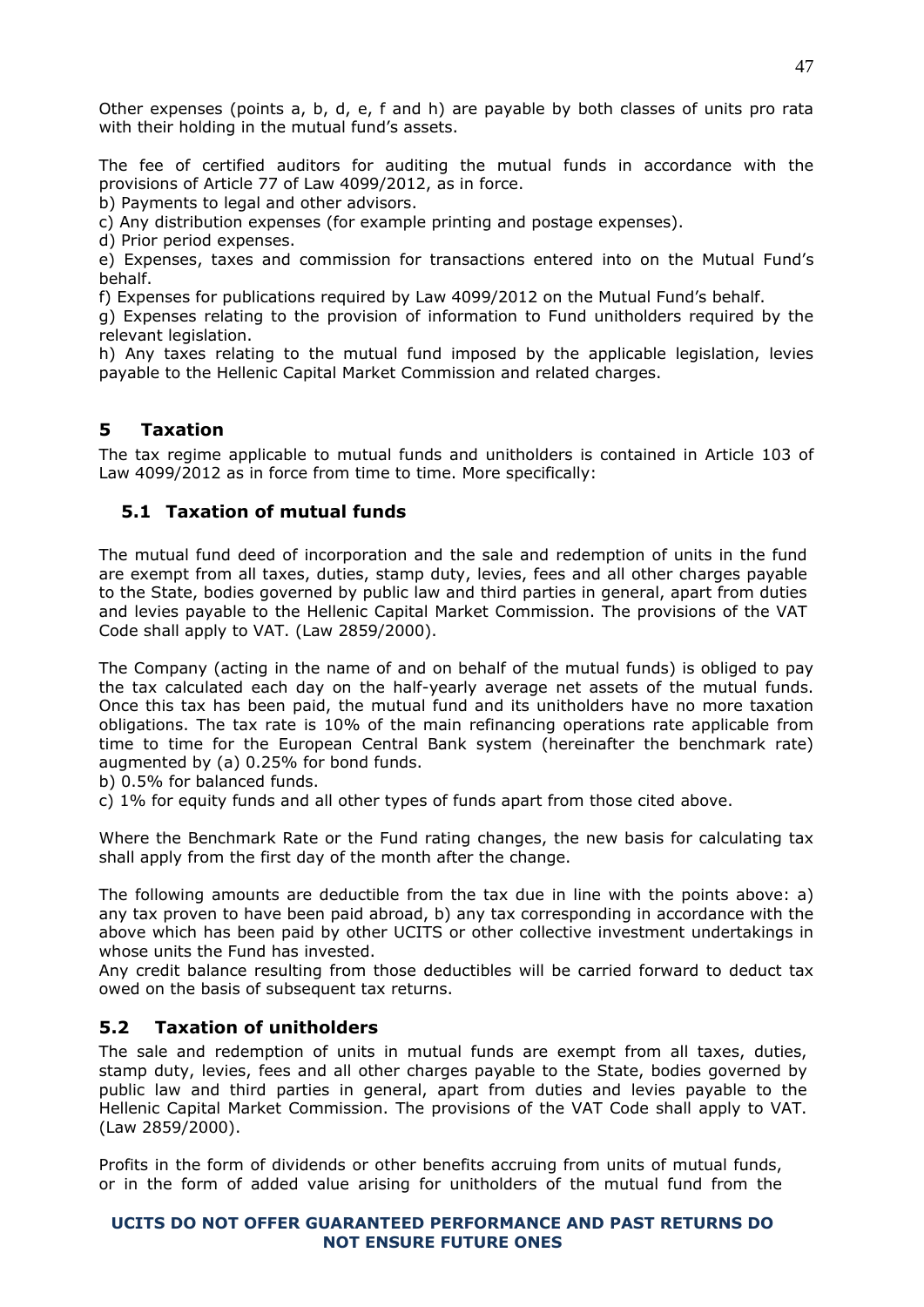redemption of units at a price higher than the acquisition price, are exempt from all taxes, duties, stamp duty, levies, fees and all other charges payable to the State, bodies governed by public law and third parties in general, without prejudice to the provisions cited above. The provisions of the VAT Code shall apply to VAT. (Law 2859/2000). Profits in the form of dividends or other benefits accruing from the units are not subject to withholding tax.

The provisions of Law 4174/2013 apply mutatis mutandis to the tax owed under the provisions of Article 103 of Law 4099/2012.

Unitholders of mutual funds may be resident for tax purposes in a country other than Greece. This prospectus presents the Greek tax laws governing the unitholders of mutual funds, but does not set out the tax consequences of the acquisition or redemption of units, the distribution of dividends or the acquisition of added value units in mutual funds for unitholders of mutual funds in the state in which they are tax resident. These consequences (if applicable) vary depending on the applicable legislation and the practices in the state in which they are tax resident and the special conditions applicable to the unitholder.

# *We recommend that unitholders consult* **independent** *advisors about any tax consequences of joining a Fund based on the laws of the state in which they are tax resident.*

# <span id="page-47-0"></span>**5.3 Loans, credit**

#### <span id="page-47-1"></span>**5.3.1 Loans**

The Company or custodian may not borrow when acting on behalf of the mutual fund. By way of exception:

The Company can borrow using foreign currency back to back loans.

The Company is allowed to take out loans on behalf of the mutual fund only with a credit institution for up to 10% of the mutual fund's net assets, only in order to cover unit redemption applications, where it is deemed to be non-advantageous to liquidate the Fund's assets. To secure such loans a pledge over the Fund's transferable securities may be established.

# <span id="page-47-2"></span>**5.3.2 Credits**

Without prejudice to compliance with the provisions of Articles 59 and 60 of Law 4099/2012 the Company or the custodian are not permitted to grant credit when acting on the mutual fund's behalf.

However, the Company or custodian are not precluded from acquiring units or shares in UCITS, derivative financial instruments or other money market instruments referred to in Article  $59(1)(e)$ , (g) and (h) of Law 4099/2012 which have not been settled in full.